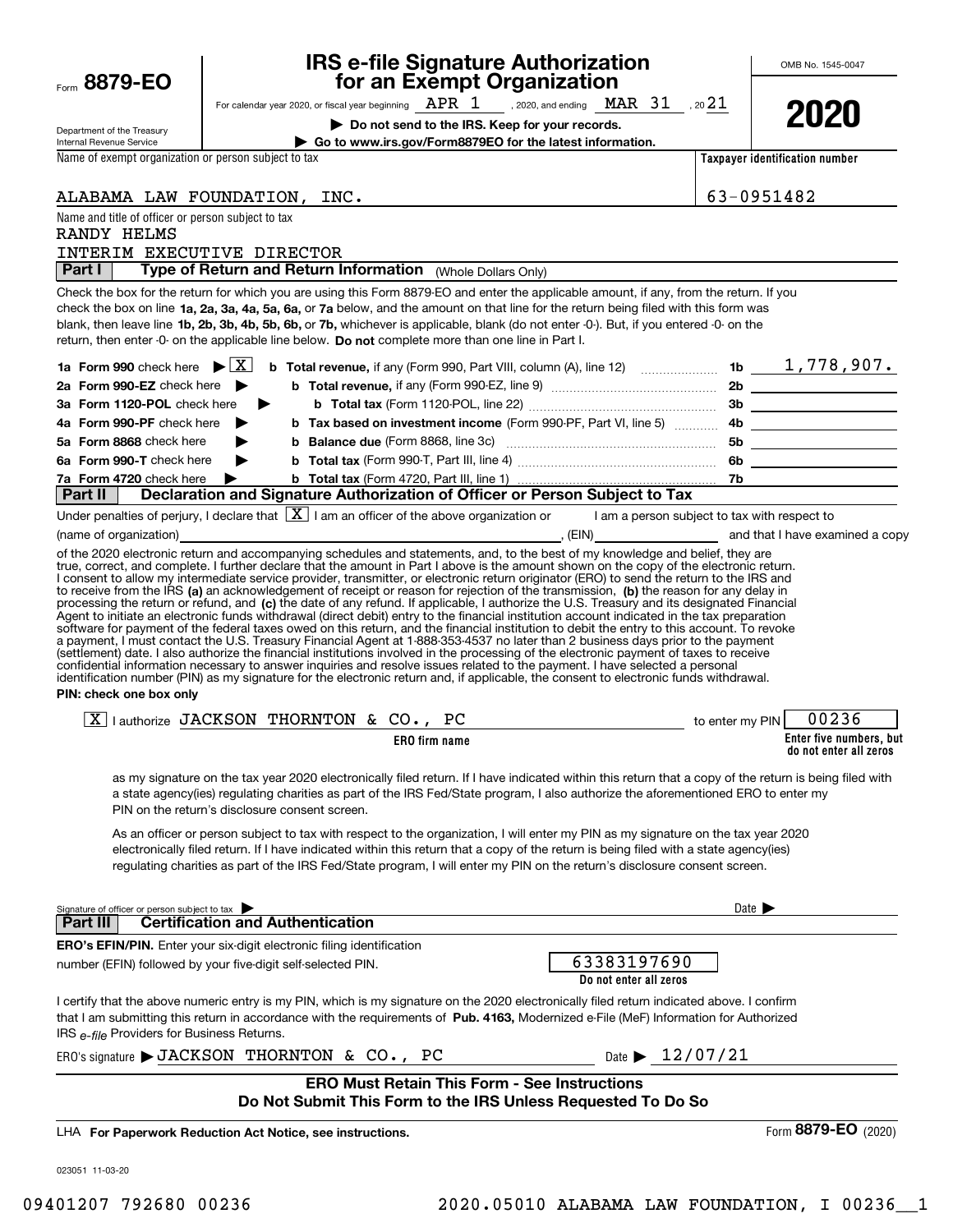|                                |                                                                                                                                                                                                                                    |                                                                   | EXTENDED TO FEBRUARY 15, 2022                                                                                                                                              |     |                                                     |                                                             |  |  |  |  |  |
|--------------------------------|------------------------------------------------------------------------------------------------------------------------------------------------------------------------------------------------------------------------------------|-------------------------------------------------------------------|----------------------------------------------------------------------------------------------------------------------------------------------------------------------------|-----|-----------------------------------------------------|-------------------------------------------------------------|--|--|--|--|--|
|                                |                                                                                                                                                                                                                                    |                                                                   | <b>Return of Organization Exempt From Income Tax</b>                                                                                                                       |     |                                                     | OMB No. 1545-0047                                           |  |  |  |  |  |
| Form 990                       | Under section 501(c), 527, or 4947(a)(1) of the Internal Revenue Code (except private foundations)                                                                                                                                 |                                                                   |                                                                                                                                                                            |     |                                                     |                                                             |  |  |  |  |  |
|                                |                                                                                                                                                                                                                                    |                                                                   | Do not enter social security numbers on this form as it may be made public.                                                                                                |     |                                                     | Open to Public                                              |  |  |  |  |  |
|                                | Department of the Treasury<br>Go to www.irs.gov/Form990 for instructions and the latest information.<br>Internal Revenue Service<br>and ending MAR 31, 2021<br>A For the 2020 calendar year, or tax year beginning $APR$ 1, $2020$ |                                                                   |                                                                                                                                                                            |     |                                                     |                                                             |  |  |  |  |  |
|                                |                                                                                                                                                                                                                                    |                                                                   |                                                                                                                                                                            |     |                                                     |                                                             |  |  |  |  |  |
|                                | <b>B</b> Check if<br>applicable:                                                                                                                                                                                                   |                                                                   | C Name of organization                                                                                                                                                     |     | D Employer identification number                    |                                                             |  |  |  |  |  |
|                                | Address                                                                                                                                                                                                                            |                                                                   |                                                                                                                                                                            |     |                                                     |                                                             |  |  |  |  |  |
|                                | change<br>Name                                                                                                                                                                                                                     |                                                                   | ALABAMA LAW FOUNDATION, INC.                                                                                                                                               |     | 63-0951482                                          |                                                             |  |  |  |  |  |
|                                | change<br>Initial                                                                                                                                                                                                                  |                                                                   | Doing business as                                                                                                                                                          |     |                                                     |                                                             |  |  |  |  |  |
|                                | return<br>Final                                                                                                                                                                                                                    |                                                                   | Number and street (or P.O. box if mail is not delivered to street address)<br>Room/suite<br>P O BOX 4129                                                                   |     | E Telephone number<br>$334 - 387 - 1600$            |                                                             |  |  |  |  |  |
|                                | return/<br>termin-<br>ated                                                                                                                                                                                                         |                                                                   | City or town, state or province, country, and ZIP or foreign postal code                                                                                                   |     | G Gross receipts \$                                 | 3,010,954.                                                  |  |  |  |  |  |
|                                | return                                                                                                                                                                                                                             | Amended                                                           | MONTGOMERY, AL 36103                                                                                                                                                       |     | H(a) Is this a group return                         |                                                             |  |  |  |  |  |
|                                | Applica-<br>tion                                                                                                                                                                                                                   |                                                                   | F Name and address of principal officer: RANDY HELMS                                                                                                                       |     | for subordinates?                                   | Yes $X$ No                                                  |  |  |  |  |  |
|                                | pending                                                                                                                                                                                                                            |                                                                   | SAME AS C ABOVE                                                                                                                                                            |     | H(b) Are all subordinates included?                 | Yes<br>No                                                   |  |  |  |  |  |
|                                |                                                                                                                                                                                                                                    | <b>I</b> Tax-exempt status: $\boxed{\mathbf{X}}$ 501(c)(3)        | $501(c)$ (<br>$\sqrt{\left( \text{insert no.} \right)}$<br>$4947(a)(1)$ or                                                                                                 | 527 |                                                     | If "No," attach a list. See instructions                    |  |  |  |  |  |
|                                |                                                                                                                                                                                                                                    |                                                                   | J Website: WWW.ALABAMALAWFOUNDATION.ORG                                                                                                                                    |     | $H(c)$ Group exemption number $\blacktriangleright$ |                                                             |  |  |  |  |  |
|                                |                                                                                                                                                                                                                                    | K Form of organization: $\boxed{\mathbf{X}}$ Corporation          | Other $\blacktriangleright$<br>Trust<br>Association                                                                                                                        |     |                                                     | L Year of formation: $1987$ M State of legal domicile: $AL$ |  |  |  |  |  |
|                                | Part I                                                                                                                                                                                                                             | <b>Summary</b>                                                    |                                                                                                                                                                            |     |                                                     |                                                             |  |  |  |  |  |
|                                | 1                                                                                                                                                                                                                                  |                                                                   | Briefly describe the organization's mission or most significant activities: PROMOTING ACCESS TO JUSTICE AND                                                                |     |                                                     |                                                             |  |  |  |  |  |
|                                |                                                                                                                                                                                                                                    |                                                                   | RESPECT FOR AND UNDERSTANDING OF THE LAW.                                                                                                                                  |     |                                                     |                                                             |  |  |  |  |  |
| Governance                     | 2                                                                                                                                                                                                                                  | Check this box $\blacktriangleright$                              | if the organization discontinued its operations or disposed of more than 25% of its net assets.                                                                            |     | 3                                                   |                                                             |  |  |  |  |  |
|                                | 3                                                                                                                                                                                                                                  | Number of voting members of the governing body (Part VI, line 1a) | 18                                                                                                                                                                         |     |                                                     |                                                             |  |  |  |  |  |
|                                | 4                                                                                                                                                                                                                                  |                                                                   |                                                                                                                                                                            |     | $\overline{\mathbf{4}}$                             | 18<br>$\overline{4}$                                        |  |  |  |  |  |
|                                | 5                                                                                                                                                                                                                                  |                                                                   | Total number of individuals employed in calendar year 2020 (Part V, line 2a) manufacture of individuals employed in calendar year 2020 (Part V, line 2a)                   |     | $\overline{\mathbf{5}}$<br>6                        | $\overline{18}$                                             |  |  |  |  |  |
| <b>Activities &amp;</b>        |                                                                                                                                                                                                                                    |                                                                   |                                                                                                                                                                            |     | 7a                                                  | $\overline{0}$ .                                            |  |  |  |  |  |
|                                |                                                                                                                                                                                                                                    |                                                                   |                                                                                                                                                                            |     | 7b                                                  | $\overline{0}$ .                                            |  |  |  |  |  |
|                                |                                                                                                                                                                                                                                    |                                                                   |                                                                                                                                                                            |     | <b>Prior Year</b>                                   | <b>Current Year</b>                                         |  |  |  |  |  |
|                                | 8                                                                                                                                                                                                                                  |                                                                   | Contributions and grants (Part VIII, line 1h)                                                                                                                              |     | 2,023,351.                                          | 1,266,060.                                                  |  |  |  |  |  |
| Revenue                        | 9                                                                                                                                                                                                                                  |                                                                   | Program service revenue (Part VIII, line 2g)                                                                                                                               |     | 0.                                                  | 0.                                                          |  |  |  |  |  |
|                                | 10                                                                                                                                                                                                                                 |                                                                   |                                                                                                                                                                            |     | 428,456.                                            | 507,667.                                                    |  |  |  |  |  |
|                                | 11                                                                                                                                                                                                                                 |                                                                   |                                                                                                                                                                            |     | 22,752.                                             | 5,180.                                                      |  |  |  |  |  |
|                                | 12                                                                                                                                                                                                                                 |                                                                   | Total revenue - add lines 8 through 11 (must equal Part VIII, column (A), line 12)                                                                                         |     | 2,474,559.                                          | 1,778,907.                                                  |  |  |  |  |  |
|                                | 13                                                                                                                                                                                                                                 |                                                                   | Grants and similar amounts paid (Part IX, column (A), lines 1-3)                                                                                                           |     | 1, 183, 317.                                        | 1,073,208.                                                  |  |  |  |  |  |
|                                | 14                                                                                                                                                                                                                                 |                                                                   | Benefits paid to or for members (Part IX, column (A), line 4)                                                                                                              |     | 0.                                                  | 0.                                                          |  |  |  |  |  |
|                                | 15                                                                                                                                                                                                                                 |                                                                   | Salaries, other compensation, employee benefits (Part IX, column (A), lines 5-10)                                                                                          |     | 209,003.                                            | 297,568.                                                    |  |  |  |  |  |
| Expenses                       |                                                                                                                                                                                                                                    |                                                                   |                                                                                                                                                                            |     | 0.                                                  | 0.                                                          |  |  |  |  |  |
|                                |                                                                                                                                                                                                                                    |                                                                   |                                                                                                                                                                            |     |                                                     |                                                             |  |  |  |  |  |
|                                | 17                                                                                                                                                                                                                                 |                                                                   |                                                                                                                                                                            |     | 347,613.                                            | 262,448.                                                    |  |  |  |  |  |
|                                | 18                                                                                                                                                                                                                                 |                                                                   | Total expenses. Add lines 13-17 (must equal Part IX, column (A), line 25)                                                                                                  |     | 1,739,933.                                          | $\overline{1,633,224.}$                                     |  |  |  |  |  |
|                                | 19                                                                                                                                                                                                                                 |                                                                   | Revenue less expenses. Subtract line 18 from line 12                                                                                                                       |     | 734,626.                                            | 145,683.                                                    |  |  |  |  |  |
| Net Assets or<br>Fund Balances |                                                                                                                                                                                                                                    |                                                                   |                                                                                                                                                                            |     | <b>Beginning of Current Year</b><br>9, 290, 471.    | <b>End of Year</b><br>$\overline{11}$ , 798, 958.           |  |  |  |  |  |
|                                | 20<br>21                                                                                                                                                                                                                           | Total assets (Part X, line 16)                                    | Total liabilities (Part X, line 26)                                                                                                                                        |     | 793,295.                                            | 860, 115.                                                   |  |  |  |  |  |
|                                | 22                                                                                                                                                                                                                                 |                                                                   |                                                                                                                                                                            |     | 8,497,176.                                          | $\overline{10}$ , 938, 843.                                 |  |  |  |  |  |
|                                | <b>Part II</b>                                                                                                                                                                                                                     | <b>Signature Block</b>                                            |                                                                                                                                                                            |     |                                                     |                                                             |  |  |  |  |  |
|                                |                                                                                                                                                                                                                                    |                                                                   | Under penalties of perjury, I declare that I have examined this return, including accompanying schedules and statements, and to the best of my knowledge and belief, it is |     |                                                     |                                                             |  |  |  |  |  |
|                                |                                                                                                                                                                                                                                    |                                                                   | true, correct, and complete. Declaration of preparer (other than officer) is based on all information of which preparer has any knowledge.                                 |     |                                                     |                                                             |  |  |  |  |  |

| Sign<br>Here | Signature of officer<br>HELMS,<br>INTERIM EXECUTIVE DIRECTOR<br>RANDY<br>Type or print name and title         |                                              | Date              |                              |                                        |  |  |  |
|--------------|---------------------------------------------------------------------------------------------------------------|----------------------------------------------|-------------------|------------------------------|----------------------------------------|--|--|--|
| Paid         | Print/Type preparer's name<br>CHRISTINE K. COOK                                                               | Preparer's signature<br>CHRISTINE K.<br>COOK | Date<br> 12/07/21 | Check                        | <b>PTIN</b><br>P00537690               |  |  |  |
| Preparer     | JACKSON THORNTON & CO., PC<br>Firm's name<br>$\blacksquare$                                                   |                                              |                   | self-emploved                | Firm's EIN $\triangleright$ 63-1035228 |  |  |  |
| Use Only     | PO BOX 96<br>Firm's address<br>MONTGOMERY, AL 36101-0096                                                      |                                              |                   | Phone no. $334 - 834 - 7660$ |                                        |  |  |  |
|              | $X \mid Y$ es<br><b>No</b><br>May the IRS discuss this return with the preparer shown above? See instructions |                                              |                   |                              |                                        |  |  |  |
|              | Form 990 (2020)<br>LHA For Paperwork Reduction Act Notice, see the separate instructions.<br>032001 12-23-20  |                                              |                   |                              |                                        |  |  |  |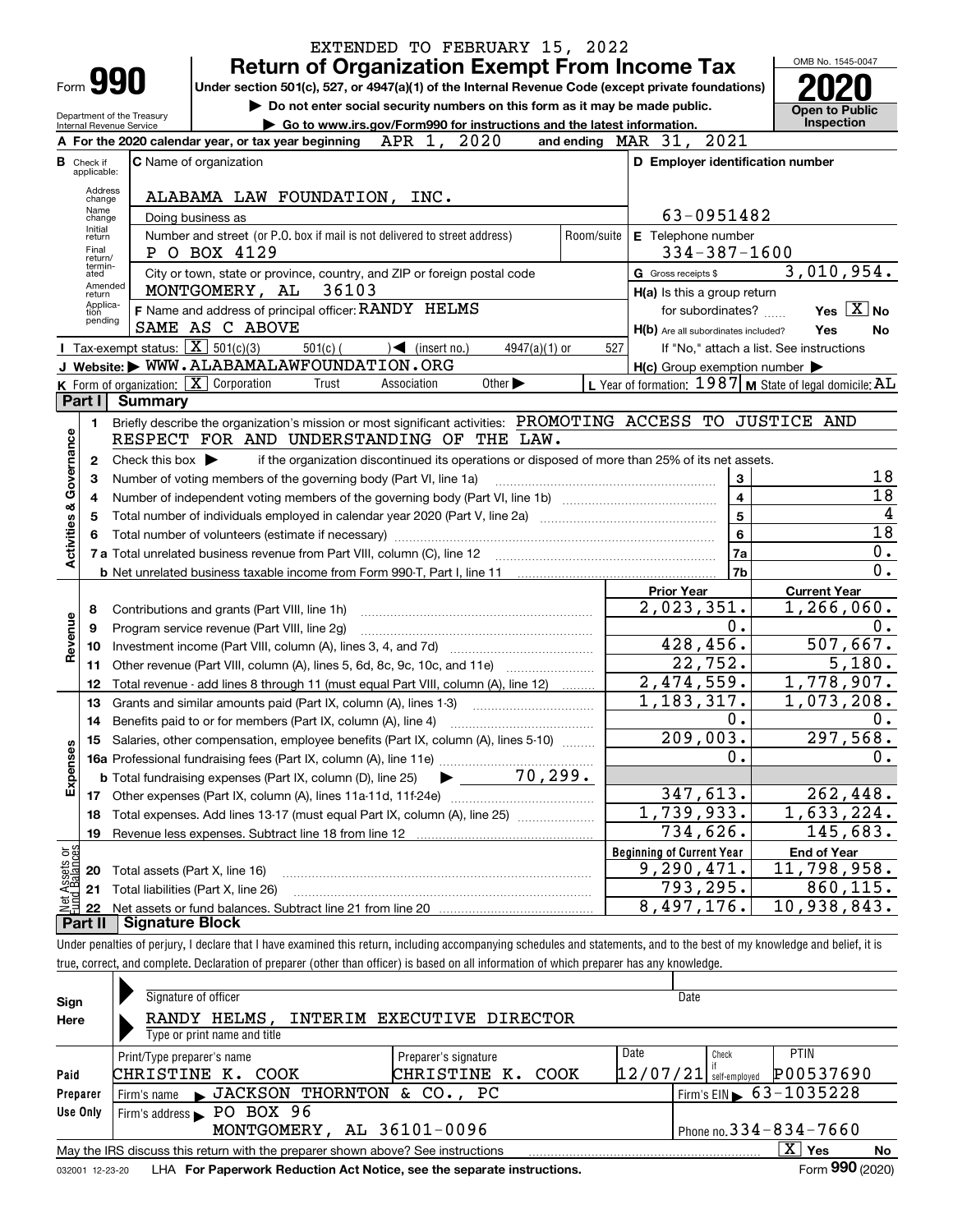|              | 63-0951482<br>ALABAMA LAW FOUNDATION, INC.<br>Page 2<br>Form 990 (2020)<br><b>Statement of Program Service Accomplishments</b><br>Part III                                                                |
|--------------|-----------------------------------------------------------------------------------------------------------------------------------------------------------------------------------------------------------|
|              |                                                                                                                                                                                                           |
| 1            | Briefly describe the organization's mission:                                                                                                                                                              |
|              | TO PROMOTE LAW RELATED PUBLIC SERVICE PROJECTS AND PROVIDE FOR                                                                                                                                            |
|              | DELIVERY OF LEGAL SERVICES TO THE POOR.                                                                                                                                                                   |
|              |                                                                                                                                                                                                           |
| $\mathbf{2}$ | Did the organization undertake any significant program services during the year which were not listed on the                                                                                              |
|              | $\sqrt{}$ Yes $\sqrt{X}$ No<br>prior Form 990 or 990-EZ?                                                                                                                                                  |
|              | If "Yes," describe these new services on Schedule O.                                                                                                                                                      |
|              | $\sqrt{}$ Yes $\sqrt{}$ X $\sqrt{}$ No<br>Did the organization cease conducting, or make significant changes in how it conducts, any program services?<br>If "Yes," describe these changes on Schedule O. |
|              | Describe the organization's program service accomplishments for each of its three largest program services, as measured by expenses.                                                                      |
| 4            | Section 501(c)(3) and 501(c)(4) organizations are required to report the amount of grants and allocations to others, the total expenses, and                                                              |
|              | revenue, if any, for each program service reported                                                                                                                                                        |
| 4a           | 1, 285, 256. including grants of \$1, 050, 500. ) (Revenue \$<br>) (Expenses \$<br>(Code:<br>GRANTS TO APPROXIMATELY 15 ORGANIZATIONS THAT PROVIDE LEGAL AID TO THE                                       |
|              | POOR AND INCREASE ACCESS TO JUSTICE.                                                                                                                                                                      |
|              |                                                                                                                                                                                                           |
|              |                                                                                                                                                                                                           |
|              |                                                                                                                                                                                                           |
|              |                                                                                                                                                                                                           |
|              |                                                                                                                                                                                                           |
|              |                                                                                                                                                                                                           |
|              |                                                                                                                                                                                                           |
| 4b           | 52,691. including grants of \$<br>$22,708.$ ) (Revenue \$<br>(Code:<br>) (Expenses \$                                                                                                                     |
|              | SCHOLARSHIPS TO APPROXIMATELY 10 ALABAMA RESIDENTS WHO ARE PURSUING A                                                                                                                                     |
|              | LEGAL EDUCATION IN ACCREDITED LAW SCHOOLS AND SCHOLARSHIPS UNDER THE                                                                                                                                      |
|              | KID'S CHANCE PROGRAM.                                                                                                                                                                                     |
|              |                                                                                                                                                                                                           |
|              |                                                                                                                                                                                                           |
|              |                                                                                                                                                                                                           |
|              |                                                                                                                                                                                                           |
|              |                                                                                                                                                                                                           |
|              |                                                                                                                                                                                                           |
| 4с           |                                                                                                                                                                                                           |
|              |                                                                                                                                                                                                           |
|              |                                                                                                                                                                                                           |
|              |                                                                                                                                                                                                           |
|              |                                                                                                                                                                                                           |
|              |                                                                                                                                                                                                           |
|              |                                                                                                                                                                                                           |
|              |                                                                                                                                                                                                           |
|              |                                                                                                                                                                                                           |
|              |                                                                                                                                                                                                           |
| 4d           | Other program services (Describe on Schedule O.)                                                                                                                                                          |
| 4е           | (Expenses \$<br>) (Revenue \$<br>including grants of \$<br>1,337,947.<br>Total program service expenses                                                                                                   |

09401207 792680 00236 2020.05010 ALABAMA LAW FOUNDATION, I 00236\_\_1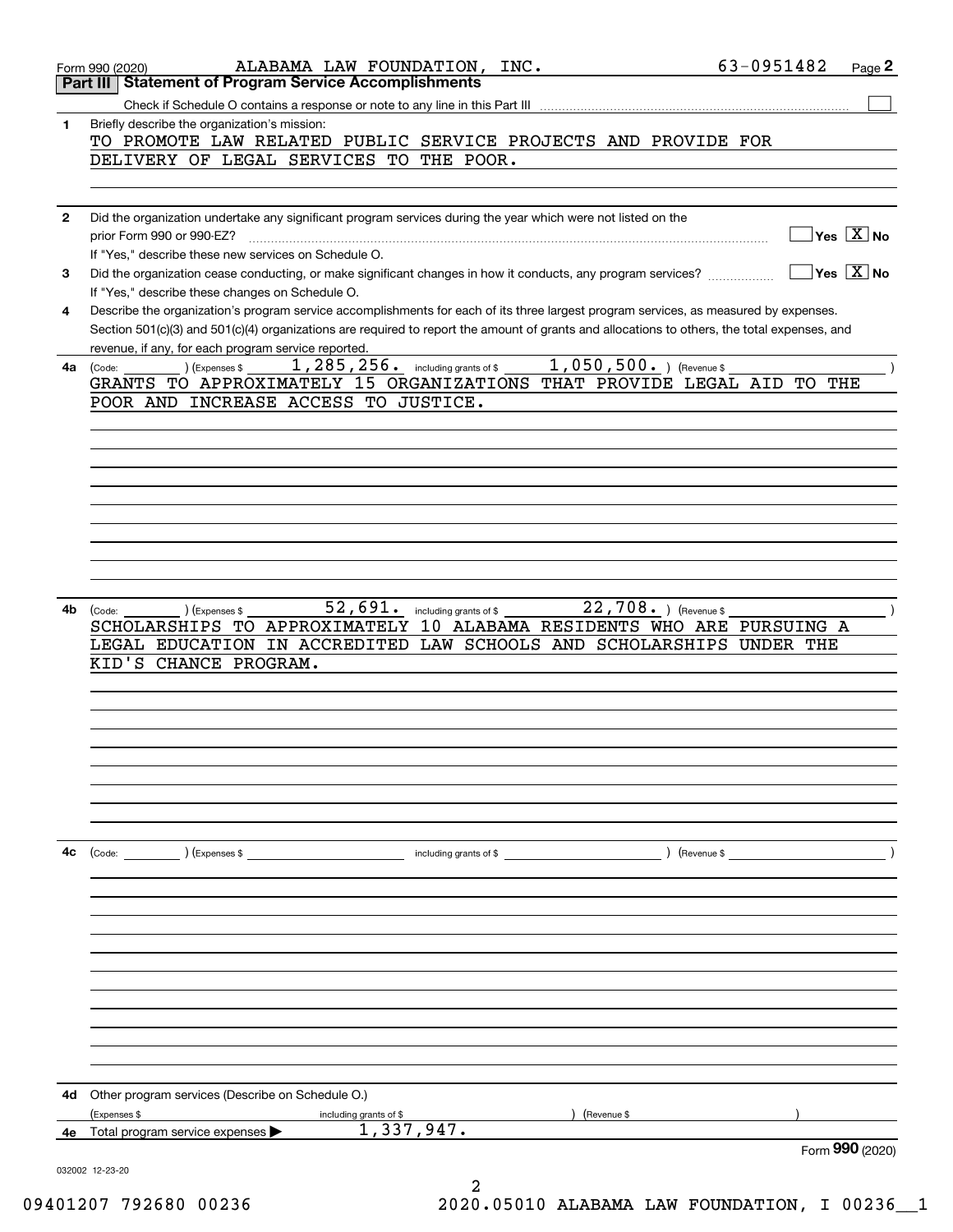| Form 990 (2020) |  |  |
|-----------------|--|--|

Form 990 (2020) Page **3Part IV Checklist of Required Schedules** ALABAMA LAW FOUNDATION, INC. 63-0951482

|     |                                                                                                                                       |                 | Yes | No              |
|-----|---------------------------------------------------------------------------------------------------------------------------------------|-----------------|-----|-----------------|
| 1   | Is the organization described in section $501(c)(3)$ or $4947(a)(1)$ (other than a private foundation)?                               |                 |     |                 |
|     |                                                                                                                                       | 1               | X   |                 |
| 2   |                                                                                                                                       | $\mathbf{2}$    |     | $\mathbf{X}$    |
| 3   | Did the organization engage in direct or indirect political campaign activities on behalf of or in opposition to candidates for       |                 |     |                 |
|     |                                                                                                                                       | 3               |     | х               |
| 4   | Section 501(c)(3) organizations. Did the organization engage in lobbying activities, or have a section 501(h) election in effect      |                 |     |                 |
|     |                                                                                                                                       | 4               | Х   |                 |
| 5   | Is the organization a section 501(c)(4), 501(c)(5), or 501(c)(6) organization that receives membership dues, assessments, or          |                 |     |                 |
|     |                                                                                                                                       | 5               |     | х               |
| 6   | Did the organization maintain any donor advised funds or any similar funds or accounts for which donors have the right to             |                 |     |                 |
|     | provide advice on the distribution or investment of amounts in such funds or accounts? If "Yes," complete Schedule D, Part I          | 6               |     | х               |
| 7   | Did the organization receive or hold a conservation easement, including easements to preserve open space,                             |                 |     |                 |
|     |                                                                                                                                       | $\overline{7}$  |     | х               |
| 8   | Did the organization maintain collections of works of art, historical treasures, or other similar assets? If "Yes," complete          |                 |     |                 |
|     |                                                                                                                                       | 8               |     | х               |
| 9   | Did the organization report an amount in Part X, line 21, for escrow or custodial account liability, serve as a custodian for         |                 |     |                 |
|     | amounts not listed in Part X; or provide credit counseling, debt management, credit repair, or debt negotiation services?             |                 |     |                 |
|     |                                                                                                                                       | 9               |     | х               |
| 10  | Did the organization, directly or through a related organization, hold assets in donor-restricted endowments                          |                 |     |                 |
|     |                                                                                                                                       | 10              | x   |                 |
| 11  | If the organization's answer to any of the following questions is "Yes," then complete Schedule D, Parts VI, VII, VIII, IX, or X      |                 |     |                 |
|     | as applicable.                                                                                                                        |                 |     |                 |
|     | a Did the organization report an amount for land, buildings, and equipment in Part X, line 10? If "Yes," complete Schedule D,         |                 |     |                 |
|     |                                                                                                                                       | 11a             | X   |                 |
|     | <b>b</b> Did the organization report an amount for investments - other securities in Part X, line 12, that is 5% or more of its total |                 |     |                 |
|     |                                                                                                                                       | 11b             |     | х               |
| c   | Did the organization report an amount for investments - program related in Part X, line 13, that is 5% or more of its total           |                 |     |                 |
|     |                                                                                                                                       | 11c             |     | х               |
|     | d Did the organization report an amount for other assets in Part X, line 15, that is 5% or more of its total assets reported in       |                 |     |                 |
|     |                                                                                                                                       | 11d             |     | х               |
|     |                                                                                                                                       | 11e             | X   |                 |
| f   | Did the organization's separate or consolidated financial statements for the tax year include a footnote that addresses               |                 |     |                 |
|     | the organization's liability for uncertain tax positions under FIN 48 (ASC 740)? If "Yes," complete Schedule D, Part X                | 11f             | X   |                 |
|     | 12a Did the organization obtain separate, independent audited financial statements for the tax year? If "Yes," complete               |                 |     |                 |
|     |                                                                                                                                       | 12a             | X   |                 |
|     | <b>b</b> Was the organization included in consolidated, independent audited financial statements for the tax year?                    |                 |     |                 |
|     | If "Yes," and if the organization answered "No" to line 12a, then completing Schedule D, Parts XI and XII is optional                 | 12b             |     | Y               |
| 13  |                                                                                                                                       | 13              |     | $\mathbf X$     |
| 14a | Did the organization maintain an office, employees, or agents outside of the United States?                                           | 14a             |     | $\mathbf X$     |
| b   | Did the organization have aggregate revenues or expenses of more than \$10,000 from grantmaking, fundraising, business,               |                 |     |                 |
|     | investment, and program service activities outside the United States, or aggregate foreign investments valued at \$100,000            |                 |     |                 |
|     |                                                                                                                                       | 14b             |     | x               |
| 15  | Did the organization report on Part IX, column (A), line 3, more than \$5,000 of grants or other assistance to or for any             |                 |     |                 |
|     |                                                                                                                                       | 15              |     | x               |
| 16  | Did the organization report on Part IX, column (A), line 3, more than \$5,000 of aggregate grants or other assistance to              |                 |     |                 |
|     |                                                                                                                                       | 16              |     | x               |
| 17  | Did the organization report a total of more than \$15,000 of expenses for professional fundraising services on Part IX,               |                 |     |                 |
|     |                                                                                                                                       | 17              |     | x               |
| 18  | Did the organization report more than \$15,000 total of fundraising event gross income and contributions on Part VIII, lines          |                 |     |                 |
|     |                                                                                                                                       | 18              |     | X               |
| 19  | Did the organization report more than \$15,000 of gross income from gaming activities on Part VIII, line 9a? If "Yes."                |                 |     |                 |
|     |                                                                                                                                       | 19              |     | X               |
| 20a |                                                                                                                                       | <b>20a</b>      |     | $\mathbf X$     |
| b   | If "Yes" to line 20a, did the organization attach a copy of its audited financial statements to this return?                          | 20 <sub>b</sub> |     |                 |
| 21  | Did the organization report more than \$5,000 of grants or other assistance to any domestic organization or                           |                 |     |                 |
|     |                                                                                                                                       | 21              | x   |                 |
|     | 032003 12-23-20<br>ર                                                                                                                  |                 |     | Form 990 (2020) |
|     |                                                                                                                                       |                 |     |                 |

3

032003 12-23-20

09401207 792680 00236 2020.05010 ALABAMA LAW FOUNDATION, I 00236\_\_1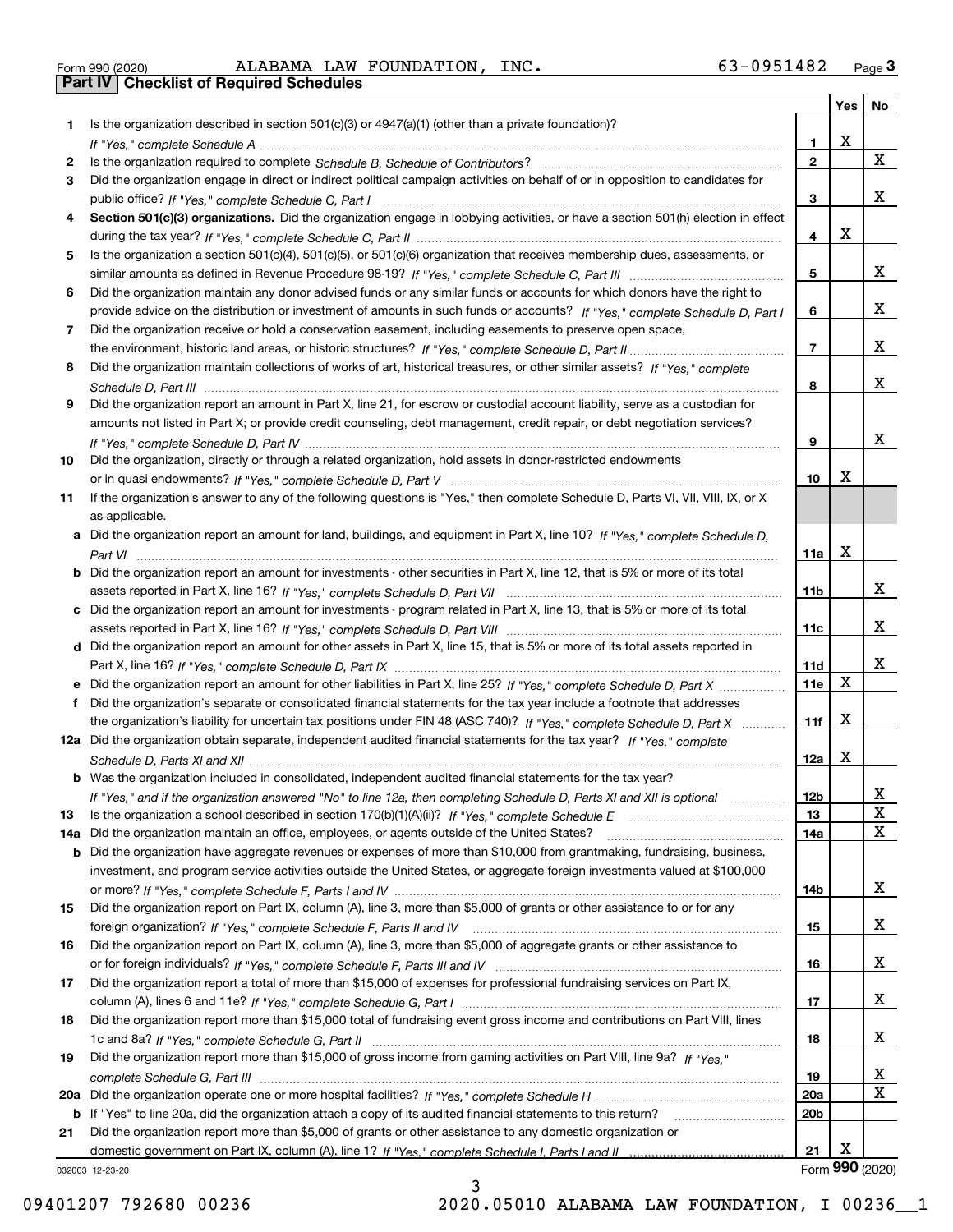|  | Form 990 (2020) |
|--|-----------------|
|  |                 |

Form 990 (2020) Page **4Part IV Checklist of Required Schedules** ALABAMA LAW FOUNDATION, INC. 63-0951482

|               | Part IV   Checklist of Required Schedules (continued)                                                                        |     |     |                         |
|---------------|------------------------------------------------------------------------------------------------------------------------------|-----|-----|-------------------------|
|               |                                                                                                                              |     | Yes | No                      |
| 22            | Did the organization report more than \$5,000 of grants or other assistance to or for domestic individuals on                |     |     |                         |
|               |                                                                                                                              | 22  | X   |                         |
| 23            | Did the organization answer "Yes" to Part VII, Section A, line 3, 4, or 5 about compensation of the organization's current   |     |     |                         |
|               | and former officers, directors, trustees, key employees, and highest compensated employees? If "Yes," complete               |     |     |                         |
|               |                                                                                                                              | 23  |     | x                       |
|               | 24a Did the organization have a tax-exempt bond issue with an outstanding principal amount of more than \$100,000 as of the  |     |     |                         |
|               | last day of the year, that was issued after December 31, 2002? If "Yes," answer lines 24b through 24d and complete           |     |     |                         |
|               |                                                                                                                              | 24a |     | x                       |
|               |                                                                                                                              | 24b |     |                         |
|               |                                                                                                                              |     |     |                         |
|               | c Did the organization maintain an escrow account other than a refunding escrow at any time during the year to defease       |     |     |                         |
|               |                                                                                                                              | 24c |     |                         |
|               |                                                                                                                              | 24d |     |                         |
|               | 25a Section 501(c)(3), 501(c)(4), and 501(c)(29) organizations. Did the organization engage in an excess benefit             |     |     |                         |
|               |                                                                                                                              | 25a |     | x                       |
|               | b Is the organization aware that it engaged in an excess benefit transaction with a disqualified person in a prior year, and |     |     |                         |
|               | that the transaction has not been reported on any of the organization's prior Forms 990 or 990-EZ? If "Yes," complete        |     |     |                         |
|               | Schedule L, Part I                                                                                                           | 25b |     | x                       |
| 26            | Did the organization report any amount on Part X, line 5 or 22, for receivables from or payables to any current              |     |     |                         |
|               | or former officer, director, trustee, key employee, creator or founder, substantial contributor, or 35%                      |     |     |                         |
|               |                                                                                                                              | 26  |     | x                       |
| 27            | Did the organization provide a grant or other assistance to any current or former officer, director, trustee, key employee,  |     |     |                         |
|               | creator or founder, substantial contributor or employee thereof, a grant selection committee member, or to a 35% controlled  |     |     |                         |
|               | entity (including an employee thereof) or family member of any of these persons? If "Yes," complete Schedule L, Part III     | 27  |     | x                       |
| 28            | Was the organization a party to a business transaction with one of the following parties (see Schedule L, Part IV            |     |     |                         |
|               | instructions, for applicable filing thresholds, conditions, and exceptions):                                                 |     |     |                         |
|               | a A current or former officer, director, trustee, key employee, creator or founder, or substantial contributor? If           |     |     |                         |
|               |                                                                                                                              | 28a |     | X                       |
|               |                                                                                                                              | 28b |     | $\overline{\mathbf{x}}$ |
|               | c A 35% controlled entity of one or more individuals and/or organizations described in lines 28a or 28b? If                  |     |     |                         |
|               |                                                                                                                              | 28c |     | X                       |
| 29            |                                                                                                                              | 29  |     | $\mathbf X$             |
| 30            | Did the organization receive contributions of art, historical treasures, or other similar assets, or qualified conservation  |     |     |                         |
|               |                                                                                                                              | 30  |     | X                       |
| 31            | Did the organization liquidate, terminate, or dissolve and cease operations? If "Yes," complete Schedule N, Part I           | 31  |     | $\overline{\mathbf{x}}$ |
| 32            | Did the organization sell, exchange, dispose of, or transfer more than 25% of its net assets? If "Yes," complete             |     |     |                         |
|               |                                                                                                                              |     |     | X                       |
|               |                                                                                                                              | 32  |     |                         |
| 33            | Did the organization own 100% of an entity disregarded as separate from the organization under Regulations                   |     |     | х                       |
|               |                                                                                                                              | 33  |     |                         |
| 34            | Was the organization related to any tax-exempt or taxable entity? If "Yes," complete Schedule R, Part II, III, or IV, and    |     |     |                         |
|               |                                                                                                                              | 34  |     | X                       |
|               | 35a Did the organization have a controlled entity within the meaning of section 512(b)(13)?                                  | 35a |     | $\mathbf X$             |
|               | b If "Yes" to line 35a, did the organization receive any payment from or engage in any transaction with a controlled entity  |     |     |                         |
|               |                                                                                                                              | 35b |     |                         |
| 36            | Section 501(c)(3) organizations. Did the organization make any transfers to an exempt non-charitable related organization?   |     |     |                         |
|               |                                                                                                                              | 36  |     | х                       |
| 37            | Did the organization conduct more than 5% of its activities through an entity that is not a related organization             |     |     |                         |
|               |                                                                                                                              | 37  |     | х                       |
| 38            | Did the organization complete Schedule O and provide explanations in Schedule O for Part VI, lines 11b and 19?               |     |     |                         |
|               | Note: All Form 990 filers are required to complete Schedule O                                                                | 38  | х   |                         |
| <b>Part V</b> | <b>Statements Regarding Other IRS Filings and Tax Compliance</b>                                                             |     |     |                         |
|               | Check if Schedule O contains a response or note to any line in this Part V                                                   |     |     |                         |
|               |                                                                                                                              |     | Yes | No                      |
|               | 0<br>1a                                                                                                                      |     |     |                         |
| b             | $\overline{0}$<br>Enter the number of Forms W-2G included in line 1a. Enter -0- if not applicable<br>1b                      |     |     |                         |
|               | Did the organization comply with backup withholding rules for reportable payments to vendors and reportable gaming           |     |     |                         |
|               | (gambling) winnings to prize winners?                                                                                        | 1c  |     |                         |
|               | 032004 12-23-20                                                                                                              |     |     | Form 990 (2020)         |
|               | 4                                                                                                                            |     |     |                         |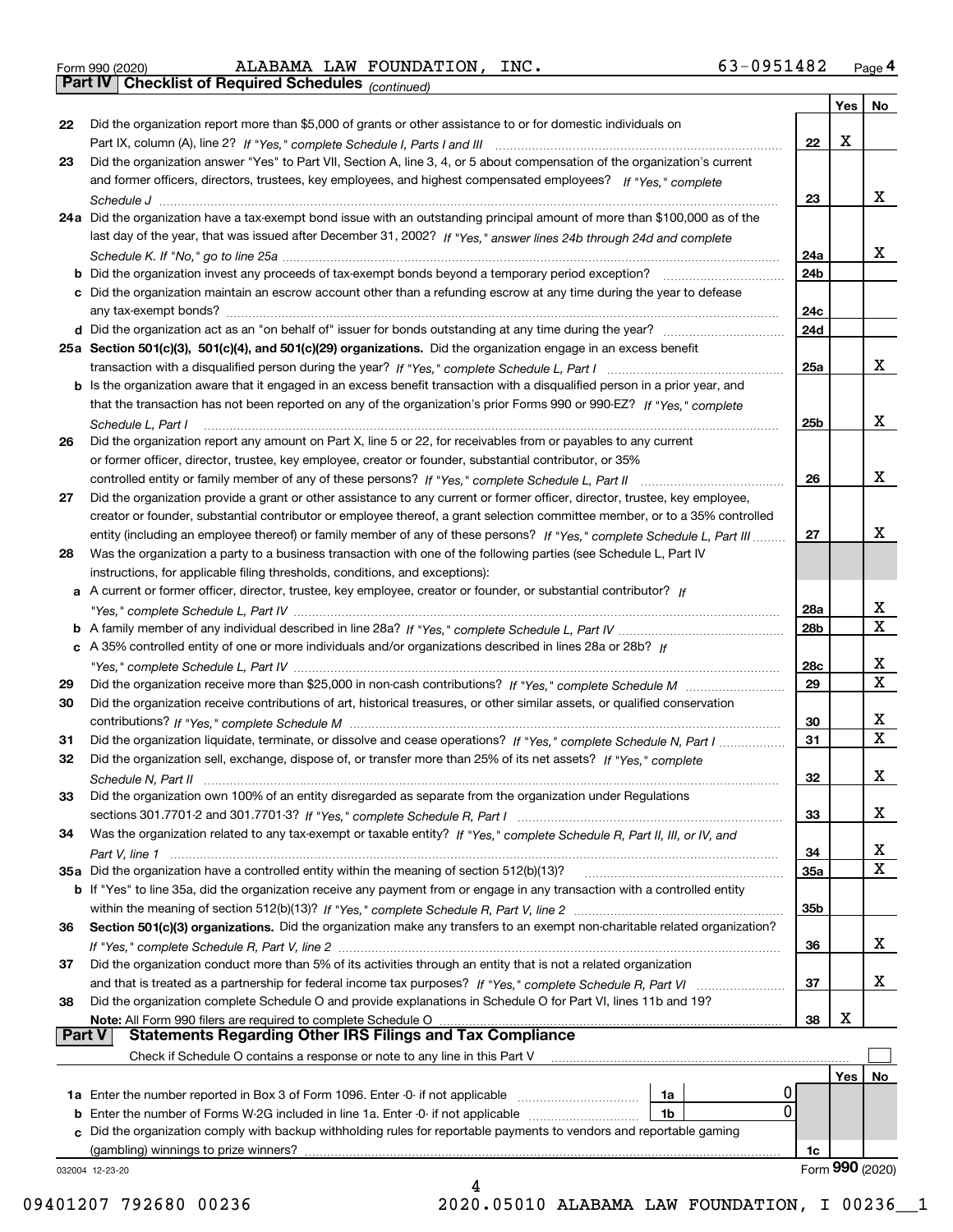| Form 990 (2020) |  | ALABAMA LAW FOUNDATION, INC.                                                                   |  | 63-0951482 | Page $5$ |
|-----------------|--|------------------------------------------------------------------------------------------------|--|------------|----------|
|                 |  | <b>Part V</b> Statements Regarding Other IRS Filings and Tax Compliance <sub>(continued)</sub> |  |            |          |

*(continued)*

|    |                                                                                                                                                                                                       |                        |   |                      | Yes | No     |  |  |  |  |
|----|-------------------------------------------------------------------------------------------------------------------------------------------------------------------------------------------------------|------------------------|---|----------------------|-----|--------|--|--|--|--|
|    | 2a Enter the number of employees reported on Form W-3, Transmittal of Wage and Tax Statements,                                                                                                        |                        |   |                      |     |        |  |  |  |  |
|    | filed for the calendar year ending with or within the year covered by this return                                                                                                                     | 2a                     | 4 |                      |     |        |  |  |  |  |
| b  | If at least one is reported on line 2a, did the organization file all required federal employment tax returns?                                                                                        |                        |   | 2 <sub>b</sub>       | X   |        |  |  |  |  |
|    | Note: If the sum of lines 1a and 2a is greater than 250, you may be required to $e$ -file (see instructions) $\ldots$                                                                                 |                        |   |                      |     |        |  |  |  |  |
| За | Did the organization have unrelated business gross income of \$1,000 or more during the year?                                                                                                         |                        |   | За                   |     | х      |  |  |  |  |
|    |                                                                                                                                                                                                       |                        |   | 3b                   |     |        |  |  |  |  |
|    | 4a At any time during the calendar year, did the organization have an interest in, or a signature or other authority over, a                                                                          |                        |   |                      |     |        |  |  |  |  |
|    |                                                                                                                                                                                                       |                        |   | 4a                   |     | x      |  |  |  |  |
|    | <b>b</b> If "Yes," enter the name of the foreign country $\triangleright$                                                                                                                             |                        |   |                      |     |        |  |  |  |  |
|    | See instructions for filing requirements for FinCEN Form 114, Report of Foreign Bank and Financial Accounts (FBAR).                                                                                   |                        |   |                      |     |        |  |  |  |  |
| 5a | Was the organization a party to a prohibited tax shelter transaction at any time during the tax year?                                                                                                 |                        |   | 5a<br>5 <sub>b</sub> |     | х<br>x |  |  |  |  |
| b  | Did any taxable party notify the organization that it was or is a party to a prohibited tax shelter transaction?                                                                                      |                        |   |                      |     |        |  |  |  |  |
| c  |                                                                                                                                                                                                       |                        |   | 5c                   |     |        |  |  |  |  |
|    | 6a Does the organization have annual gross receipts that are normally greater than \$100,000, and did the organization solicit                                                                        |                        |   |                      |     | х      |  |  |  |  |
|    | any contributions that were not tax deductible as charitable contributions?<br>b If "Yes," did the organization include with every solicitation an express statement that such contributions or gifts |                        |   | 6a                   |     |        |  |  |  |  |
|    | were not tax deductible?                                                                                                                                                                              |                        |   | 6b                   |     |        |  |  |  |  |
| 7  | Organizations that may receive deductible contributions under section 170(c).                                                                                                                         |                        |   |                      |     |        |  |  |  |  |
|    | Did the organization receive a payment in excess of \$75 made partly as a contribution and partly for goods and services provided to the payor?                                                       |                        |   | 7a                   |     | х      |  |  |  |  |
|    | If "Yes," did the organization notify the donor of the value of the goods or services provided?                                                                                                       |                        |   | 7b                   |     |        |  |  |  |  |
|    | Did the organization sell, exchange, or otherwise dispose of tangible personal property for which it was required                                                                                     |                        |   |                      |     |        |  |  |  |  |
|    | to file Form 8282?                                                                                                                                                                                    |                        |   | 7c                   |     | х      |  |  |  |  |
|    | If "Yes," indicate the number of Forms 8282 filed during the year                                                                                                                                     | 7d                     |   |                      |     |        |  |  |  |  |
|    | Did the organization receive any funds, directly or indirectly, to pay premiums on a personal benefit contract?                                                                                       |                        |   | 7e                   |     | x      |  |  |  |  |
| Ť  | Did the organization, during the year, pay premiums, directly or indirectly, on a personal benefit contract?                                                                                          |                        |   | 7f                   |     | X      |  |  |  |  |
|    | If the organization received a contribution of qualified intellectual property, did the organization file Form 8899 as required?                                                                      |                        |   | 7g                   |     |        |  |  |  |  |
| h  | If the organization received a contribution of cars, boats, airplanes, or other vehicles, did the organization file a Form 1098-C?                                                                    |                        |   | 7h                   |     |        |  |  |  |  |
| 8  | Sponsoring organizations maintaining donor advised funds. Did a donor advised fund maintained by the                                                                                                  |                        |   |                      |     |        |  |  |  |  |
|    | sponsoring organization have excess business holdings at any time during the year?                                                                                                                    |                        |   | 8                    |     |        |  |  |  |  |
| 9  | Sponsoring organizations maintaining donor advised funds.                                                                                                                                             |                        |   |                      |     |        |  |  |  |  |
| а  | Did the sponsoring organization make any taxable distributions under section 4966?                                                                                                                    |                        |   | 9а                   |     |        |  |  |  |  |
| b  | Did the sponsoring organization make a distribution to a donor, donor advisor, or related person?                                                                                                     |                        |   | 9b                   |     |        |  |  |  |  |
| 10 | Section 501(c)(7) organizations. Enter:                                                                                                                                                               |                        |   |                      |     |        |  |  |  |  |
| а  | <b>b</b> Gross receipts, included on Form 990, Part VIII, line 12, for public use of club facilities <i>manument</i>                                                                                  | 10a<br>10 <sub>b</sub> |   |                      |     |        |  |  |  |  |
| 11 | Section 501(c)(12) organizations. Enter:                                                                                                                                                              |                        |   |                      |     |        |  |  |  |  |
|    | Gross income from members or shareholders                                                                                                                                                             | 11a                    |   |                      |     |        |  |  |  |  |
|    | <b>b</b> Gross income from other sources (Do not net amounts due or paid to other sources against                                                                                                     |                        |   |                      |     |        |  |  |  |  |
|    | amounts due or received from them.)                                                                                                                                                                   | 11b                    |   |                      |     |        |  |  |  |  |
|    | 12a Section 4947(a)(1) non-exempt charitable trusts. Is the organization filing Form 990 in lieu of Form 1041?                                                                                        |                        |   | 12a                  |     |        |  |  |  |  |
|    | <b>b</b> If "Yes," enter the amount of tax-exempt interest received or accrued during the year                                                                                                        | 12b                    |   |                      |     |        |  |  |  |  |
| 13 | Section 501(c)(29) qualified nonprofit health insurance issuers.                                                                                                                                      |                        |   |                      |     |        |  |  |  |  |
|    | a Is the organization licensed to issue qualified health plans in more than one state?                                                                                                                |                        |   | 13a                  |     |        |  |  |  |  |
|    | Note: See the instructions for additional information the organization must report on Schedule O.                                                                                                     |                        |   |                      |     |        |  |  |  |  |
|    | <b>b</b> Enter the amount of reserves the organization is required to maintain by the states in which the                                                                                             |                        |   |                      |     |        |  |  |  |  |
|    |                                                                                                                                                                                                       | 13b                    |   |                      |     |        |  |  |  |  |
|    |                                                                                                                                                                                                       | 13с                    |   |                      |     |        |  |  |  |  |
|    | 14a Did the organization receive any payments for indoor tanning services during the tax year?                                                                                                        |                        |   | 14a                  |     | х      |  |  |  |  |
|    | <b>b</b> If "Yes," has it filed a Form 720 to report these payments? If "No," provide an explanation on Schedule O                                                                                    |                        |   | 14b                  |     |        |  |  |  |  |
| 15 | Is the organization subject to the section 4960 tax on payment(s) of more than \$1,000,000 in remuneration or                                                                                         |                        |   |                      |     | х      |  |  |  |  |
|    |                                                                                                                                                                                                       |                        |   | 15                   |     |        |  |  |  |  |
|    | If "Yes," see instructions and file Form 4720, Schedule N.<br>Is the organization an educational institution subject to the section 4968 excise tax on net investment income?                         |                        |   | 16                   |     | х      |  |  |  |  |
| 16 | If "Yes," complete Form 4720, Schedule O.                                                                                                                                                             |                        |   |                      |     |        |  |  |  |  |
|    |                                                                                                                                                                                                       |                        |   |                      |     |        |  |  |  |  |

Form (2020) **990**

032005 12-23-20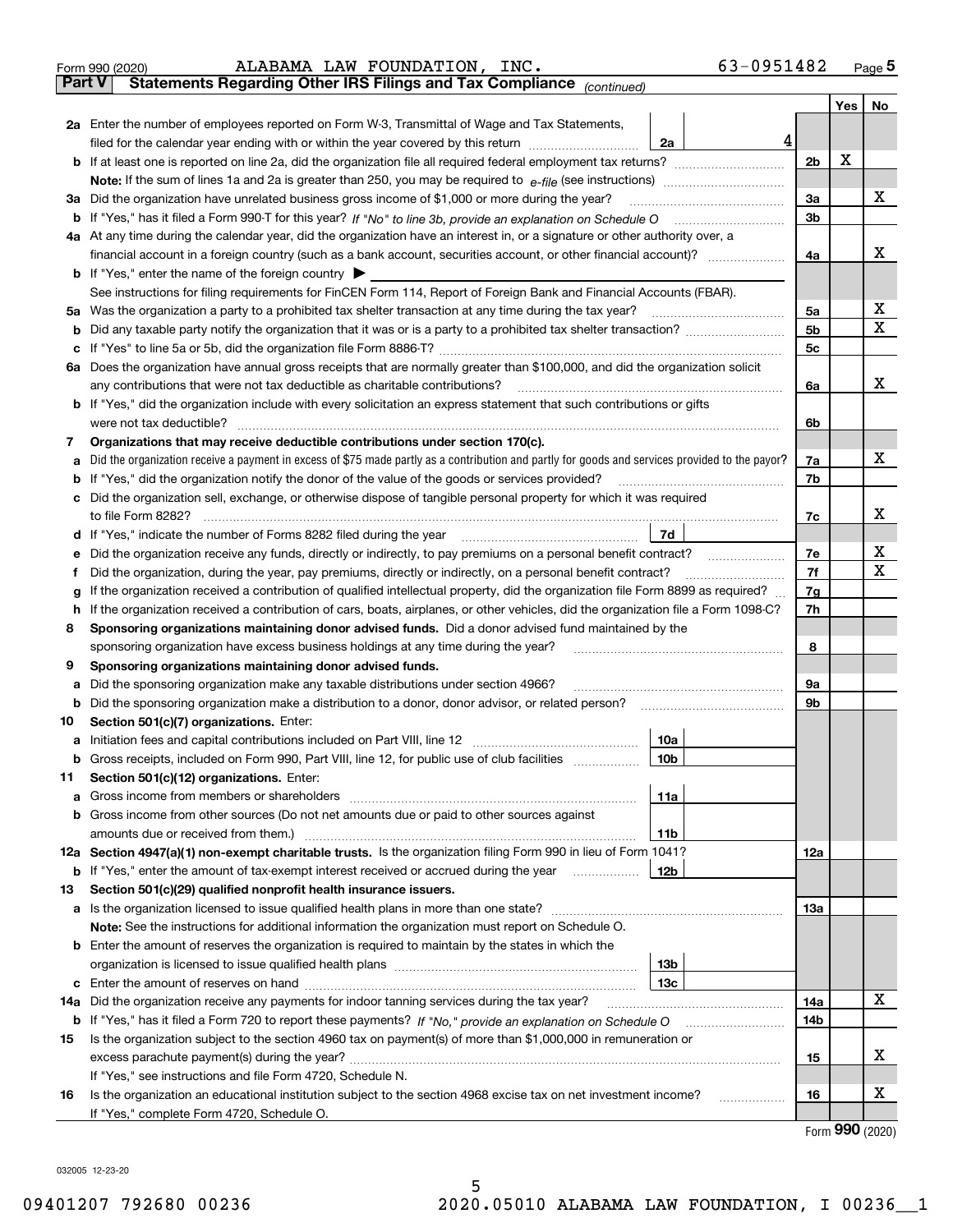|  | Form 990 (2020) |
|--|-----------------|
|  |                 |

| Form 990 (2020) |                                                                                                                  | ALABAMA LAW FOUNDATION, INC. | 63-0951482                                                                                                                  | $P_{\text{aqe}}$ 6 |
|-----------------|------------------------------------------------------------------------------------------------------------------|------------------------------|-----------------------------------------------------------------------------------------------------------------------------|--------------------|
|                 |                                                                                                                  |                              | Part VI Governance, Management, and Disclosure For each "Yes" response to lines 2 through 7b below, and for a "No" response |                    |
|                 | to line 8a, 8b, or 10b below, describe the circumstances, processes, or changes on Schedule O. See instructions. |                              |                                                                                                                             |                    |

|    |                                                                                                                                                                            |                |                 | Yes | No                      |
|----|----------------------------------------------------------------------------------------------------------------------------------------------------------------------------|----------------|-----------------|-----|-------------------------|
|    | <b>1a</b> Enter the number of voting members of the governing body at the end of the tax year                                                                              | 1a             | 18              |     |                         |
|    | If there are material differences in voting rights among members of the governing body, or if the governing                                                                |                |                 |     |                         |
|    | body delegated broad authority to an executive committee or similar committee, explain on Schedule O.                                                                      |                |                 |     |                         |
| b  | Enter the number of voting members included on line 1a, above, who are independent                                                                                         | 1 <sup>b</sup> | 18              |     |                         |
| 2  | Did any officer, director, trustee, or key employee have a family relationship or a business relationship with any other                                                   |                |                 |     |                         |
|    | officer, director, trustee, or key employee?                                                                                                                               |                | $\mathbf{2}$    |     | X                       |
| 3  | Did the organization delegate control over management duties customarily performed by or under the direct supervision                                                      |                |                 |     |                         |
|    |                                                                                                                                                                            |                | 3               |     | X                       |
| 4  | Did the organization make any significant changes to its governing documents since the prior Form 990 was filed?                                                           |                | $\overline{4}$  |     | $\overline{\mathbf{x}}$ |
| 5  |                                                                                                                                                                            |                | 5               |     | $\mathbf{X}$            |
| 6  | Did the organization have members or stockholders?                                                                                                                         |                | 6               |     | X                       |
| 7a | Did the organization have members, stockholders, or other persons who had the power to elect or appoint one or                                                             |                |                 |     |                         |
|    |                                                                                                                                                                            |                | 7a              |     | X                       |
|    | <b>b</b> Are any governance decisions of the organization reserved to (or subject to approval by) members, stockholders, or                                                |                |                 |     |                         |
|    | persons other than the governing body?                                                                                                                                     |                | 7b              |     | х                       |
| 8  | Did the organization contemporaneously document the meetings held or written actions undertaken during the year by the following:                                          |                |                 |     |                         |
| a  |                                                                                                                                                                            |                | 8a              | X   |                         |
| b  |                                                                                                                                                                            |                | 8b              | X   |                         |
| 9  | Is there any officer, director, trustee, or key employee listed in Part VII, Section A, who cannot be reached at the                                                       |                |                 |     |                         |
|    |                                                                                                                                                                            |                | 9               |     | x                       |
|    | Section B. Policies (This Section B requests information about policies not required by the Internal Revenue Code.)                                                        |                |                 |     |                         |
|    |                                                                                                                                                                            |                |                 | Yes | No                      |
|    |                                                                                                                                                                            |                | 10a             |     | X                       |
|    | <b>b</b> If "Yes," did the organization have written policies and procedures governing the activities of such chapters, affiliates,                                        |                |                 |     |                         |
|    |                                                                                                                                                                            |                | 10 <sub>b</sub> |     |                         |
|    | 11a Has the organization provided a complete copy of this Form 990 to all members of its governing body before filing the form?                                            |                | 11a             | X   |                         |
|    | <b>b</b> Describe in Schedule O the process, if any, used by the organization to review this Form 990.                                                                     |                |                 |     |                         |
|    |                                                                                                                                                                            |                | 12a             | X   |                         |
| b  |                                                                                                                                                                            |                | 12 <sub>b</sub> | X   |                         |
|    | c Did the organization regularly and consistently monitor and enforce compliance with the policy? If "Yes." describe                                                       |                |                 |     |                         |
|    | in Schedule O how this was done manufactured and continuum control of the state of the state of the state of t                                                             |                | 12c             | Х   |                         |
| 13 |                                                                                                                                                                            |                | 13              |     | X                       |
| 14 | Did the organization have a written document retention and destruction policy? manufactured and the organization have a written document retention and destruction policy? |                | 14              | X   |                         |
| 15 | Did the process for determining compensation of the following persons include a review and approval by independent                                                         |                |                 |     |                         |
|    | persons, comparability data, and contemporaneous substantiation of the deliberation and decision?                                                                          |                |                 |     |                         |
|    |                                                                                                                                                                            |                | 15a             | X   |                         |
|    |                                                                                                                                                                            |                | 15b             |     | X                       |
|    | If "Yes" to line 15a or 15b, describe the process in Schedule O (see instructions).                                                                                        |                |                 |     |                         |
|    | 16a Did the organization invest in, contribute assets to, or participate in a joint venture or similar arrangement with a                                                  |                |                 |     |                         |
|    |                                                                                                                                                                            |                |                 |     | х                       |
|    | taxable entity during the year?<br>b If "Yes," did the organization follow a written policy or procedure requiring the organization to evaluate its participation          |                | 16a             |     |                         |
|    |                                                                                                                                                                            |                |                 |     |                         |
|    | in joint venture arrangements under applicable federal tax law, and take steps to safeguard the organization's                                                             |                |                 |     |                         |
|    | exempt status with respect to such arrangements?<br><b>Section C. Disclosure</b>                                                                                           |                | 16b             |     |                         |
|    | <b>NONE</b>                                                                                                                                                                |                |                 |     |                         |
| 17 | List the states with which a copy of this Form 990 is required to be filed $\blacktriangleright$                                                                           |                |                 |     |                         |
| 18 | Section 6104 requires an organization to make its Forms 1023 (1024 or 1024-A, if applicable), 990, and 990-T (Section 501(c)(3)s only) available                           |                |                 |     |                         |
|    | for public inspection. Indicate how you made these available. Check all that apply.                                                                                        |                |                 |     |                         |
|    | $\mid$ X $\mid$ Own website<br>$\lfloor x \rfloor$ Upon request<br>Another's website<br>Other (explain on Schedule O)                                                      |                |                 |     |                         |
| 19 | Describe on Schedule O whether (and if so, how) the organization made its governing documents, conflict of interest policy, and financial                                  |                |                 |     |                         |
|    | statements available to the public during the tax year.                                                                                                                    |                |                 |     |                         |
| 20 | State the name, address, and telephone number of the person who possesses the organization's books and records                                                             |                |                 |     |                         |
|    | RANDY HELMS - 334-781-6344                                                                                                                                                 |                |                 |     |                         |
|    | 36103<br>P O BOX 4129, MONTGOMERY, AL                                                                                                                                      |                |                 |     |                         |
|    | 032006 12-23-20                                                                                                                                                            |                |                 |     | Form 990 (2020)         |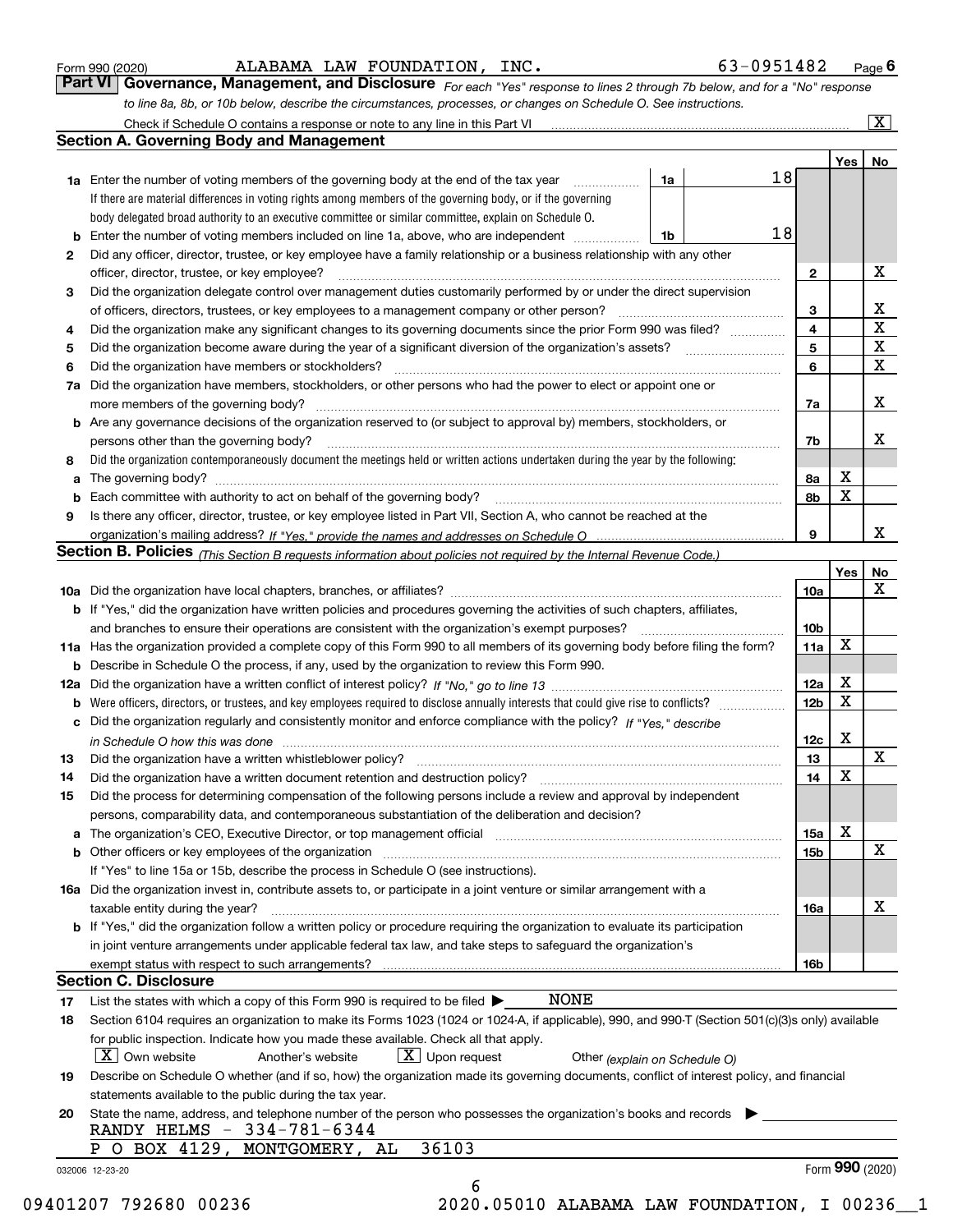$\mathcal{L}^{\text{max}}$ 

| Form 990 (2020) |                                                                                            | ALABAMA LAW FOUNDATION, INC. | 63-0951482 | Page $\prime$ |
|-----------------|--------------------------------------------------------------------------------------------|------------------------------|------------|---------------|
|                 | Part VII Compensation of Officers, Directors, Trustees, Key Employees, Highest Compensated |                              |            |               |
|                 | <b>Employees, and Independent Contractors</b>                                              |                              |            |               |

Check if Schedule O contains a response or note to any line in this Part VII

**Section A. Officers, Directors, Trustees, Key Employees, and Highest Compensated Employees**

**1a**  Complete this table for all persons required to be listed. Report compensation for the calendar year ending with or within the organization's tax year. **•** List all of the organization's current officers, directors, trustees (whether individuals or organizations), regardless of amount of compensation.

Enter -0- in columns (D), (E), and (F) if no compensation was paid.

 $\bullet$  List all of the organization's  $\,$ current key employees, if any. See instructions for definition of "key employee."

**•** List the organization's five current highest compensated employees (other than an officer, director, trustee, or key employee) who received reportable compensation (Box 5 of Form W-2 and/or Box 7 of Form 1099-MISC) of more than \$100,000 from the organization and any related organizations.

**•** List all of the organization's former officers, key employees, and highest compensated employees who received more than \$100,000 of reportable compensation from the organization and any related organizations.

**former directors or trustees**  ¥ List all of the organization's that received, in the capacity as a former director or trustee of the organization, more than \$10,000 of reportable compensation from the organization and any related organizations.

See instructions for the order in which to list the persons above.

Check this box if neither the organization nor any related organization compensated any current officer, director, or trustee.  $\mathcal{L}^{\text{max}}$ 

| Position<br>Name and title<br>Reportable<br>Average<br>Reportable<br>Estimated<br>(do not check more than one<br>hours per<br>compensation<br>compensation<br>amount of<br>box, unless person is both an<br>officer and a director/trustee)<br>week<br>from<br>from related<br>other<br>ndividual trustee or director<br>(list any<br>the<br>organizations<br>compensation<br>hours for<br>organization<br>(W-2/1099-MISC)<br>from the<br>Highest compensated<br> employee<br>Institutional trustee<br>(W-2/1099-MISC)<br>related<br>organization<br>Key employee<br>organizations<br>and related<br>below<br>organizations<br>Former<br>Officer<br>line)<br>40.00<br>TRACY A. DANIEL<br>125,738.<br>$\mathbf{0}$ .<br>6,054.<br>$\mathbf X$<br>40.00<br><b>RANDY HELMS</b><br>$\mathbf 0$ .<br>$\mathbf X$<br>4,000.<br>0.<br>2.00<br>LAURA L. CRUM<br>$\rm X$<br>$\rm X$<br>0.<br>$\mathbf 0$ .<br>$0_{.}$<br>6.00<br>MARY MARGARET BAILEY<br>$\overline{\mathbf{X}}$<br>$\rm X$<br>0.<br>0.<br>0.<br>1.00<br>$\overline{\mathbf{X}}$<br>$\mathbf X$<br>0.<br>$\mathbf 0$ .<br>$0_{.}$<br>1.00<br>$\overline{\mathbf{X}}$<br>$\mathbf 0$ .<br>0.<br>$0_{.}$<br>1.00<br>CHRISTINA D. CROW<br>$\overline{\text{X}}$<br>$\mathbf 0$ .<br>$\mathbf 0$ .<br>$0_{.}$<br>1.00<br>H. THOMAS HEFLIN JR.<br>0.<br>$\mathbf 0$ .<br>X<br>$\mathbf 0$ .<br>1.00<br>CHRIS CARVER<br>$\overline{\mathbf{X}}$<br>0.<br>$\mathbf 0$ .<br>$\mathbf 0$ .<br>1.00<br>$\overline{\text{X}}$<br>0.<br>$\mathbf 0$ .<br>$\mathbf 0$ .<br>1.00<br>X<br>0.<br>$\mathbf 0$ .<br>$\mathbf 0$ .<br>1.00<br>$\overline{\text{X}}$<br>0.<br>$\mathbf 0$ .<br>$0$ .<br>1.00<br>X<br>0.<br>0.<br>$0_{.}$<br>1.00<br>$\overline{\text{X}}$<br>$\mathbf 0$ .<br>$\mathbf 0$ .<br>0.<br>1.00<br>$\mathbf X$<br>$\mathbf X$<br>0.<br>0.<br>0.<br>1.00<br>$\rm X$<br>0.<br>$\mathbf 0$ .<br>$\mathbf 0$ .<br>1.00<br>$\rm X$<br>0.<br>$\mathbf{0}$ .<br>0.<br>$\overline{2}$ | (A)                          | (B) |  | (C) |  | (D) | (E) | (F) |
|--------------------------------------------------------------------------------------------------------------------------------------------------------------------------------------------------------------------------------------------------------------------------------------------------------------------------------------------------------------------------------------------------------------------------------------------------------------------------------------------------------------------------------------------------------------------------------------------------------------------------------------------------------------------------------------------------------------------------------------------------------------------------------------------------------------------------------------------------------------------------------------------------------------------------------------------------------------------------------------------------------------------------------------------------------------------------------------------------------------------------------------------------------------------------------------------------------------------------------------------------------------------------------------------------------------------------------------------------------------------------------------------------------------------------------------------------------------------------------------------------------------------------------------------------------------------------------------------------------------------------------------------------------------------------------------------------------------------------------------------------------------------------------------------------------------------------------------------------------------------------------------------------------------------------------------------|------------------------------|-----|--|-----|--|-----|-----|-----|
|                                                                                                                                                                                                                                                                                                                                                                                                                                                                                                                                                                                                                                                                                                                                                                                                                                                                                                                                                                                                                                                                                                                                                                                                                                                                                                                                                                                                                                                                                                                                                                                                                                                                                                                                                                                                                                                                                                                                            |                              |     |  |     |  |     |     |     |
|                                                                                                                                                                                                                                                                                                                                                                                                                                                                                                                                                                                                                                                                                                                                                                                                                                                                                                                                                                                                                                                                                                                                                                                                                                                                                                                                                                                                                                                                                                                                                                                                                                                                                                                                                                                                                                                                                                                                            |                              |     |  |     |  |     |     |     |
|                                                                                                                                                                                                                                                                                                                                                                                                                                                                                                                                                                                                                                                                                                                                                                                                                                                                                                                                                                                                                                                                                                                                                                                                                                                                                                                                                                                                                                                                                                                                                                                                                                                                                                                                                                                                                                                                                                                                            |                              |     |  |     |  |     |     |     |
|                                                                                                                                                                                                                                                                                                                                                                                                                                                                                                                                                                                                                                                                                                                                                                                                                                                                                                                                                                                                                                                                                                                                                                                                                                                                                                                                                                                                                                                                                                                                                                                                                                                                                                                                                                                                                                                                                                                                            |                              |     |  |     |  |     |     |     |
|                                                                                                                                                                                                                                                                                                                                                                                                                                                                                                                                                                                                                                                                                                                                                                                                                                                                                                                                                                                                                                                                                                                                                                                                                                                                                                                                                                                                                                                                                                                                                                                                                                                                                                                                                                                                                                                                                                                                            |                              |     |  |     |  |     |     |     |
|                                                                                                                                                                                                                                                                                                                                                                                                                                                                                                                                                                                                                                                                                                                                                                                                                                                                                                                                                                                                                                                                                                                                                                                                                                                                                                                                                                                                                                                                                                                                                                                                                                                                                                                                                                                                                                                                                                                                            |                              |     |  |     |  |     |     |     |
|                                                                                                                                                                                                                                                                                                                                                                                                                                                                                                                                                                                                                                                                                                                                                                                                                                                                                                                                                                                                                                                                                                                                                                                                                                                                                                                                                                                                                                                                                                                                                                                                                                                                                                                                                                                                                                                                                                                                            |                              |     |  |     |  |     |     |     |
|                                                                                                                                                                                                                                                                                                                                                                                                                                                                                                                                                                                                                                                                                                                                                                                                                                                                                                                                                                                                                                                                                                                                                                                                                                                                                                                                                                                                                                                                                                                                                                                                                                                                                                                                                                                                                                                                                                                                            |                              |     |  |     |  |     |     |     |
|                                                                                                                                                                                                                                                                                                                                                                                                                                                                                                                                                                                                                                                                                                                                                                                                                                                                                                                                                                                                                                                                                                                                                                                                                                                                                                                                                                                                                                                                                                                                                                                                                                                                                                                                                                                                                                                                                                                                            | (1)                          |     |  |     |  |     |     |     |
|                                                                                                                                                                                                                                                                                                                                                                                                                                                                                                                                                                                                                                                                                                                                                                                                                                                                                                                                                                                                                                                                                                                                                                                                                                                                                                                                                                                                                                                                                                                                                                                                                                                                                                                                                                                                                                                                                                                                            | EXECUTIVE DIRECTOR           |     |  |     |  |     |     |     |
|                                                                                                                                                                                                                                                                                                                                                                                                                                                                                                                                                                                                                                                                                                                                                                                                                                                                                                                                                                                                                                                                                                                                                                                                                                                                                                                                                                                                                                                                                                                                                                                                                                                                                                                                                                                                                                                                                                                                            | (2)                          |     |  |     |  |     |     |     |
|                                                                                                                                                                                                                                                                                                                                                                                                                                                                                                                                                                                                                                                                                                                                                                                                                                                                                                                                                                                                                                                                                                                                                                                                                                                                                                                                                                                                                                                                                                                                                                                                                                                                                                                                                                                                                                                                                                                                            | INTERIM EXECUTIVE DIRECTOR   |     |  |     |  |     |     |     |
|                                                                                                                                                                                                                                                                                                                                                                                                                                                                                                                                                                                                                                                                                                                                                                                                                                                                                                                                                                                                                                                                                                                                                                                                                                                                                                                                                                                                                                                                                                                                                                                                                                                                                                                                                                                                                                                                                                                                            | (3)                          |     |  |     |  |     |     |     |
|                                                                                                                                                                                                                                                                                                                                                                                                                                                                                                                                                                                                                                                                                                                                                                                                                                                                                                                                                                                                                                                                                                                                                                                                                                                                                                                                                                                                                                                                                                                                                                                                                                                                                                                                                                                                                                                                                                                                            | <b>TREASURER</b>             |     |  |     |  |     |     |     |
|                                                                                                                                                                                                                                                                                                                                                                                                                                                                                                                                                                                                                                                                                                                                                                                                                                                                                                                                                                                                                                                                                                                                                                                                                                                                                                                                                                                                                                                                                                                                                                                                                                                                                                                                                                                                                                                                                                                                            | (4)                          |     |  |     |  |     |     |     |
|                                                                                                                                                                                                                                                                                                                                                                                                                                                                                                                                                                                                                                                                                                                                                                                                                                                                                                                                                                                                                                                                                                                                                                                                                                                                                                                                                                                                                                                                                                                                                                                                                                                                                                                                                                                                                                                                                                                                            | PRESIDENT                    |     |  |     |  |     |     |     |
|                                                                                                                                                                                                                                                                                                                                                                                                                                                                                                                                                                                                                                                                                                                                                                                                                                                                                                                                                                                                                                                                                                                                                                                                                                                                                                                                                                                                                                                                                                                                                                                                                                                                                                                                                                                                                                                                                                                                            | (5) HON. JIMMY B. POOL       |     |  |     |  |     |     |     |
|                                                                                                                                                                                                                                                                                                                                                                                                                                                                                                                                                                                                                                                                                                                                                                                                                                                                                                                                                                                                                                                                                                                                                                                                                                                                                                                                                                                                                                                                                                                                                                                                                                                                                                                                                                                                                                                                                                                                            | <b>SECRETARY</b>             |     |  |     |  |     |     |     |
|                                                                                                                                                                                                                                                                                                                                                                                                                                                                                                                                                                                                                                                                                                                                                                                                                                                                                                                                                                                                                                                                                                                                                                                                                                                                                                                                                                                                                                                                                                                                                                                                                                                                                                                                                                                                                                                                                                                                            | (6) HON. W. SCOTT DONALDSON  |     |  |     |  |     |     |     |
|                                                                                                                                                                                                                                                                                                                                                                                                                                                                                                                                                                                                                                                                                                                                                                                                                                                                                                                                                                                                                                                                                                                                                                                                                                                                                                                                                                                                                                                                                                                                                                                                                                                                                                                                                                                                                                                                                                                                            | <b>TRUSTEE</b>               |     |  |     |  |     |     |     |
|                                                                                                                                                                                                                                                                                                                                                                                                                                                                                                                                                                                                                                                                                                                                                                                                                                                                                                                                                                                                                                                                                                                                                                                                                                                                                                                                                                                                                                                                                                                                                                                                                                                                                                                                                                                                                                                                                                                                            | (7)                          |     |  |     |  |     |     |     |
|                                                                                                                                                                                                                                                                                                                                                                                                                                                                                                                                                                                                                                                                                                                                                                                                                                                                                                                                                                                                                                                                                                                                                                                                                                                                                                                                                                                                                                                                                                                                                                                                                                                                                                                                                                                                                                                                                                                                            | <b>TRUSTEE</b>               |     |  |     |  |     |     |     |
|                                                                                                                                                                                                                                                                                                                                                                                                                                                                                                                                                                                                                                                                                                                                                                                                                                                                                                                                                                                                                                                                                                                                                                                                                                                                                                                                                                                                                                                                                                                                                                                                                                                                                                                                                                                                                                                                                                                                            | (8)                          |     |  |     |  |     |     |     |
|                                                                                                                                                                                                                                                                                                                                                                                                                                                                                                                                                                                                                                                                                                                                                                                                                                                                                                                                                                                                                                                                                                                                                                                                                                                                                                                                                                                                                                                                                                                                                                                                                                                                                                                                                                                                                                                                                                                                            | <b>TRUSTEE</b>               |     |  |     |  |     |     |     |
|                                                                                                                                                                                                                                                                                                                                                                                                                                                                                                                                                                                                                                                                                                                                                                                                                                                                                                                                                                                                                                                                                                                                                                                                                                                                                                                                                                                                                                                                                                                                                                                                                                                                                                                                                                                                                                                                                                                                            | (9)                          |     |  |     |  |     |     |     |
|                                                                                                                                                                                                                                                                                                                                                                                                                                                                                                                                                                                                                                                                                                                                                                                                                                                                                                                                                                                                                                                                                                                                                                                                                                                                                                                                                                                                                                                                                                                                                                                                                                                                                                                                                                                                                                                                                                                                            | <b>TRUSTEE</b>               |     |  |     |  |     |     |     |
|                                                                                                                                                                                                                                                                                                                                                                                                                                                                                                                                                                                                                                                                                                                                                                                                                                                                                                                                                                                                                                                                                                                                                                                                                                                                                                                                                                                                                                                                                                                                                                                                                                                                                                                                                                                                                                                                                                                                            | (10) KAREN LANEAUX           |     |  |     |  |     |     |     |
|                                                                                                                                                                                                                                                                                                                                                                                                                                                                                                                                                                                                                                                                                                                                                                                                                                                                                                                                                                                                                                                                                                                                                                                                                                                                                                                                                                                                                                                                                                                                                                                                                                                                                                                                                                                                                                                                                                                                            | TRUSTEE                      |     |  |     |  |     |     |     |
|                                                                                                                                                                                                                                                                                                                                                                                                                                                                                                                                                                                                                                                                                                                                                                                                                                                                                                                                                                                                                                                                                                                                                                                                                                                                                                                                                                                                                                                                                                                                                                                                                                                                                                                                                                                                                                                                                                                                            | (11) MATTHEW C. MCDONALD     |     |  |     |  |     |     |     |
|                                                                                                                                                                                                                                                                                                                                                                                                                                                                                                                                                                                                                                                                                                                                                                                                                                                                                                                                                                                                                                                                                                                                                                                                                                                                                                                                                                                                                                                                                                                                                                                                                                                                                                                                                                                                                                                                                                                                            | TRUSTEE                      |     |  |     |  |     |     |     |
|                                                                                                                                                                                                                                                                                                                                                                                                                                                                                                                                                                                                                                                                                                                                                                                                                                                                                                                                                                                                                                                                                                                                                                                                                                                                                                                                                                                                                                                                                                                                                                                                                                                                                                                                                                                                                                                                                                                                            | (12) JEANNE DOWDLE RIZZARDI  |     |  |     |  |     |     |     |
|                                                                                                                                                                                                                                                                                                                                                                                                                                                                                                                                                                                                                                                                                                                                                                                                                                                                                                                                                                                                                                                                                                                                                                                                                                                                                                                                                                                                                                                                                                                                                                                                                                                                                                                                                                                                                                                                                                                                            | TRUSTEE                      |     |  |     |  |     |     |     |
|                                                                                                                                                                                                                                                                                                                                                                                                                                                                                                                                                                                                                                                                                                                                                                                                                                                                                                                                                                                                                                                                                                                                                                                                                                                                                                                                                                                                                                                                                                                                                                                                                                                                                                                                                                                                                                                                                                                                            | (13) JAMES S. WARD           |     |  |     |  |     |     |     |
|                                                                                                                                                                                                                                                                                                                                                                                                                                                                                                                                                                                                                                                                                                                                                                                                                                                                                                                                                                                                                                                                                                                                                                                                                                                                                                                                                                                                                                                                                                                                                                                                                                                                                                                                                                                                                                                                                                                                            | <b>TRUSTEE</b>               |     |  |     |  |     |     |     |
|                                                                                                                                                                                                                                                                                                                                                                                                                                                                                                                                                                                                                                                                                                                                                                                                                                                                                                                                                                                                                                                                                                                                                                                                                                                                                                                                                                                                                                                                                                                                                                                                                                                                                                                                                                                                                                                                                                                                            | (14) THOMAS L. OLIVER, II    |     |  |     |  |     |     |     |
|                                                                                                                                                                                                                                                                                                                                                                                                                                                                                                                                                                                                                                                                                                                                                                                                                                                                                                                                                                                                                                                                                                                                                                                                                                                                                                                                                                                                                                                                                                                                                                                                                                                                                                                                                                                                                                                                                                                                            | <b>TRUSTEE</b>               |     |  |     |  |     |     |     |
|                                                                                                                                                                                                                                                                                                                                                                                                                                                                                                                                                                                                                                                                                                                                                                                                                                                                                                                                                                                                                                                                                                                                                                                                                                                                                                                                                                                                                                                                                                                                                                                                                                                                                                                                                                                                                                                                                                                                            | (15) RICHARD J.R. RALEIGH JR |     |  |     |  |     |     |     |
|                                                                                                                                                                                                                                                                                                                                                                                                                                                                                                                                                                                                                                                                                                                                                                                                                                                                                                                                                                                                                                                                                                                                                                                                                                                                                                                                                                                                                                                                                                                                                                                                                                                                                                                                                                                                                                                                                                                                            | VICE-PRESIDENT               |     |  |     |  |     |     |     |
|                                                                                                                                                                                                                                                                                                                                                                                                                                                                                                                                                                                                                                                                                                                                                                                                                                                                                                                                                                                                                                                                                                                                                                                                                                                                                                                                                                                                                                                                                                                                                                                                                                                                                                                                                                                                                                                                                                                                            | (16) ROBERT G. METHVIN, JR   |     |  |     |  |     |     |     |
|                                                                                                                                                                                                                                                                                                                                                                                                                                                                                                                                                                                                                                                                                                                                                                                                                                                                                                                                                                                                                                                                                                                                                                                                                                                                                                                                                                                                                                                                                                                                                                                                                                                                                                                                                                                                                                                                                                                                            | <b>TRUSTEE</b>               |     |  |     |  |     |     |     |
|                                                                                                                                                                                                                                                                                                                                                                                                                                                                                                                                                                                                                                                                                                                                                                                                                                                                                                                                                                                                                                                                                                                                                                                                                                                                                                                                                                                                                                                                                                                                                                                                                                                                                                                                                                                                                                                                                                                                            | (17) JAMES REBARCHAK         |     |  |     |  |     |     |     |
|                                                                                                                                                                                                                                                                                                                                                                                                                                                                                                                                                                                                                                                                                                                                                                                                                                                                                                                                                                                                                                                                                                                                                                                                                                                                                                                                                                                                                                                                                                                                                                                                                                                                                                                                                                                                                                                                                                                                            | TRUSTEE                      |     |  |     |  |     |     |     |

032007 12-23-20

Form (2020) **990**

7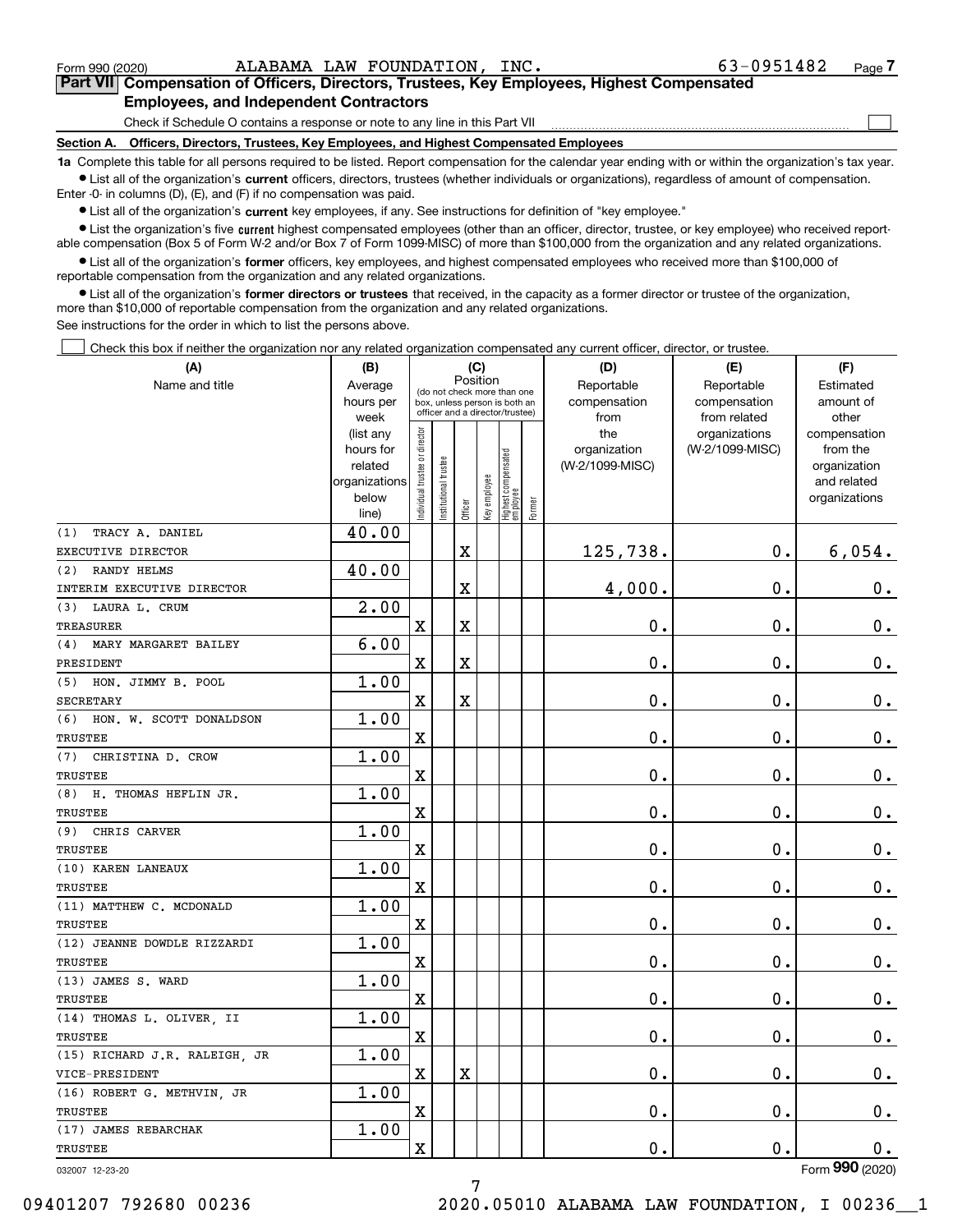|         | ALABAMA LAW FOUNDATION, INC.<br>Form 990 (2020)                                                                                                 |                      |                                |                       |          |              |                                                                  |        |                         | 63-0951482                   |                        |                 |                    | Page 8 |
|---------|-------------------------------------------------------------------------------------------------------------------------------------------------|----------------------|--------------------------------|-----------------------|----------|--------------|------------------------------------------------------------------|--------|-------------------------|------------------------------|------------------------|-----------------|--------------------|--------|
|         | <b>Part VII</b><br>Section A. Officers, Directors, Trustees, Key Employees, and Highest Compensated Employees (continued)                       |                      |                                |                       |          |              |                                                                  |        |                         |                              |                        |                 |                    |        |
|         | (A)                                                                                                                                             | (B)                  |                                |                       | Position | (C)          |                                                                  |        | (D)                     | (E)                          |                        |                 | (F)                |        |
|         | Name and title                                                                                                                                  | Average<br>hours per |                                |                       |          |              | (do not check more than one                                      |        | Reportable              | Reportable                   |                        |                 | Estimated          |        |
|         |                                                                                                                                                 | week                 |                                |                       |          |              | box, unless person is both an<br>officer and a director/trustee) |        | compensation<br>from    | compensation<br>from related |                        |                 | amount of<br>other |        |
|         |                                                                                                                                                 | (list any            |                                |                       |          |              |                                                                  |        | the                     | organizations                |                        |                 | compensation       |        |
|         |                                                                                                                                                 | hours for            |                                |                       |          |              |                                                                  |        | organization            | (W-2/1099-MISC)              |                        |                 | from the           |        |
|         |                                                                                                                                                 | related              |                                |                       |          |              |                                                                  |        | (W-2/1099-MISC)         |                              |                        |                 | organization       |        |
|         |                                                                                                                                                 | organizations        |                                |                       |          |              |                                                                  |        |                         |                              |                        |                 | and related        |        |
|         |                                                                                                                                                 | below<br>line)       | Individual trustee or director | Institutional trustee | Officer  | Key employee | Highest compensated<br>employee                                  | Former |                         |                              |                        |                 | organizations      |        |
|         |                                                                                                                                                 |                      |                                |                       |          |              |                                                                  |        |                         |                              |                        |                 |                    |        |
| TRUSTEE | (18) J. FLYNN MOZINGO                                                                                                                           | 1.00                 | $\mathbf X$                    |                       |          |              |                                                                  |        | 0.                      |                              | 0.                     |                 |                    | 0.     |
|         | (19) TAZEWLL T. SHEPARD, III                                                                                                                    | 1.00                 |                                |                       |          |              |                                                                  |        |                         |                              |                        |                 |                    |        |
| TRUSTEE |                                                                                                                                                 |                      | $\mathbf X$                    |                       |          |              |                                                                  |        | 0.                      |                              | 0.                     |                 |                    | 0.     |
|         | (20) LESLIE R. BARINEAU                                                                                                                         | 1.00                 |                                |                       |          |              |                                                                  |        |                         |                              |                        |                 |                    |        |
| TRUSTEE |                                                                                                                                                 |                      | $\mathbf X$                    |                       |          |              |                                                                  |        | 0.                      |                              | 0.                     |                 |                    | 0.     |
|         |                                                                                                                                                 |                      |                                |                       |          |              |                                                                  |        |                         |                              |                        |                 |                    |        |
|         |                                                                                                                                                 |                      |                                |                       |          |              |                                                                  |        |                         |                              |                        |                 |                    |        |
|         |                                                                                                                                                 |                      |                                |                       |          |              |                                                                  |        |                         |                              |                        |                 |                    |        |
|         |                                                                                                                                                 |                      |                                |                       |          |              |                                                                  |        |                         |                              |                        |                 |                    |        |
|         |                                                                                                                                                 |                      |                                |                       |          |              |                                                                  |        |                         |                              |                        |                 |                    |        |
|         |                                                                                                                                                 |                      |                                |                       |          |              |                                                                  |        |                         |                              |                        |                 |                    |        |
|         |                                                                                                                                                 |                      |                                |                       |          |              |                                                                  |        |                         |                              |                        |                 |                    |        |
|         |                                                                                                                                                 |                      |                                |                       |          |              |                                                                  |        |                         |                              |                        |                 |                    |        |
|         |                                                                                                                                                 |                      |                                |                       |          |              |                                                                  |        |                         |                              |                        |                 |                    |        |
|         |                                                                                                                                                 |                      |                                |                       |          |              |                                                                  |        |                         |                              |                        |                 |                    |        |
|         |                                                                                                                                                 |                      |                                |                       |          |              |                                                                  |        |                         |                              |                        |                 |                    |        |
|         |                                                                                                                                                 |                      |                                |                       |          |              |                                                                  |        |                         |                              |                        |                 |                    |        |
|         | 1b Subtotal                                                                                                                                     |                      |                                |                       |          |              |                                                                  |        | 129,738.                |                              | 0.                     |                 | 6,054.             |        |
|         | c Total from continuation sheets to Part VII, Section A <b>Constant Contract Control</b>                                                        |                      |                                |                       |          |              |                                                                  |        | 0.                      |                              | 0.<br>$\overline{0}$ . |                 | 6,054.             | 0.     |
|         |                                                                                                                                                 |                      |                                |                       |          |              |                                                                  |        | 129,738.                |                              |                        |                 |                    |        |
| 2       | Total number of individuals (including but not limited to those listed above) who received more than \$100,000 of reportable                    |                      |                                |                       |          |              |                                                                  |        |                         |                              |                        |                 |                    | 1      |
|         | compensation from the organization $\blacktriangleright$                                                                                        |                      |                                |                       |          |              |                                                                  |        |                         |                              |                        |                 | Yes                | No     |
| 3       | Did the organization list any former officer, director, trustee, key employee, or highest compensated employee on                               |                      |                                |                       |          |              |                                                                  |        |                         |                              |                        |                 |                    |        |
|         | line 1a? If "Yes," complete Schedule J for such individual manufactured contained and the 1a? If "Yes," complete Schedule J for such individual |                      |                                |                       |          |              |                                                                  |        |                         |                              |                        | 3               |                    | x      |
| 4       | For any individual listed on line 1a, is the sum of reportable compensation and other compensation from the organization                        |                      |                                |                       |          |              |                                                                  |        |                         |                              |                        |                 |                    |        |
|         |                                                                                                                                                 |                      |                                |                       |          |              |                                                                  |        |                         |                              |                        | 4               |                    | х      |
| 5       | Did any person listed on line 1a receive or accrue compensation from any unrelated organization or individual for services                      |                      |                                |                       |          |              |                                                                  |        |                         |                              |                        |                 |                    |        |
|         |                                                                                                                                                 |                      |                                |                       |          |              |                                                                  |        |                         |                              |                        | 5               |                    | X      |
|         | <b>Section B. Independent Contractors</b>                                                                                                       |                      |                                |                       |          |              |                                                                  |        |                         |                              |                        |                 |                    |        |
| 1       | Complete this table for your five highest compensated independent contractors that received more than \$100,000 of compensation from            |                      |                                |                       |          |              |                                                                  |        |                         |                              |                        |                 |                    |        |
|         | the organization. Report compensation for the calendar year ending with or within the organization's tax year.                                  |                      |                                |                       |          |              |                                                                  |        |                         |                              |                        |                 |                    |        |
|         | (A)                                                                                                                                             |                      |                                |                       |          |              |                                                                  |        | (B)                     |                              |                        | (C)             |                    |        |
|         | Name and business address                                                                                                                       |                      |                                | <b>NONE</b>           |          |              |                                                                  |        | Description of services |                              |                        | Compensation    |                    |        |
|         |                                                                                                                                                 |                      |                                |                       |          |              |                                                                  |        |                         |                              |                        |                 |                    |        |
|         |                                                                                                                                                 |                      |                                |                       |          |              |                                                                  |        |                         |                              |                        |                 |                    |        |
|         |                                                                                                                                                 |                      |                                |                       |          |              |                                                                  |        |                         |                              |                        |                 |                    |        |
|         |                                                                                                                                                 |                      |                                |                       |          |              |                                                                  |        |                         |                              |                        |                 |                    |        |
|         |                                                                                                                                                 |                      |                                |                       |          |              |                                                                  |        |                         |                              |                        |                 |                    |        |
|         |                                                                                                                                                 |                      |                                |                       |          |              |                                                                  |        |                         |                              |                        |                 |                    |        |
|         |                                                                                                                                                 |                      |                                |                       |          |              |                                                                  |        |                         |                              |                        |                 |                    |        |
|         |                                                                                                                                                 |                      |                                |                       |          |              |                                                                  |        |                         |                              |                        |                 |                    |        |
|         |                                                                                                                                                 |                      |                                |                       |          |              |                                                                  |        |                         |                              |                        |                 |                    |        |
| 2       | Total number of independent contractors (including but not limited to those listed above) who received more than                                |                      |                                |                       |          |              |                                                                  |        |                         |                              |                        |                 |                    |        |
|         | \$100,000 of compensation from the organization                                                                                                 |                      |                                |                       |          | 0            |                                                                  |        |                         |                              |                        |                 |                    |        |
|         |                                                                                                                                                 |                      |                                |                       |          |              |                                                                  |        |                         |                              |                        | Form 990 (2020) |                    |        |

032008 12-23-20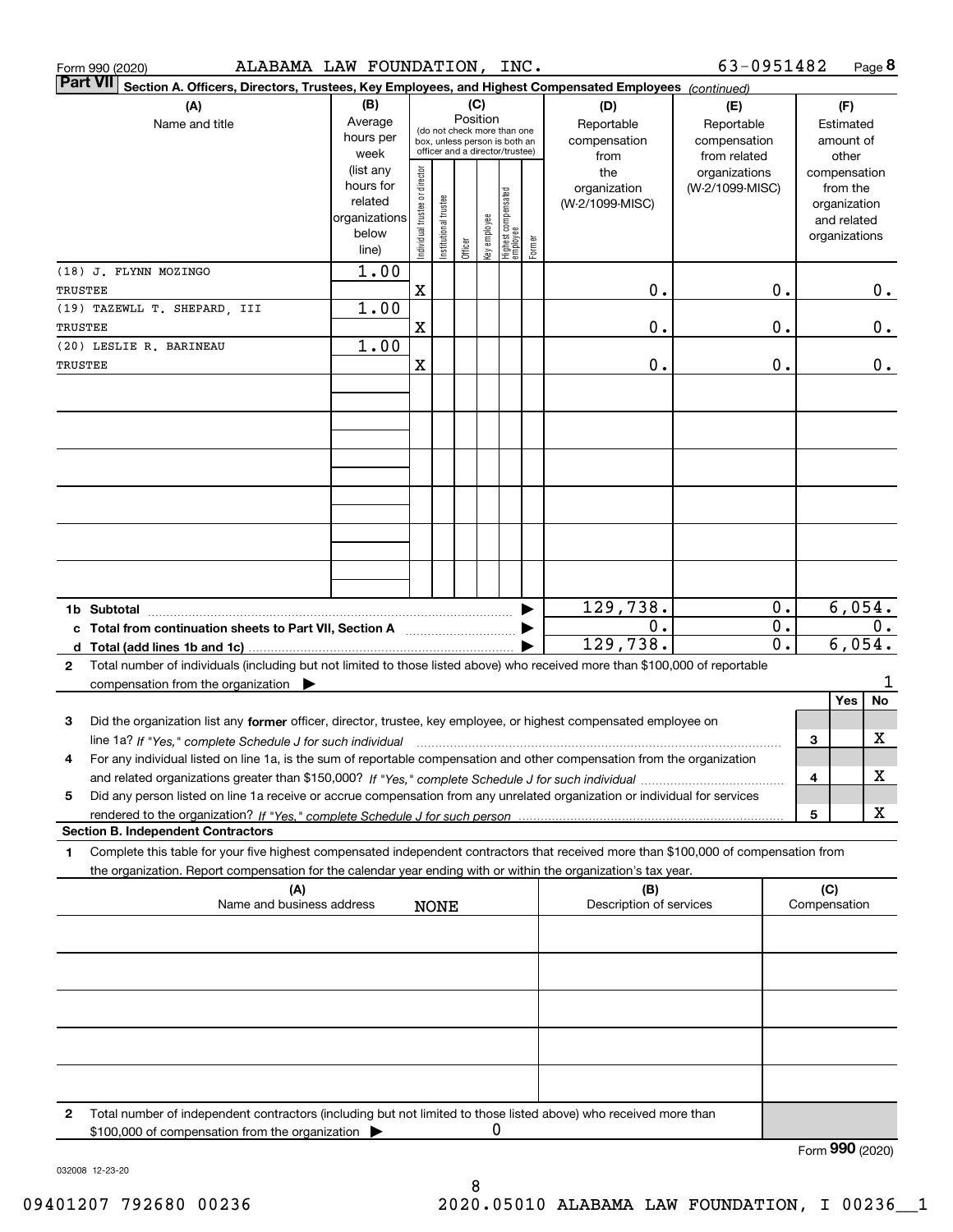|                                                           |                  | ALABAMA LAW FOUNDATION,<br>Form 990 (2020)                                                                                        |                       | INC.                 |                                                     | 63-0951482                    | Page 9                                                          |
|-----------------------------------------------------------|------------------|-----------------------------------------------------------------------------------------------------------------------------------|-----------------------|----------------------|-----------------------------------------------------|-------------------------------|-----------------------------------------------------------------|
|                                                           | <b>Part VIII</b> | <b>Statement of Revenue</b>                                                                                                       |                       |                      |                                                     |                               |                                                                 |
|                                                           |                  | Check if Schedule O contains a response or note to any line in this Part VIII                                                     |                       |                      | $\overline{(\mathsf{B})}$ $\overline{(\mathsf{C})}$ |                               |                                                                 |
|                                                           |                  |                                                                                                                                   |                       | (A)<br>Total revenue | Related or exempt<br>function revenue               | Unrelated<br>business revenue | (D)<br>Revenue excluded<br>from tax under<br>sections 512 - 514 |
|                                                           |                  | 1a<br>1 a Federated campaigns                                                                                                     |                       |                      |                                                     |                               |                                                                 |
|                                                           |                  | 1 <sub>b</sub><br><b>b</b> Membership dues                                                                                        |                       |                      |                                                     |                               |                                                                 |
|                                                           |                  | 1 <sub>c</sub><br>Fundraising events<br>с                                                                                         |                       |                      |                                                     |                               |                                                                 |
|                                                           |                  | 1 <sub>d</sub><br>d Related organizations                                                                                         |                       |                      |                                                     |                               |                                                                 |
| Contributions, Gifts, Grants<br>and Other Similar Amounts |                  | Government grants (contributions)<br>1e<br>е                                                                                      |                       |                      |                                                     |                               |                                                                 |
|                                                           |                  | f All other contributions, gifts, grants, and                                                                                     |                       |                      |                                                     |                               |                                                                 |
|                                                           |                  | similar amounts not included above<br>1f                                                                                          | 1,266,060.            |                      |                                                     |                               |                                                                 |
|                                                           |                  | $1g$ \$<br>Noncash contributions included in lines 1a-1f<br>g                                                                     |                       |                      |                                                     |                               |                                                                 |
|                                                           |                  |                                                                                                                                   |                       | 1,266,060.           |                                                     |                               |                                                                 |
|                                                           |                  |                                                                                                                                   | <b>Business Code</b>  |                      |                                                     |                               |                                                                 |
|                                                           | 2a               | <u> 1989 - Johann Harry Harry Harry Harry Harry Harry Harry Harry Harry Harry Harry Harry Harry Harry Harry Harry</u>             |                       |                      |                                                     |                               |                                                                 |
| Program Service<br>Revenue                                |                  | b<br><u> 1989 - Johann Barbara, martin amerikan basar dan berasal dan berasal dalam basar dalam basar dalam basar dala</u>        |                       |                      |                                                     |                               |                                                                 |
|                                                           |                  | c<br><u> Alexandro Alexandro Alexandro Alexandro Alexandro Alexandro Alexandro Alexandro Alexandro Alexandro Alexandro A</u><br>d |                       |                      |                                                     |                               |                                                                 |
|                                                           |                  | <u> 1989 - Johann Barn, amerikansk politiker (</u><br>е                                                                           |                       |                      |                                                     |                               |                                                                 |
|                                                           |                  |                                                                                                                                   |                       |                      |                                                     |                               |                                                                 |
|                                                           |                  | g                                                                                                                                 |                       |                      |                                                     |                               |                                                                 |
|                                                           | 3                | Investment income (including dividends, interest, and                                                                             |                       |                      |                                                     |                               |                                                                 |
|                                                           |                  |                                                                                                                                   | ▶                     | 442,804.             |                                                     |                               | 442,804.                                                        |
|                                                           | 4                | Income from investment of tax-exempt bond proceeds                                                                                |                       |                      |                                                     |                               |                                                                 |
|                                                           | 5                |                                                                                                                                   |                       |                      |                                                     |                               |                                                                 |
|                                                           |                  | (i) Real                                                                                                                          | (ii) Personal         |                      |                                                     |                               |                                                                 |
|                                                           |                  | 6a<br>6 a Gross rents                                                                                                             |                       |                      |                                                     |                               |                                                                 |
|                                                           |                  | 6b<br>Less: rental expenses<br>b                                                                                                  |                       |                      |                                                     |                               |                                                                 |
|                                                           |                  | Rental income or (loss)<br>6с<br>с                                                                                                |                       |                      |                                                     |                               |                                                                 |
|                                                           |                  | d Net rental income or (loss)                                                                                                     |                       |                      |                                                     |                               |                                                                 |
|                                                           |                  | (i) Securities<br>7 a Gross amount from sales of                                                                                  | (ii) Other            |                      |                                                     |                               |                                                                 |
|                                                           |                  | 1, 296, 910.<br>assets other than inventory<br>7a                                                                                 |                       |                      |                                                     |                               |                                                                 |
|                                                           |                  | <b>b</b> Less: cost or other basis                                                                                                |                       |                      |                                                     |                               |                                                                 |
| evenue                                                    |                  | $7b \mid 1,232,047.$<br>and sales expenses<br>64,863.                                                                             |                       |                      |                                                     |                               |                                                                 |
|                                                           |                  | 7c<br>c Gain or (loss)                                                                                                            |                       | 64,863.              | 64,863.                                             |                               |                                                                 |
| Other <sub>R</sub>                                        |                  |                                                                                                                                   |                       |                      |                                                     |                               |                                                                 |
|                                                           |                  | 8 a Gross income from fundraising events (not<br>including \$<br><u>of</u> of                                                     |                       |                      |                                                     |                               |                                                                 |
|                                                           |                  | contributions reported on line 1c). See                                                                                           |                       |                      |                                                     |                               |                                                                 |
|                                                           |                  | 8a                                                                                                                                |                       |                      |                                                     |                               |                                                                 |
|                                                           |                  | 8b<br><b>b</b> Less: direct expenses <i></i>                                                                                      |                       |                      |                                                     |                               |                                                                 |
|                                                           |                  | c Net income or (loss) from fundraising events                                                                                    |                       |                      |                                                     |                               |                                                                 |
|                                                           |                  | 9 a Gross income from gaming activities. See                                                                                      |                       |                      |                                                     |                               |                                                                 |
|                                                           |                  | 9a                                                                                                                                |                       |                      |                                                     |                               |                                                                 |
|                                                           |                  | 9 <sub>b</sub><br><b>b</b> Less: direct expenses <b>manually</b>                                                                  |                       |                      |                                                     |                               |                                                                 |
|                                                           |                  | c Net income or (loss) from gaming activities                                                                                     | .                     |                      |                                                     |                               |                                                                 |
|                                                           |                  | 10 a Gross sales of inventory, less returns                                                                                       |                       |                      |                                                     |                               |                                                                 |
|                                                           |                  | 10a                                                                                                                               |                       |                      |                                                     |                               |                                                                 |
|                                                           |                  | 10 <sub>b</sub><br><b>b</b> Less: cost of goods sold                                                                              |                       |                      |                                                     |                               |                                                                 |
|                                                           |                  | c Net income or (loss) from sales of inventory                                                                                    |                       |                      |                                                     |                               |                                                                 |
|                                                           |                  |                                                                                                                                   | <b>Business Code</b>  |                      |                                                     |                               |                                                                 |
|                                                           |                  | 11 a OTHER INCOME                                                                                                                 | 900099                | 5,180.               | 5,180.                                              |                               |                                                                 |
|                                                           |                  | b                                                                                                                                 |                       |                      |                                                     |                               |                                                                 |
| Miscellaneous<br>Revenue                                  |                  | с<br>the control of the control of the control of the control of the control of the control of                                    |                       |                      |                                                     |                               |                                                                 |
|                                                           |                  |                                                                                                                                   |                       |                      |                                                     |                               |                                                                 |
|                                                           |                  |                                                                                                                                   | $\blacktriangleright$ | 5,180.               | 70,043.                                             | 0.                            |                                                                 |
|                                                           | 12               |                                                                                                                                   |                       | 1,778,907.           |                                                     |                               | 442,804.<br>Form 990 (2020)                                     |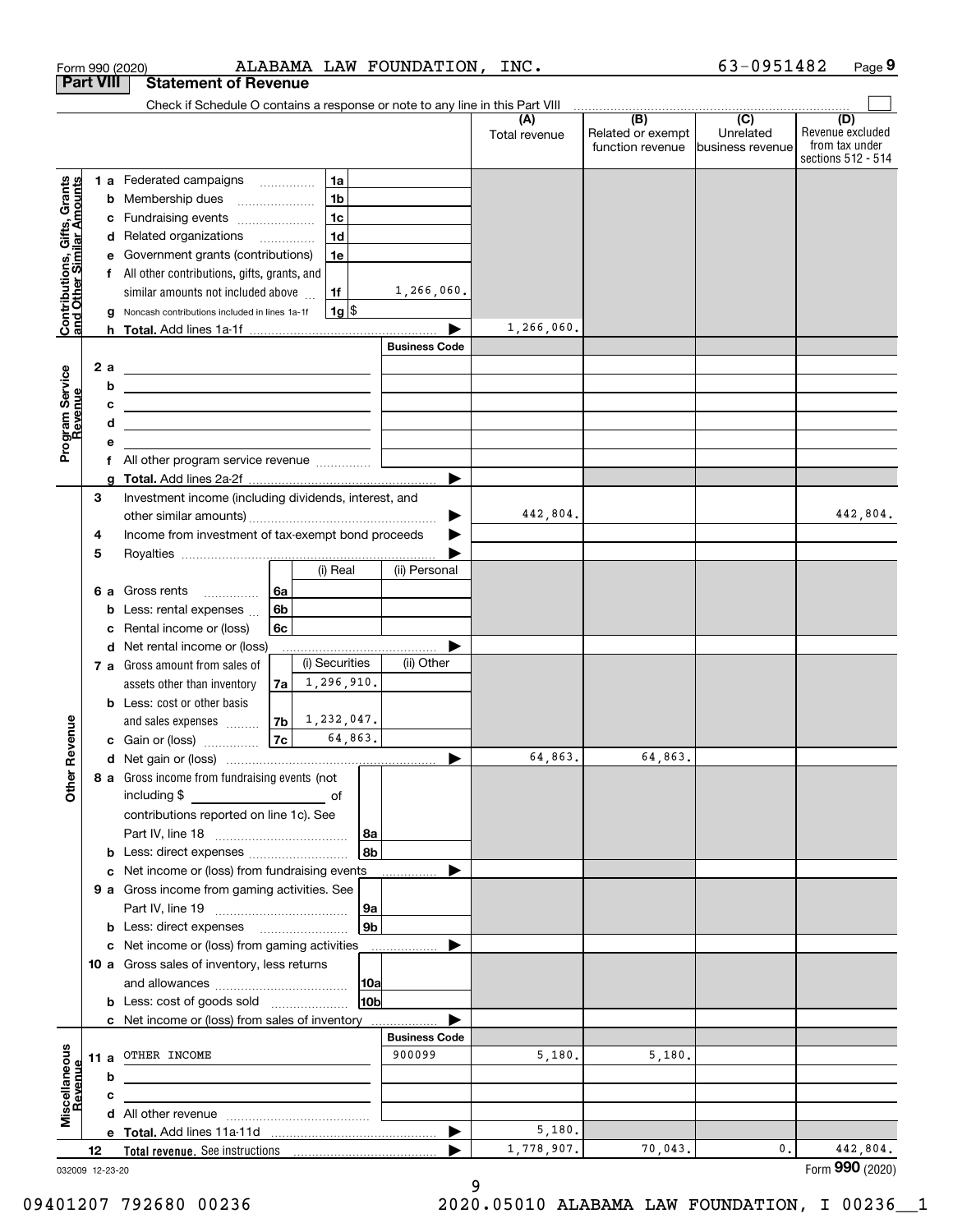Form 990 (2020) Page **Part IX Statement of Functional Expenses** ALABAMA LAW FOUNDATION, INC. 63-0951482

*Section 501(c)(3) and 501(c)(4) organizations must complete all columns. All other organizations must complete column (A).*

|              | Do not include amounts reported on lines 6b,<br>7b, 8b, 9b, and 10b of Part VIII.                                                                        | Total expenses       | $\overline{(B)}$<br>Program service<br>expenses | $\overline{(C)}$<br>Management and<br>general expenses | (D)<br>Fundraising<br>expenses |
|--------------|----------------------------------------------------------------------------------------------------------------------------------------------------------|----------------------|-------------------------------------------------|--------------------------------------------------------|--------------------------------|
| 1.           | Grants and other assistance to domestic organizations                                                                                                    |                      |                                                 |                                                        |                                |
|              | and domestic governments. See Part IV, line 21                                                                                                           | 1,050,500.           | 1,050,500.                                      |                                                        |                                |
| $\mathbf{2}$ | Grants and other assistance to domestic                                                                                                                  |                      |                                                 |                                                        |                                |
|              | individuals. See Part IV, line 22                                                                                                                        | 22,708.              | 22,708.                                         |                                                        |                                |
| 3            | Grants and other assistance to foreign                                                                                                                   |                      |                                                 |                                                        |                                |
|              | organizations, foreign governments, and foreign                                                                                                          |                      |                                                 |                                                        |                                |
|              | individuals. See Part IV, lines 15 and 16                                                                                                                |                      |                                                 |                                                        |                                |
| 4            | Benefits paid to or for members                                                                                                                          |                      |                                                 |                                                        |                                |
| 5            | Compensation of current officers, directors,                                                                                                             |                      |                                                 |                                                        |                                |
|              | trustees, and key employees                                                                                                                              | 208,817.             | 125,291.                                        | 52, 204.                                               | 31,322.                        |
| 6            | Compensation not included above to disqualified                                                                                                          |                      |                                                 |                                                        |                                |
|              | persons (as defined under section 4958(f)(1)) and                                                                                                        |                      |                                                 |                                                        |                                |
|              | persons described in section 4958(c)(3)(B)                                                                                                               |                      |                                                 |                                                        |                                |
| 7            |                                                                                                                                                          | 72,349.              | 45,831.                                         | 16, 574.                                               | 9,944.                         |
| 8            | Pension plan accruals and contributions (include                                                                                                         |                      |                                                 |                                                        |                                |
|              | section 401(k) and 403(b) employer contributions)                                                                                                        | 1,188.               | 1,188.                                          |                                                        |                                |
| 9            |                                                                                                                                                          |                      |                                                 |                                                        |                                |
| 10           |                                                                                                                                                          | 15,214.              | 9,313.                                          | 3,688.                                                 | $\overline{2,213.}$            |
| 11           | Fees for services (nonemployees):                                                                                                                        |                      |                                                 |                                                        |                                |
| a            |                                                                                                                                                          |                      |                                                 |                                                        |                                |
| b            |                                                                                                                                                          | 36,404.              |                                                 | 36,404.                                                |                                |
| c            |                                                                                                                                                          |                      |                                                 |                                                        |                                |
| d            |                                                                                                                                                          |                      |                                                 |                                                        |                                |
| e            | Professional fundraising services. See Part IV, line 17                                                                                                  | 40,981.              |                                                 | 40,981.                                                |                                |
| f            | Investment management fees                                                                                                                               |                      |                                                 |                                                        |                                |
| a            | Other. (If line 11g amount exceeds 10% of line 25,                                                                                                       | 32,417.              | 8,214.                                          | 17,749.                                                | 6,454.                         |
|              | column (A) amount, list line 11g expenses on Sch O.)                                                                                                     |                      |                                                 |                                                        |                                |
| 12<br>13     |                                                                                                                                                          | 35,185.              | 10,947.                                         | 17,453.                                                | 6,785.                         |
| 14           |                                                                                                                                                          | 81,819.              | 49,978.                                         | 24,676.                                                | 7,165.                         |
| 15           |                                                                                                                                                          |                      |                                                 |                                                        |                                |
| 16           |                                                                                                                                                          | 26,462.              | 10,585.                                         | 10,585.                                                | 5,292.                         |
| 17           | Travel                                                                                                                                                   |                      |                                                 |                                                        |                                |
| 18           | Payments of travel or entertainment expenses                                                                                                             |                      |                                                 |                                                        |                                |
|              | for any federal, state, or local public officials                                                                                                        |                      |                                                 |                                                        |                                |
| 19           | Conferences, conventions, and meetings                                                                                                                   | 726.                 | 420.                                            | 277.                                                   | $\overline{29}$ .              |
| 20           | Interest                                                                                                                                                 |                      |                                                 |                                                        |                                |
| 21           |                                                                                                                                                          |                      |                                                 |                                                        |                                |
| 22           | Depreciation, depletion, and amortization                                                                                                                | 4,009.               | 1,303.                                          | 1,904.                                                 | 802.                           |
| 23           | Insurance                                                                                                                                                | $\overline{2,425}$ . | 1,520.                                          | 637.                                                   | 268.                           |
| 24           | Other expenses. Itemize expenses not covered<br>above (List miscellaneous expenses on line 24e. If<br>line 24e amount exceeds 10% of line 25, column (A) |                      |                                                 |                                                        |                                |
|              | amount, list line 24e expenses on Schedule O.)                                                                                                           |                      |                                                 |                                                        |                                |
| a            | MISCELLANEOUS EXPENSE                                                                                                                                    | 1,325.               |                                                 | 1,325.                                                 |                                |
| b            | TRAINING EXPENSE                                                                                                                                         | 695.                 | $\overline{149}$ .                              | 521.                                                   | 25.                            |
| c            |                                                                                                                                                          |                      |                                                 |                                                        |                                |
| d            |                                                                                                                                                          |                      |                                                 |                                                        |                                |
| е            | All other expenses                                                                                                                                       | 1,633,224.           | 1,337,947.                                      | 224,978.                                               | 70, 299.                       |
| 25<br>26     | Total functional expenses. Add lines 1 through 24e<br><b>Joint costs.</b> Complete this line only if the organization                                    |                      |                                                 |                                                        |                                |
|              | reported in column (B) joint costs from a combined                                                                                                       |                      |                                                 |                                                        |                                |
|              | educational campaign and fundraising solicitation.                                                                                                       |                      |                                                 |                                                        |                                |
|              | Check here $\blacktriangleright$<br>if following SOP 98-2 (ASC 958-720)                                                                                  |                      |                                                 |                                                        |                                |
|              |                                                                                                                                                          |                      |                                                 |                                                        |                                |

10

032010 12-23-20

Form (2020) **990**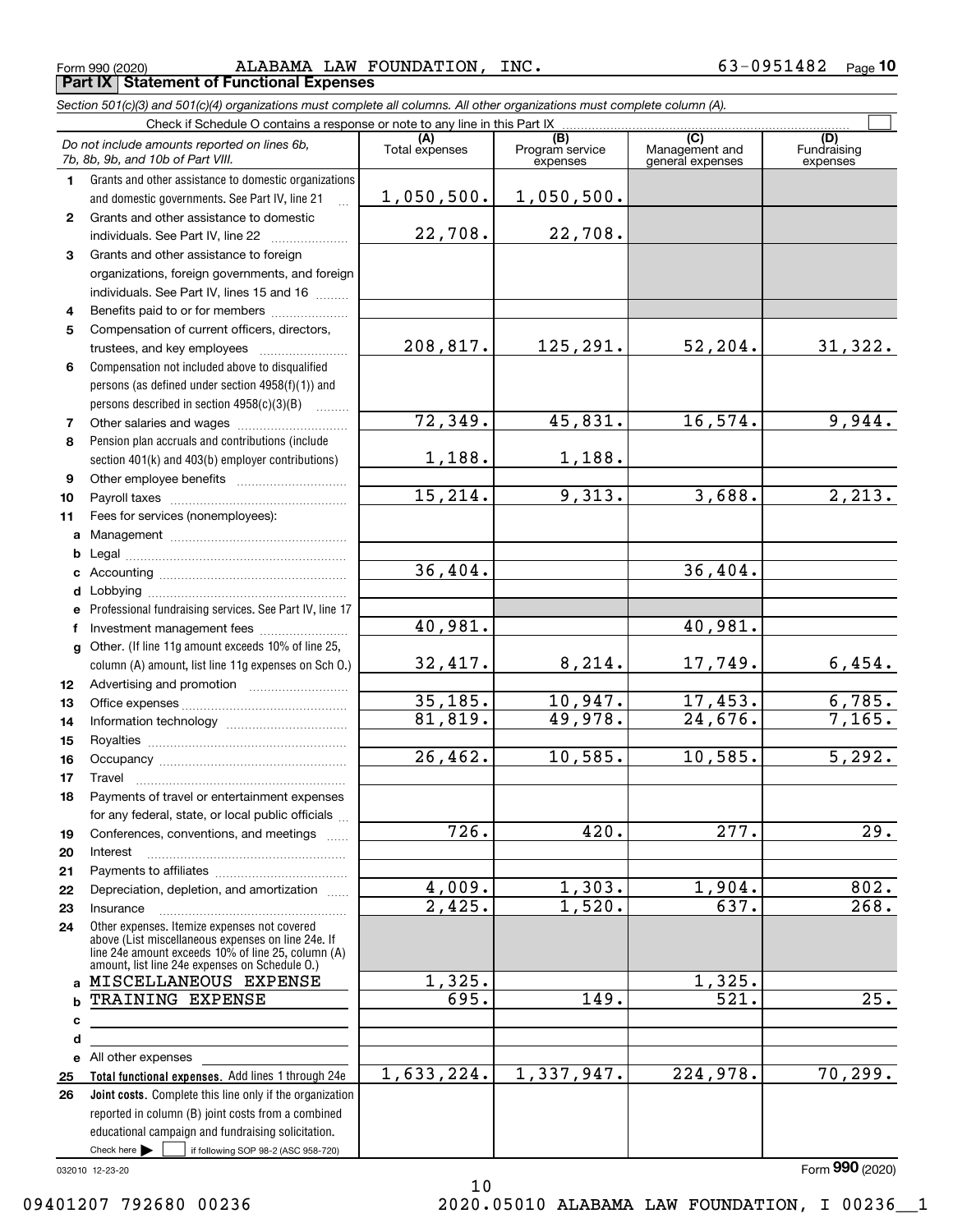$\overline{\phantom{0}}$ 

| Form 990 (2020) |                               |  | ALABAMA LAW FOUNDATION, INC.                                               |  |  |
|-----------------|-------------------------------|--|----------------------------------------------------------------------------|--|--|
|                 | <b>Part X   Balance Sheet</b> |  |                                                                            |  |  |
|                 |                               |  | Check if Schedule O contains a response or note to any line in this Part X |  |  |
|                 |                               |  |                                                                            |  |  |

 $_{\rm Form}$   $_{990}$  (2020) ALABAMA LAW <code>FOUNDATION</code> , <code>INC</code> .  $\rm 63-0951482$   $_{\rm Page}$ **11**

|                             |    |                                                                                                                                                                                                                               |          | (A)<br>Beginning of year |                 | (B)<br>End of year        |
|-----------------------------|----|-------------------------------------------------------------------------------------------------------------------------------------------------------------------------------------------------------------------------------|----------|--------------------------|-----------------|---------------------------|
|                             | 1  |                                                                                                                                                                                                                               |          | 286,588.                 | 1               | 290,278.                  |
|                             | 2  |                                                                                                                                                                                                                               |          |                          | $\mathbf{2}$    |                           |
|                             | 3  |                                                                                                                                                                                                                               |          | 180,851.                 | $\mathbf{3}$    | 234,838.                  |
|                             | 4  |                                                                                                                                                                                                                               |          |                          | 4               |                           |
|                             | 5  | Loans and other receivables from any current or former officer, director,                                                                                                                                                     |          |                          |                 |                           |
|                             |    | trustee, key employee, creator or founder, substantial contributor, or 35%                                                                                                                                                    |          |                          |                 |                           |
|                             |    | controlled entity or family member of any of these persons                                                                                                                                                                    |          |                          | 5               |                           |
|                             | 6  | Loans and other receivables from other disqualified persons (as defined                                                                                                                                                       |          |                          |                 |                           |
|                             |    | under section $4958(f)(1)$ , and persons described in section $4958(c)(3)(B)$                                                                                                                                                 | $\ldots$ |                          | 6               |                           |
|                             | 7  |                                                                                                                                                                                                                               |          |                          | $\overline{7}$  |                           |
| Assets                      | 8  |                                                                                                                                                                                                                               |          |                          | 8               |                           |
|                             | 9  | Prepaid expenses and deferred charges                                                                                                                                                                                         |          | $\overline{2,665}$ .     | 9               | 22, 713.                  |
|                             |    | <b>10a</b> Land, buildings, and equipment: cost or other                                                                                                                                                                      |          |                          |                 |                           |
|                             |    | basis. Complete Part VI of Schedule D  10a                                                                                                                                                                                    | 100,011. |                          |                 |                           |
|                             |    | <u>  10b</u> 10b 1<br><b>b</b> Less: accumulated depreciation                                                                                                                                                                 | 99,950.  | 386.                     | 10 <sub>c</sub> | 61.                       |
|                             | 11 |                                                                                                                                                                                                                               |          | 8,661,649.               | 11              | 11, 183, 353.             |
|                             | 12 |                                                                                                                                                                                                                               |          |                          | 12              |                           |
|                             | 13 |                                                                                                                                                                                                                               |          |                          | 13              |                           |
|                             | 14 |                                                                                                                                                                                                                               |          |                          | 14              |                           |
|                             | 15 |                                                                                                                                                                                                                               |          | 158,332.                 | 15              | 67,715.                   |
|                             | 16 |                                                                                                                                                                                                                               |          | 9, 290, 471.             | 16              | 11,798,958.               |
|                             | 17 |                                                                                                                                                                                                                               |          | 30,095.                  | 17              | 101,473.                  |
|                             | 18 |                                                                                                                                                                                                                               |          | 763, 200.                | 18              | 694,242.                  |
|                             | 19 | Deferred revenue manual contracts and contracts are all the manual contracts and contracts are all the contracts of the contracts of the contracts of the contracts of the contracts of the contracts of the contracts of the |          |                          | 19              |                           |
|                             | 20 |                                                                                                                                                                                                                               |          |                          | 20              |                           |
|                             | 21 | Escrow or custodial account liability. Complete Part IV of Schedule D                                                                                                                                                         |          |                          | 21              |                           |
|                             | 22 | Loans and other payables to any current or former officer, director,                                                                                                                                                          |          |                          |                 |                           |
| Liabilities                 |    | trustee, key employee, creator or founder, substantial contributor, or 35%                                                                                                                                                    |          |                          |                 |                           |
|                             |    | controlled entity or family member of any of these persons                                                                                                                                                                    |          |                          | 22              |                           |
|                             | 23 | Secured mortgages and notes payable to unrelated third parties                                                                                                                                                                |          |                          | 23              |                           |
|                             | 24 |                                                                                                                                                                                                                               |          |                          | 24              |                           |
|                             | 25 | Other liabilities (including federal income tax, payables to related third                                                                                                                                                    |          |                          |                 |                           |
|                             |    | parties, and other liabilities not included on lines 17-24). Complete Part X                                                                                                                                                  |          |                          |                 |                           |
|                             |    | of Schedule D <b>contained a contained a contained a contained a contained a contact of Schedule D</b>                                                                                                                        |          | 0.                       | 25              | 64,400.                   |
|                             | 26 |                                                                                                                                                                                                                               |          | 793,295.                 | 26              | 860, 115.                 |
|                             |    | Organizations that follow FASB ASC 958, check here $\triangleright \lfloor X \rfloor$                                                                                                                                         |          |                          |                 |                           |
|                             |    | and complete lines 27, 28, 32, and 33.                                                                                                                                                                                        |          |                          |                 |                           |
|                             | 27 |                                                                                                                                                                                                                               |          | 3,924,098.               | 27              | 5,997,159.                |
|                             | 28 |                                                                                                                                                                                                                               |          | 4,573,078.               | 28              | 4,941,684.                |
|                             |    | Organizations that do not follow FASB ASC 958, check here $\blacktriangleright \lfloor$                                                                                                                                       |          |                          |                 |                           |
|                             |    | and complete lines 29 through 33.                                                                                                                                                                                             |          |                          |                 |                           |
| Net Assets or Fund Balances | 29 |                                                                                                                                                                                                                               |          |                          | 29              |                           |
|                             | 30 | Paid-in or capital surplus, or land, building, or equipment fund                                                                                                                                                              |          |                          | 30              |                           |
|                             | 31 | Retained earnings, endowment, accumulated income, or other funds                                                                                                                                                              |          |                          | 31              |                           |
|                             | 32 |                                                                                                                                                                                                                               |          | 8,497,176.               | 32              | $\overline{10,938,843}$ . |
|                             | 33 |                                                                                                                                                                                                                               |          | 9, 290, 471.             | 33              | 11,798,958.               |

Form (2020) **990**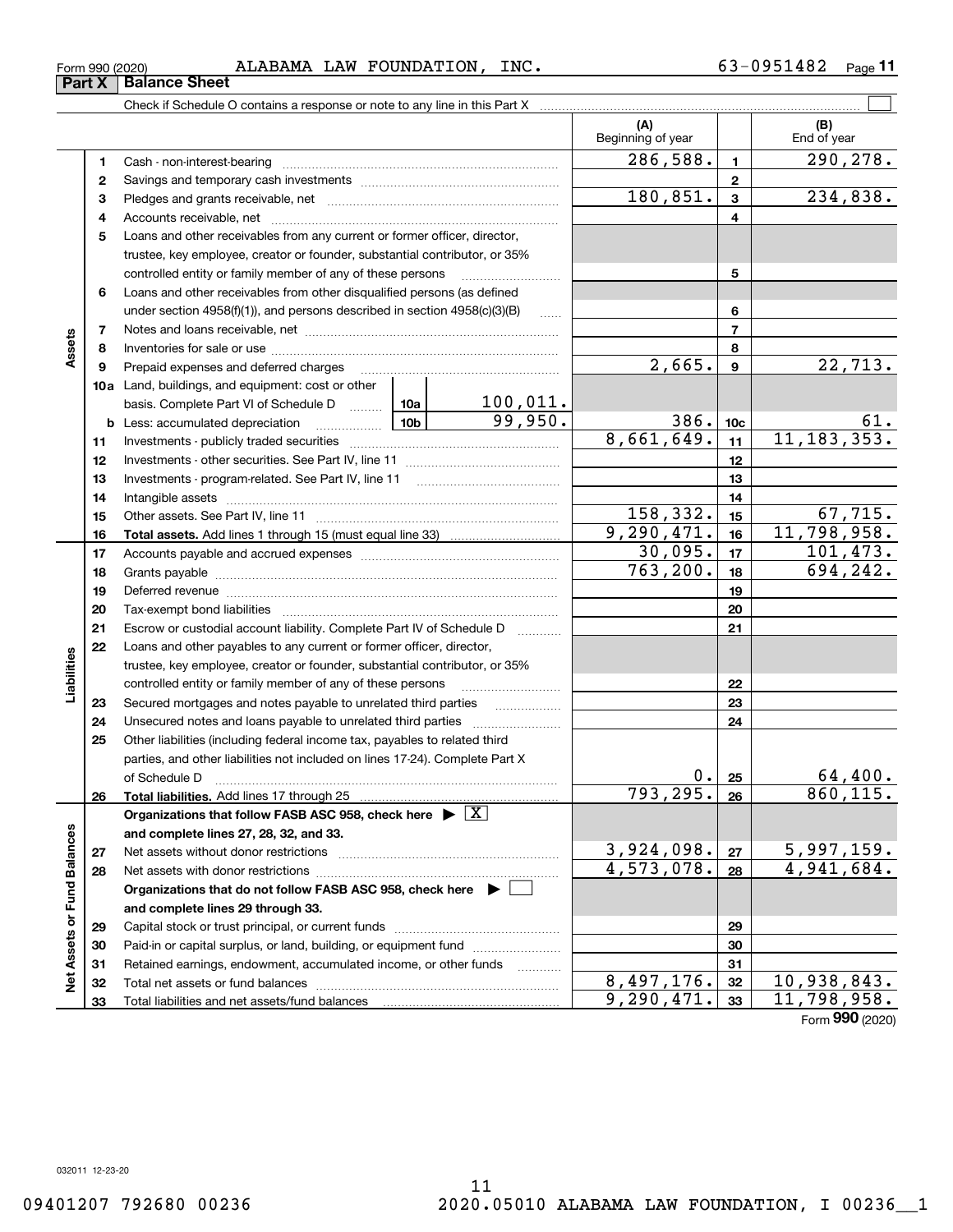|    | ALABAMA LAW FOUNDATION, INC.<br>Form 990 (2020)                                                                                                                                                                                |                | 63-0951482     |                    | Page 12                 |
|----|--------------------------------------------------------------------------------------------------------------------------------------------------------------------------------------------------------------------------------|----------------|----------------|--------------------|-------------------------|
|    | Part XI<br>Reconciliation of Net Assets                                                                                                                                                                                        |                |                |                    |                         |
|    |                                                                                                                                                                                                                                |                |                |                    | $\overline{\mathbf{X}}$ |
|    |                                                                                                                                                                                                                                |                |                |                    |                         |
| 1  |                                                                                                                                                                                                                                | 1.             | 1,778,907.     |                    |                         |
| 2  | Total expenses (must equal Part IX, column (A), line 25)                                                                                                                                                                       | $\mathbf{2}$   | 1,633,224.     |                    |                         |
| з  | Revenue less expenses. Subtract line 2 from line 1                                                                                                                                                                             | 3              | 145,683.       |                    |                         |
| 4  |                                                                                                                                                                                                                                | $\overline{4}$ | 8,497,176.     |                    |                         |
| 5  |                                                                                                                                                                                                                                | 5              | 2,298,934.     |                    |                         |
| 6  |                                                                                                                                                                                                                                | 6              |                |                    |                         |
| 7  | Investment expenses www.communication.com/www.communication.com/www.communication.com/www.communication.com                                                                                                                    | $\overline{7}$ |                |                    |                         |
| 8  | Prior period adjustments manufactured and contract and contract and contract and contract and contract and contract and contract and contract and contract and contract and contract and contract and contract and contract an | 8              |                |                    |                         |
| 9  | Other changes in net assets or fund balances (explain on Schedule O)                                                                                                                                                           | 9              |                | $-2,950.$          |                         |
| 10 | Net assets or fund balances at end of year. Combine lines 3 through 9 (must equal Part X, line 32,                                                                                                                             |                |                |                    |                         |
|    |                                                                                                                                                                                                                                | 10             | 10,938,843.    |                    |                         |
|    | Part XII Financial Statements and Reporting                                                                                                                                                                                    |                |                |                    |                         |
|    |                                                                                                                                                                                                                                |                |                |                    | ΙX.                     |
|    |                                                                                                                                                                                                                                |                |                | Yes                | <b>No</b>               |
| 1  | $\boxed{\text{X}}$ Accrual<br>Accounting method used to prepare the Form 990: <u>June</u> Cash<br>Other                                                                                                                        |                |                |                    |                         |
|    | If the organization changed its method of accounting from a prior year or checked "Other," explain in Schedule O.                                                                                                              |                |                |                    |                         |
|    | 2a Were the organization's financial statements compiled or reviewed by an independent accountant?                                                                                                                             |                | 2a             |                    | х                       |
|    | If "Yes," check a box below to indicate whether the financial statements for the year were compiled or reviewed on a                                                                                                           |                |                |                    |                         |
|    | separate basis, consolidated basis, or both:                                                                                                                                                                                   |                |                |                    |                         |
|    | Separate basis<br>Consolidated basis<br>Both consolidated and separate basis                                                                                                                                                   |                |                |                    |                         |
|    | b Were the organization's financial statements audited by an independent accountant?                                                                                                                                           |                | 2 <sub>b</sub> | x                  |                         |
|    | If "Yes," check a box below to indicate whether the financial statements for the year were audited on a separate basis,                                                                                                        |                |                |                    |                         |
|    | consolidated basis, or both:                                                                                                                                                                                                   |                |                |                    |                         |
|    | $X$ Separate basis<br>Consolidated basis<br>Both consolidated and separate basis                                                                                                                                               |                |                |                    |                         |
|    | c If "Yes" to line 2a or 2b, does the organization have a committee that assumes responsibility for oversight of the audit,                                                                                                    |                |                |                    |                         |
|    |                                                                                                                                                                                                                                |                | 2c             | Х                  |                         |
|    | If the organization changed either its oversight process or selection process during the tax year, explain on Schedule O.                                                                                                      |                |                |                    |                         |
|    | 3a As a result of a federal award, was the organization required to undergo an audit or audits as set forth in the Single Audit                                                                                                |                |                |                    |                         |
|    | Act and OMB Circular A-133?                                                                                                                                                                                                    |                | 3a             |                    | x                       |
|    | <b>b</b> If "Yes," did the organization undergo the required audit or audits? If the organization did not undergo the required audit                                                                                           |                |                |                    |                         |
|    |                                                                                                                                                                                                                                |                | 3b             |                    |                         |
|    |                                                                                                                                                                                                                                |                |                | $000 \text{ days}$ |                         |

Form (2020) **990**

032012 12-23-20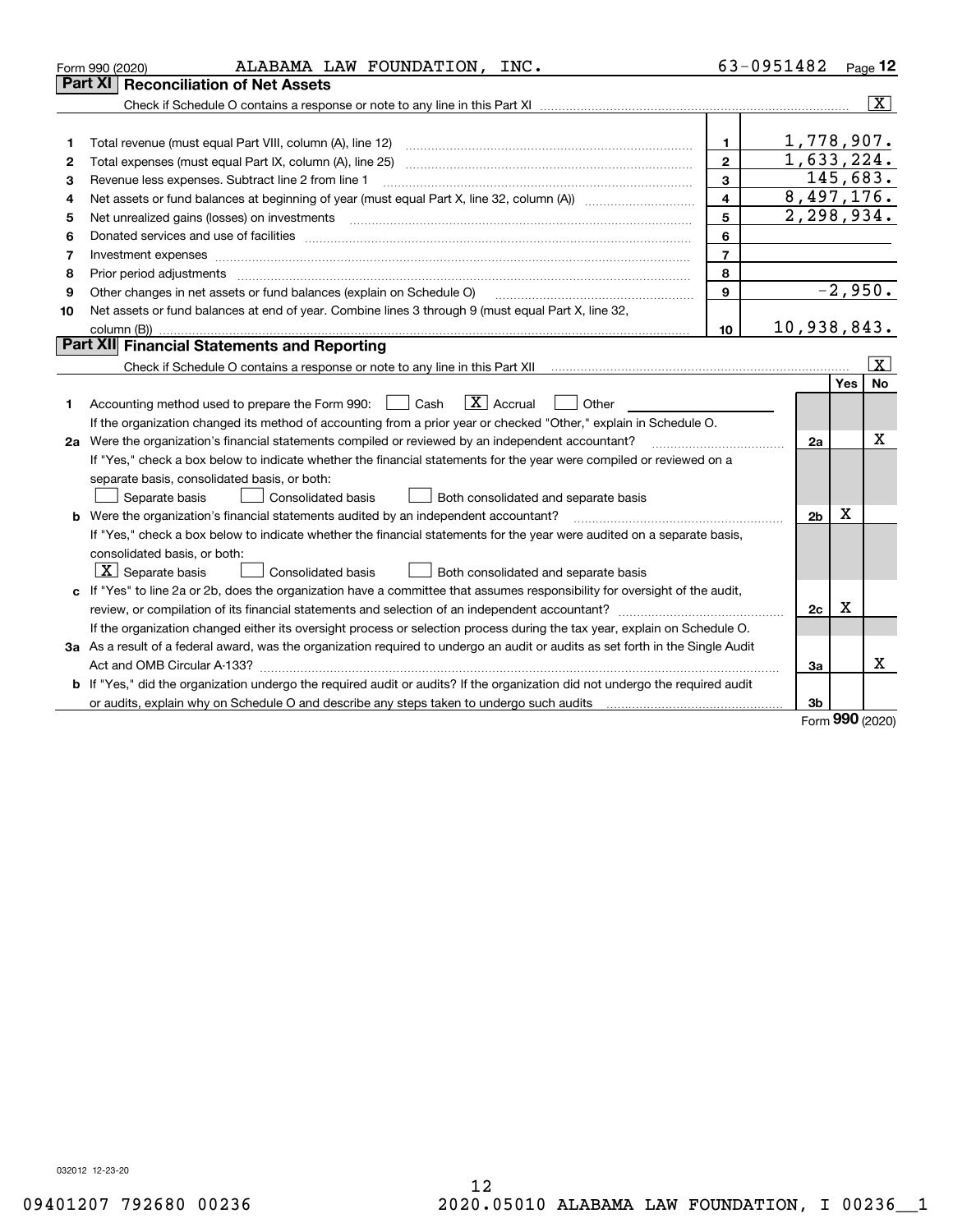| <b>SCHEDULE A</b> |
|-------------------|
|-------------------|

Department of the Treasury Internal Revenue Service

| (Form 990 or 990-EZ) |  |  |  |  |
|----------------------|--|--|--|--|
|----------------------|--|--|--|--|

# **Public Charity Status and Public Support**

**Complete if the organization is a section 501(c)(3) organization or a section 4947(a)(1) nonexempt charitable trust.**

**| Attach to Form 990 or Form 990-EZ.** 

**| Go to www.irs.gov/Form990 for instructions and the latest information.**

| OMB No 1545-0047                    |
|-------------------------------------|
| 2020                                |
| <b>Open to Public</b><br>Inspection |

|            | Name of the organization                                                                                                                     |                         |                                                       |                                                                |    |                            | <b>Employer identification number</b> |  |
|------------|----------------------------------------------------------------------------------------------------------------------------------------------|-------------------------|-------------------------------------------------------|----------------------------------------------------------------|----|----------------------------|---------------------------------------|--|
| Part I     |                                                                                                                                              | ALABAMA LAW FOUNDATION, | INC.                                                  |                                                                |    |                            | 63-0951482                            |  |
|            | Reason for Public Charity Status. (All organizations must complete this part.) See instructions.                                             |                         |                                                       |                                                                |    |                            |                                       |  |
|            | The organization is not a private foundation because it is: (For lines 1 through 12, check only one box.)                                    |                         |                                                       |                                                                |    |                            |                                       |  |
| 1.         | A church, convention of churches, or association of churches described in section 170(b)(1)(A)(i).                                           |                         |                                                       |                                                                |    |                            |                                       |  |
| 2          | A school described in section 170(b)(1)(A)(ii). (Attach Schedule E (Form 990 or 990-EZ).)                                                    |                         |                                                       |                                                                |    |                            |                                       |  |
| з          | A hospital or a cooperative hospital service organization described in section $170(b)(1)(A)(iii)$ .                                         |                         |                                                       |                                                                |    |                            |                                       |  |
| 4          | A medical research organization operated in conjunction with a hospital described in section 170(b)(1)(A)(iii). Enter the hospital's name,   |                         |                                                       |                                                                |    |                            |                                       |  |
|            | city, and state:                                                                                                                             |                         |                                                       |                                                                |    |                            |                                       |  |
| 5          | An organization operated for the benefit of a college or university owned or operated by a governmental unit described in                    |                         |                                                       |                                                                |    |                            |                                       |  |
|            | section 170(b)(1)(A)(iv). (Complete Part II.)                                                                                                |                         |                                                       |                                                                |    |                            |                                       |  |
| 6          | A federal, state, or local government or governmental unit described in section 170(b)(1)(A)(v).                                             |                         |                                                       |                                                                |    |                            |                                       |  |
| $7 \times$ | An organization that normally receives a substantial part of its support from a governmental unit or from the general public described in    |                         |                                                       |                                                                |    |                            |                                       |  |
|            | section 170(b)(1)(A)(vi). (Complete Part II.)                                                                                                |                         |                                                       |                                                                |    |                            |                                       |  |
| 8          | A community trust described in section 170(b)(1)(A)(vi). (Complete Part II.)                                                                 |                         |                                                       |                                                                |    |                            |                                       |  |
| 9          | An agricultural research organization described in section 170(b)(1)(A)(ix) operated in conjunction with a land-grant college                |                         |                                                       |                                                                |    |                            |                                       |  |
|            | or university or a non-land-grant college of agriculture (see instructions). Enter the name, city, and state of the college or               |                         |                                                       |                                                                |    |                            |                                       |  |
|            | university:                                                                                                                                  |                         |                                                       |                                                                |    |                            |                                       |  |
| 10         | An organization that normally receives (1) more than 33 1/3% of its support from contributions, membership fees, and gross receipts from     |                         |                                                       |                                                                |    |                            |                                       |  |
|            | activities related to its exempt functions, subject to certain exceptions; and (2) no more than 33 1/3% of its support from gross investment |                         |                                                       |                                                                |    |                            |                                       |  |
|            | income and unrelated business taxable income (less section 511 tax) from businesses acquired by the organization after June 30, 1975.        |                         |                                                       |                                                                |    |                            |                                       |  |
|            | See section 509(a)(2). (Complete Part III.)                                                                                                  |                         |                                                       |                                                                |    |                            |                                       |  |
| 11         | An organization organized and operated exclusively to test for public safety. See section 509(a)(4).                                         |                         |                                                       |                                                                |    |                            |                                       |  |
| 12         | An organization organized and operated exclusively for the benefit of, to perform the functions of, or to carry out the purposes of one or   |                         |                                                       |                                                                |    |                            |                                       |  |
|            | more publicly supported organizations described in section 509(a)(1) or section 509(a)(2). See section 509(a)(3). Check the box in           |                         |                                                       |                                                                |    |                            |                                       |  |
|            | lines 12a through 12d that describes the type of supporting organization and complete lines 12e, 12f, and 12g.                               |                         |                                                       |                                                                |    |                            |                                       |  |
| а          | Type I. A supporting organization operated, supervised, or controlled by its supported organization(s), typically by giving                  |                         |                                                       |                                                                |    |                            |                                       |  |
|            | the supported organization(s) the power to regularly appoint or elect a majority of the directors or trustees of the supporting              |                         |                                                       |                                                                |    |                            |                                       |  |
|            | organization. You must complete Part IV, Sections A and B.                                                                                   |                         |                                                       |                                                                |    |                            |                                       |  |
| b          | Type II. A supporting organization supervised or controlled in connection with its supported organization(s), by having                      |                         |                                                       |                                                                |    |                            |                                       |  |
|            | control or management of the supporting organization vested in the same persons that control or manage the supported                         |                         |                                                       |                                                                |    |                            |                                       |  |
|            | organization(s). You must complete Part IV, Sections A and C.                                                                                |                         |                                                       |                                                                |    |                            |                                       |  |
| с          | Type III functionally integrated. A supporting organization operated in connection with, and functionally integrated with,                   |                         |                                                       |                                                                |    |                            |                                       |  |
|            | its supported organization(s) (see instructions). You must complete Part IV, Sections A, D, and E.                                           |                         |                                                       |                                                                |    |                            |                                       |  |
| d          | Type III non-functionally integrated. A supporting organization operated in connection with its supported organization(s)                    |                         |                                                       |                                                                |    |                            |                                       |  |
|            | that is not functionally integrated. The organization generally must satisfy a distribution requirement and an attentiveness                 |                         |                                                       |                                                                |    |                            |                                       |  |
|            | requirement (see instructions). You must complete Part IV, Sections A and D, and Part V.                                                     |                         |                                                       |                                                                |    |                            |                                       |  |
|            | Check this box if the organization received a written determination from the IRS that it is a Type I, Type II, Type III                      |                         |                                                       |                                                                |    |                            |                                       |  |
|            | functionally integrated, or Type III non-functionally integrated supporting organization.                                                    |                         |                                                       |                                                                |    |                            |                                       |  |
|            | f Enter the number of supported organizations                                                                                                |                         |                                                       |                                                                |    |                            |                                       |  |
|            | g Provide the following information about the supported organization(s).                                                                     |                         |                                                       |                                                                |    |                            |                                       |  |
|            | (i) Name of supported                                                                                                                        | (ii) EIN                | (iii) Type of organization                            | (iv) Is the organization listed<br>in your governing document? |    | (v) Amount of monetary     | (vi) Amount of other                  |  |
|            | organization                                                                                                                                 |                         | (described on lines 1-10<br>above (see instructions)) | Yes                                                            | No | support (see instructions) | support (see instructions)            |  |
|            |                                                                                                                                              |                         |                                                       |                                                                |    |                            |                                       |  |
|            |                                                                                                                                              |                         |                                                       |                                                                |    |                            |                                       |  |
|            |                                                                                                                                              |                         |                                                       |                                                                |    |                            |                                       |  |
|            |                                                                                                                                              |                         |                                                       |                                                                |    |                            |                                       |  |
|            |                                                                                                                                              |                         |                                                       |                                                                |    |                            |                                       |  |
|            |                                                                                                                                              |                         |                                                       |                                                                |    |                            |                                       |  |
|            |                                                                                                                                              |                         |                                                       |                                                                |    |                            |                                       |  |
|            |                                                                                                                                              |                         |                                                       |                                                                |    |                            |                                       |  |
|            |                                                                                                                                              |                         |                                                       |                                                                |    |                            |                                       |  |
|            |                                                                                                                                              |                         |                                                       |                                                                |    |                            |                                       |  |
| Total      |                                                                                                                                              |                         |                                                       |                                                                |    |                            |                                       |  |

LHA For Paperwork Reduction Act Notice, see the Instructions for Form 990 or 990-EZ. <sub>032021</sub> o1-25-21 Schedule A (Form 990 or 990-EZ) 2020 13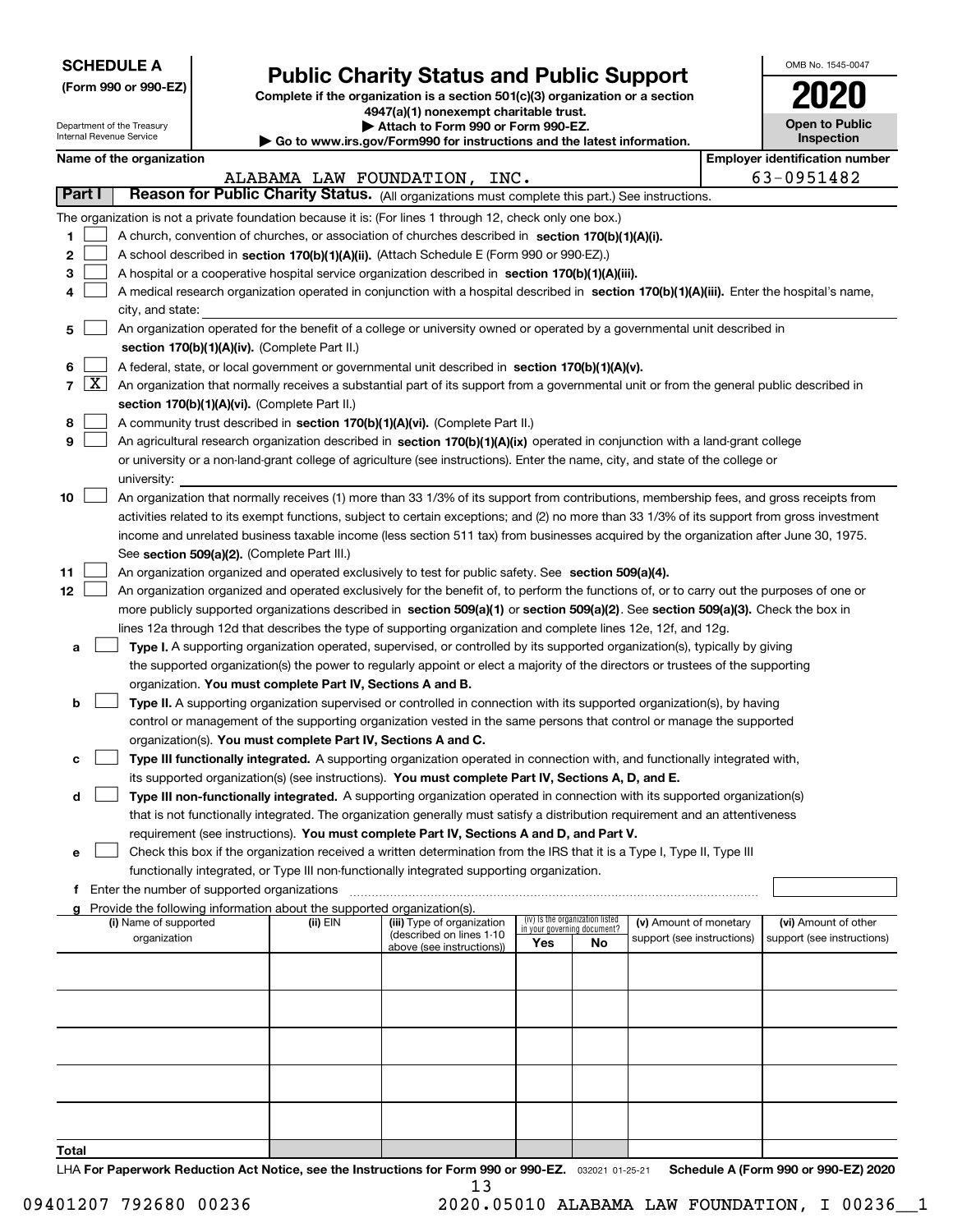#### Schedule A (Form 990 or 990-EZ) 2020 Page ALABAMA LAW FOUNDATION, INC. 63-0951482

**2**

(Complete only if you checked the box on line 5, 7, or 8 of Part I or if the organization failed to qualify under Part III. If the organization fails to qualify under the tests listed below, please complete Part III.) **Part II Support Schedule for Organizations Described in Sections 170(b)(1)(A)(iv) and 170(b)(1)(A)(vi)**

| <b>Section A. Public Support</b>                                                                                                               |           |          |            |            |          |                                         |
|------------------------------------------------------------------------------------------------------------------------------------------------|-----------|----------|------------|------------|----------|-----------------------------------------|
| Calendar year (or fiscal year beginning in)                                                                                                    | (a) 2016  | (b) 2017 | $(c)$ 2018 | $(d)$ 2019 | (e) 2020 | (f) Total                               |
| 1 Gifts, grants, contributions, and<br>membership fees received. (Do not                                                                       |           |          |            |            |          |                                         |
| include any "unusual grants.")                                                                                                                 | 4176307.  | 1033297. | 1552029.   | 2023351.   |          | 1266060.10051044.                       |
| 2 Tax revenues levied for the organ-                                                                                                           |           |          |            |            |          |                                         |
| ization's benefit and either paid to                                                                                                           |           |          |            |            |          |                                         |
| or expended on its behalf<br>3 The value of services or facilities                                                                             |           |          |            |            |          |                                         |
| furnished by a governmental unit to                                                                                                            |           |          |            |            |          |                                         |
| the organization without charge                                                                                                                |           |          |            |            |          |                                         |
| 4 Total. Add lines 1 through 3                                                                                                                 | 4176307.  | 1033297. | 1552029.   | 2023351.   |          | 1266060.10051044.                       |
| 5 The portion of total contributions                                                                                                           |           |          |            |            |          |                                         |
| by each person (other than a                                                                                                                   |           |          |            |            |          |                                         |
| governmental unit or publicly                                                                                                                  |           |          |            |            |          |                                         |
| supported organization) included                                                                                                               |           |          |            |            |          |                                         |
| on line 1 that exceeds 2% of the                                                                                                               |           |          |            |            |          |                                         |
| amount shown on line 11,                                                                                                                       |           |          |            |            |          |                                         |
| column (f)                                                                                                                                     |           |          |            |            |          |                                         |
| 6 Public support. Subtract line 5 from line 4.                                                                                                 |           |          |            |            |          | 10051044.                               |
| <b>Section B. Total Support</b>                                                                                                                |           |          |            |            |          |                                         |
| Calendar year (or fiscal year beginning in)                                                                                                    | (a) 2016  | (b) 2017 | $(c)$ 2018 | $(d)$ 2019 | (e) 2020 | (f) Total                               |
| <b>7</b> Amounts from line 4                                                                                                                   | 4176307.  | 1033297. | 1552029.   | 2023351.   |          | 1266060.10051044.                       |
| 8 Gross income from interest,                                                                                                                  |           |          |            |            |          |                                         |
| dividends, payments received on                                                                                                                |           |          |            |            |          |                                         |
| securities loans, rents, royalties,                                                                                                            |           |          |            |            |          |                                         |
| and income from similar sources                                                                                                                | 143, 727. | 345,289. | 498,546.   | 425,086.   | 442,804. | 1855452.                                |
| 9 Net income from unrelated business                                                                                                           |           |          |            |            |          |                                         |
| activities, whether or not the                                                                                                                 |           |          |            |            |          |                                         |
| business is regularly carried on                                                                                                               |           |          |            |            |          |                                         |
| <b>10</b> Other income. Do not include gain                                                                                                    |           |          |            |            |          |                                         |
| or loss from the sale of capital                                                                                                               |           |          |            |            |          |                                         |
| assets (Explain in Part VI.) <b>Constant</b>                                                                                                   | 31,635.   | 26,920.  | 20,902.    | 22,752.    |          | $5,179.$ 107,388.                       |
| 11 Total support. Add lines 7 through 10                                                                                                       |           |          |            |            |          | 12013884.                               |
| <b>12</b> Gross receipts from related activities, etc. (see instructions)                                                                      |           |          |            |            | 12       |                                         |
| 13 First 5 years. If the Form 990 is for the organization's first, second, third, fourth, or fifth tax year as a section 501(c)(3)             |           |          |            |            |          |                                         |
| organization, check this box and stop here<br><b>Section C. Computation of Public Support Percentage</b>                                       |           |          |            |            |          |                                         |
|                                                                                                                                                |           |          |            |            | 14       | 83.66<br>$\frac{9}{6}$                  |
|                                                                                                                                                |           |          |            |            | 15       | 85.61<br>%                              |
| 16a 33 1/3% support test - 2020. If the organization did not check the box on line 13, and line 14 is 33 1/3% or more, check this box and      |           |          |            |            |          |                                         |
| stop here. The organization qualifies as a publicly supported organization                                                                     |           |          |            |            |          | $\blacktriangleright$ $\vert$ X $\vert$ |
| b 33 1/3% support test - 2019. If the organization did not check a box on line 13 or 16a, and line 15 is 33 1/3% or more, check this box       |           |          |            |            |          |                                         |
| and stop here. The organization qualifies as a publicly supported organization                                                                 |           |          |            |            |          |                                         |
| 17a 10% -facts-and-circumstances test - 2020. If the organization did not check a box on line 13, 16a, or 16b, and line 14 is 10% or more,     |           |          |            |            |          |                                         |
| and if the organization meets the facts-and-circumstances test, check this box and stop here. Explain in Part VI how the organization          |           |          |            |            |          |                                         |
| meets the facts-and-circumstances test. The organization qualifies as a publicly supported organization                                        |           |          |            |            |          |                                         |
| <b>b 10% -facts-and-circumstances test - 2019.</b> If the organization did not check a box on line 13, 16a, 16b, or 17a, and line 15 is 10% or |           |          |            |            |          |                                         |
| more, and if the organization meets the facts-and-circumstances test, check this box and stop here. Explain in Part VI how the                 |           |          |            |            |          |                                         |
| organization meets the facts-and-circumstances test. The organization qualifies as a publicly supported organization                           |           |          |            |            |          |                                         |
| 18 Private foundation. If the organization did not check a box on line 13, 16a, 16b, 17a, or 17b, check this box and see instructions          |           |          |            |            |          |                                         |
|                                                                                                                                                |           |          |            |            |          | Schedule A (Form 990 or 990-EZ) 2020    |

032022 01-25-21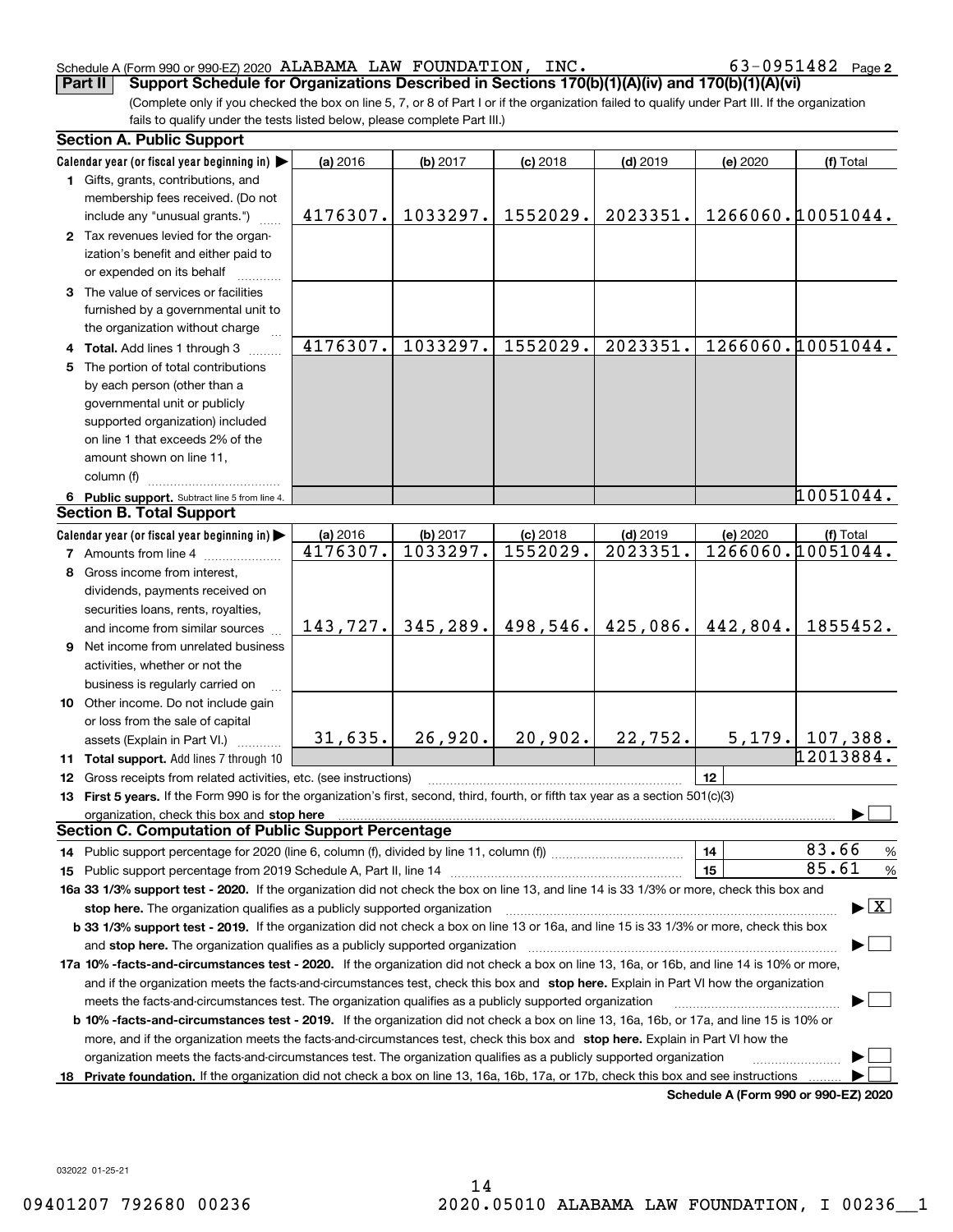#### Schedule A (Form 990 or 990-EZ) 2020 Page ALABAMA LAW FOUNDATION, INC. 63-0951482 **Part III Support Schedule for Organizations Described in Section 509(a)(2)**

(Complete only if you checked the box on line 10 of Part I or if the organization failed to qualify under Part II. If the organization fails to qualify under the tests listed below, please complete Part II.)

|    | <b>Section A. Public Support</b>                                                                                                                                                                                               |          |          |            |            |          |                                      |
|----|--------------------------------------------------------------------------------------------------------------------------------------------------------------------------------------------------------------------------------|----------|----------|------------|------------|----------|--------------------------------------|
|    | Calendar year (or fiscal year beginning in) $\blacktriangleright$                                                                                                                                                              | (a) 2016 | (b) 2017 | $(c)$ 2018 | $(d)$ 2019 | (e) 2020 | (f) Total                            |
|    | 1 Gifts, grants, contributions, and                                                                                                                                                                                            |          |          |            |            |          |                                      |
|    | membership fees received. (Do not                                                                                                                                                                                              |          |          |            |            |          |                                      |
|    | include any "unusual grants.")                                                                                                                                                                                                 |          |          |            |            |          |                                      |
|    | <b>2</b> Gross receipts from admissions,<br>merchandise sold or services per-<br>formed, or facilities furnished in<br>any activity that is related to the<br>organization's tax-exempt purpose                                |          |          |            |            |          |                                      |
|    | 3 Gross receipts from activities that<br>are not an unrelated trade or bus-                                                                                                                                                    |          |          |            |            |          |                                      |
|    | iness under section 513                                                                                                                                                                                                        |          |          |            |            |          |                                      |
|    | 4 Tax revenues levied for the organ-                                                                                                                                                                                           |          |          |            |            |          |                                      |
|    | ization's benefit and either paid to<br>or expended on its behalf<br>.                                                                                                                                                         |          |          |            |            |          |                                      |
|    | 5 The value of services or facilities<br>furnished by a governmental unit to                                                                                                                                                   |          |          |            |            |          |                                      |
|    | the organization without charge                                                                                                                                                                                                |          |          |            |            |          |                                      |
|    | <b>6 Total.</b> Add lines 1 through 5                                                                                                                                                                                          |          |          |            |            |          |                                      |
|    | 7a Amounts included on lines 1, 2, and<br>3 received from disqualified persons                                                                                                                                                 |          |          |            |            |          |                                      |
|    | <b>b</b> Amounts included on lines 2 and 3 received<br>from other than disqualified persons that<br>exceed the greater of \$5,000 or 1% of the<br>amount on line 13 for the year                                               |          |          |            |            |          |                                      |
|    | c Add lines 7a and 7b                                                                                                                                                                                                          |          |          |            |            |          |                                      |
|    | 8 Public support. (Subtract line 7c from line 6.)<br><b>Section B. Total Support</b>                                                                                                                                           |          |          |            |            |          |                                      |
|    |                                                                                                                                                                                                                                |          |          |            |            |          |                                      |
|    | Calendar year (or fiscal year beginning in)                                                                                                                                                                                    | (a) 2016 | (b) 2017 | $(c)$ 2018 | $(d)$ 2019 | (e) 2020 | (f) Total                            |
|    | 9 Amounts from line 6<br>10a Gross income from interest,                                                                                                                                                                       |          |          |            |            |          |                                      |
|    | dividends, payments received on<br>securities loans, rents, royalties,<br>and income from similar sources                                                                                                                      |          |          |            |            |          |                                      |
|    | <b>b</b> Unrelated business taxable income                                                                                                                                                                                     |          |          |            |            |          |                                      |
|    | (less section 511 taxes) from businesses<br>acquired after June 30, 1975                                                                                                                                                       |          |          |            |            |          |                                      |
|    | c Add lines 10a and 10b                                                                                                                                                                                                        |          |          |            |            |          |                                      |
|    | 11 Net income from unrelated business<br>activities not included in line 10b,<br>whether or not the business is<br>regularly carried on                                                                                        |          |          |            |            |          |                                      |
|    | <b>12</b> Other income. Do not include gain<br>or loss from the sale of capital<br>assets (Explain in Part VI.)                                                                                                                |          |          |            |            |          |                                      |
|    | <b>13</b> Total support. (Add lines 9, 10c, 11, and 12.)                                                                                                                                                                       |          |          |            |            |          |                                      |
|    | 14 First 5 years. If the Form 990 is for the organization's first, second, third, fourth, or fifth tax year as a section 501(c)(3) organization,                                                                               |          |          |            |            |          |                                      |
|    | check this box and stop here manufactured and control the state of the state of the state of the state of the state of the state of the state of the state of the state of the state of the state of the state of the state of |          |          |            |            |          |                                      |
|    | Section C. Computation of Public Support Percentage                                                                                                                                                                            |          |          |            |            |          |                                      |
|    |                                                                                                                                                                                                                                |          |          |            |            | 15       | %                                    |
|    | 16 Public support percentage from 2019 Schedule A, Part III, line 15                                                                                                                                                           |          |          |            |            | 16       | %                                    |
|    | <b>Section D. Computation of Investment Income Percentage</b>                                                                                                                                                                  |          |          |            |            |          |                                      |
|    | 17 Investment income percentage for 2020 (line 10c, column (f), divided by line 13, column (f))<br><b>18</b> Investment income percentage from <b>2019</b> Schedule A, Part III, line 17                                       |          |          |            |            | 17<br>18 | %<br>%                               |
|    | 19a 33 1/3% support tests - 2020. If the organization did not check the box on line 14, and line 15 is more than 33 1/3%, and line 17 is not                                                                                   |          |          |            |            |          |                                      |
|    | more than 33 1/3%, check this box and stop here. The organization qualifies as a publicly supported organization                                                                                                               |          |          |            |            |          | $\sim$ 1                             |
|    | <b>b 33 1/3% support tests - 2019.</b> If the organization did not check a box on line 14 or line 19a, and line 16 is more than 33 1/3%, and                                                                                   |          |          |            |            |          |                                      |
|    | line 18 is not more than 33 1/3%, check this box and stop here. The organization qualifies as a publicly supported organization                                                                                                |          |          |            |            |          |                                      |
| 20 | <b>Private foundation.</b> If the organization did not check a box on line 14, 19a, or 19b, check this box and see instructions                                                                                                |          |          |            |            |          |                                      |
|    | 032023 01-25-21                                                                                                                                                                                                                |          |          |            |            |          | Schedule A (Form 990 or 990-EZ) 2020 |
|    |                                                                                                                                                                                                                                |          | 15       |            |            |          |                                      |

09401207 792680 00236 2020.05010 ALABAMA LAW FOUNDATION, I 00236\_1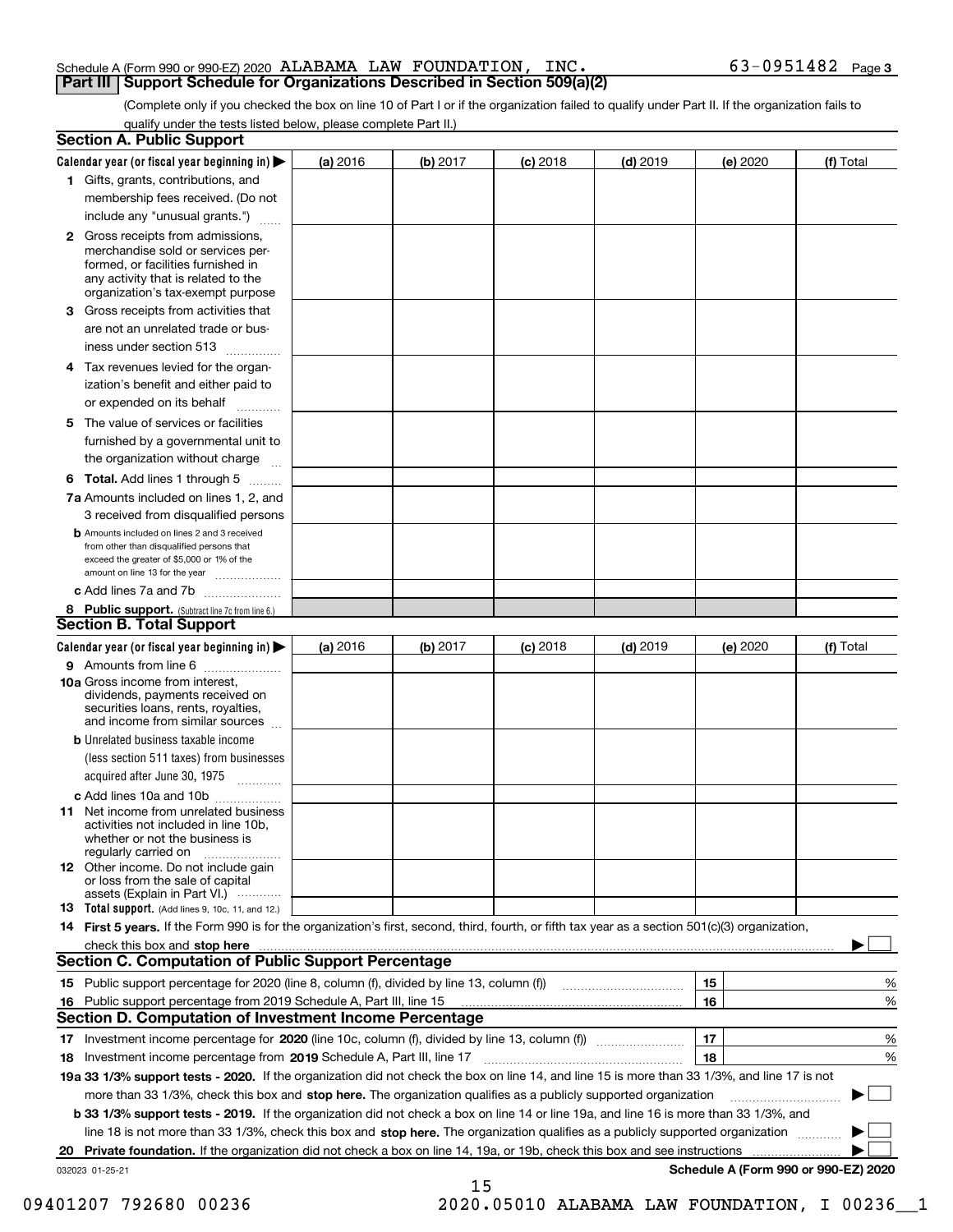**1**

**2**

**3a**

**YesNo**

## **Part IV Supporting Organizations**

(Complete only if you checked a box in line 12 on Part I. If you checked box 12a, Part I, complete Sections A and B. If you checked box 12b, Part I, complete Sections A and C. If you checked box 12c, Part I, complete Sections A, D, and E. If you checked box 12d, Part I, complete Sections A and D, and complete Part V.)

## **Section A. All Supporting Organizations**

- **1** Are all of the organization's supported organizations listed by name in the organization's governing documents? If "No," describe in **Part VI** how the supported organizations are designated. If designated by *class or purpose, describe the designation. If historic and continuing relationship, explain.*
- **2** Did the organization have any supported organization that does not have an IRS determination of status under section 509(a)(1) or (2)? If "Yes," explain in Part VI how the organization determined that the supported *organization was described in section 509(a)(1) or (2).*
- **3a** Did the organization have a supported organization described in section 501(c)(4), (5), or (6)? If "Yes," answer *lines 3b and 3c below.*
- **b** Did the organization confirm that each supported organization qualified under section 501(c)(4), (5), or (6) and satisfied the public support tests under section 509(a)(2)? If "Yes," describe in **Part VI** when and how the *organization made the determination.*
- **c**Did the organization ensure that all support to such organizations was used exclusively for section 170(c)(2)(B) purposes? If "Yes," explain in **Part VI** what controls the organization put in place to ensure such use.
- **4a***If* Was any supported organization not organized in the United States ("foreign supported organization")? *"Yes," and if you checked box 12a or 12b in Part I, answer lines 4b and 4c below.*
- **b** Did the organization have ultimate control and discretion in deciding whether to make grants to the foreign supported organization? If "Yes," describe in **Part VI** how the organization had such control and discretion *despite being controlled or supervised by or in connection with its supported organizations.*
- **c** Did the organization support any foreign supported organization that does not have an IRS determination under sections 501(c)(3) and 509(a)(1) or (2)? If "Yes," explain in **Part VI** what controls the organization used *to ensure that all support to the foreign supported organization was used exclusively for section 170(c)(2)(B) purposes.*
- **5a** Did the organization add, substitute, or remove any supported organizations during the tax year? If "Yes," answer lines 5b and 5c below (if applicable). Also, provide detail in **Part VI,** including (i) the names and EIN *numbers of the supported organizations added, substituted, or removed; (ii) the reasons for each such action; (iii) the authority under the organization's organizing document authorizing such action; and (iv) how the action was accomplished (such as by amendment to the organizing document).*
- **b** Type I or Type II only. Was any added or substituted supported organization part of a class already designated in the organization's organizing document?
- **cSubstitutions only.**  Was the substitution the result of an event beyond the organization's control?
- **6** Did the organization provide support (whether in the form of grants or the provision of services or facilities) to **Part VI.** *If "Yes," provide detail in* support or benefit one or more of the filing organization's supported organizations? anyone other than (i) its supported organizations, (ii) individuals that are part of the charitable class benefited by one or more of its supported organizations, or (iii) other supporting organizations that also
- **7**Did the organization provide a grant, loan, compensation, or other similar payment to a substantial contributor *If "Yes," complete Part I of Schedule L (Form 990 or 990-EZ).* regard to a substantial contributor? (as defined in section 4958(c)(3)(C)), a family member of a substantial contributor, or a 35% controlled entity with
- **8** Did the organization make a loan to a disqualified person (as defined in section 4958) not described in line 7? *If "Yes," complete Part I of Schedule L (Form 990 or 990-EZ).*
- **9a** Was the organization controlled directly or indirectly at any time during the tax year by one or more in section 509(a)(1) or (2))? If "Yes," *provide detail in* <code>Part VI.</code> disqualified persons, as defined in section 4946 (other than foundation managers and organizations described
- **b** Did one or more disqualified persons (as defined in line 9a) hold a controlling interest in any entity in which the supporting organization had an interest? If "Yes," provide detail in P**art VI**.
- **c**Did a disqualified person (as defined in line 9a) have an ownership interest in, or derive any personal benefit from, assets in which the supporting organization also had an interest? If "Yes," provide detail in P**art VI.**
- **10a** Was the organization subject to the excess business holdings rules of section 4943 because of section supporting organizations)? If "Yes," answer line 10b below. 4943(f) (regarding certain Type II supporting organizations, and all Type III non-functionally integrated
- **b** Did the organization have any excess business holdings in the tax year? (Use Schedule C, Form 4720, to *determine whether the organization had excess business holdings.)*

032024 01-25-21



**Schedule A (Form 990 or 990-EZ) 2020**

16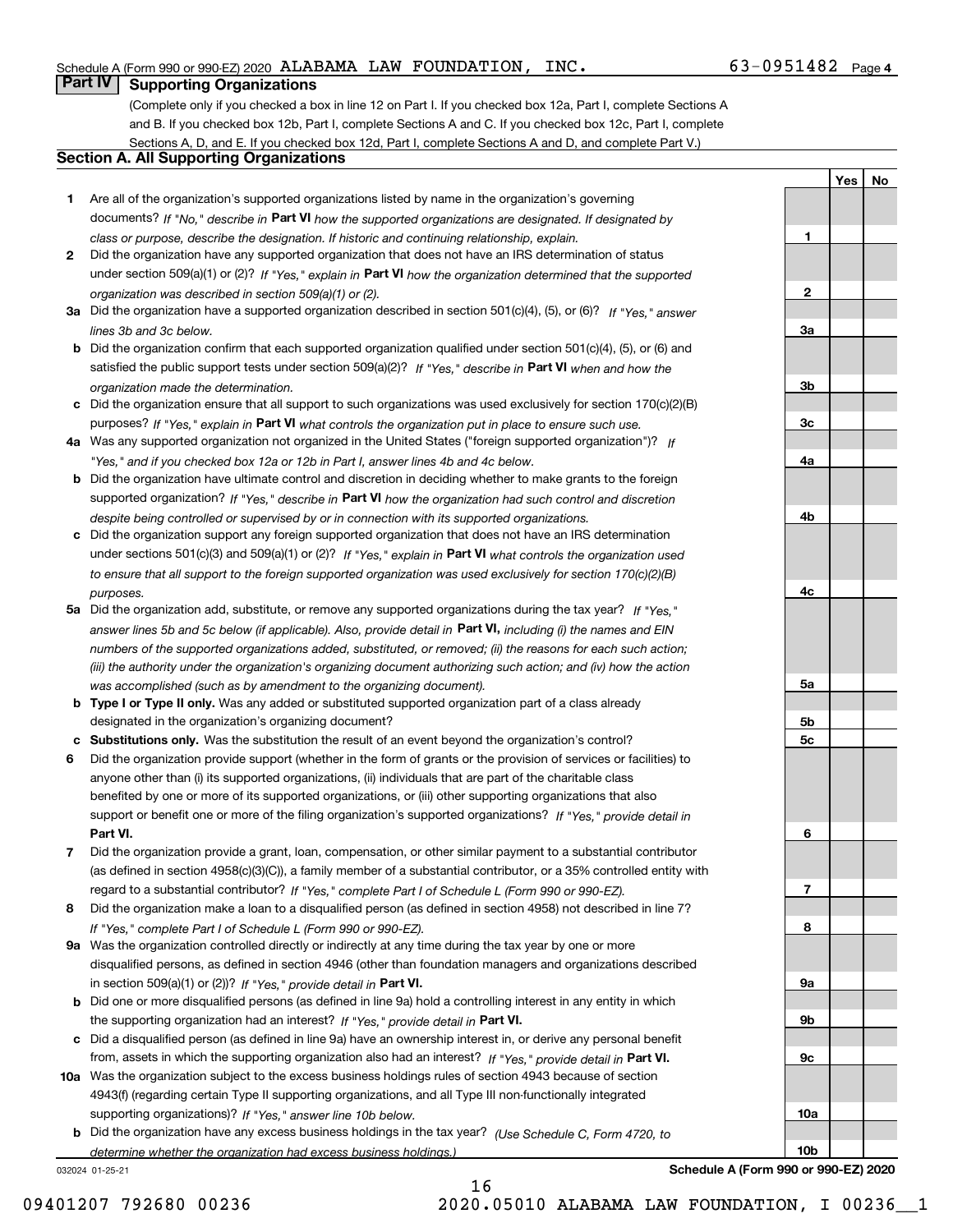#### Schedule A (Form 990 or 990-EZ) 2020 Page ALABAMA LAW FOUNDATION, INC. 63-0951482 **Part IV** Supporting Organizations  $\alpha$

|              | <b>Fait IV</b><br>oupporting Organizations <sub>(CONTINUEG)</sub>                                                                                                                                                                                        |              |     |           |
|--------------|----------------------------------------------------------------------------------------------------------------------------------------------------------------------------------------------------------------------------------------------------------|--------------|-----|-----------|
|              |                                                                                                                                                                                                                                                          |              | Yes | No        |
| 11           | Has the organization accepted a gift or contribution from any of the following persons?                                                                                                                                                                  |              |     |           |
|              | a A person who directly or indirectly controls, either alone or together with persons described in lines 11b and                                                                                                                                         |              |     |           |
|              | 11c below, the governing body of a supported organization?                                                                                                                                                                                               | 11a          |     |           |
|              | <b>b</b> A family member of a person described in line 11a above?                                                                                                                                                                                        | 11b          |     |           |
|              | c A 35% controlled entity of a person described in line 11a or 11b above? If "Yes" to line 11a, 11b, or 11c, provide                                                                                                                                     |              |     |           |
|              | detail in Part VI.                                                                                                                                                                                                                                       | 11c          |     |           |
|              | <b>Section B. Type I Supporting Organizations</b>                                                                                                                                                                                                        |              |     |           |
|              |                                                                                                                                                                                                                                                          |              | Yes | No        |
| 1            | Did the governing body, members of the governing body, officers acting in their official capacity, or membership of one or                                                                                                                               |              |     |           |
|              | more supported organizations have the power to regularly appoint or elect at least a majority of the organization's officers,<br>directors, or trustees at all times during the tax year? If "No," describe in Part VI how the supported organization(s) |              |     |           |
|              | effectively operated, supervised, or controlled the organization's activities. If the organization had more than one supported                                                                                                                           |              |     |           |
|              | organization, describe how the powers to appoint and/or remove officers, directors, or trustees were allocated among the                                                                                                                                 |              |     |           |
|              | supported organizations and what conditions or restrictions, if any, applied to such powers during the tax year.                                                                                                                                         | 1            |     |           |
| $\mathbf{2}$ | Did the organization operate for the benefit of any supported organization other than the supported                                                                                                                                                      |              |     |           |
|              | organization(s) that operated, supervised, or controlled the supporting organization? If "Yes," explain in                                                                                                                                               |              |     |           |
|              | Part VI how providing such benefit carried out the purposes of the supported organization(s) that operated,                                                                                                                                              |              |     |           |
|              | supervised, or controlled the supporting organization.                                                                                                                                                                                                   | $\mathbf{2}$ |     |           |
|              | Section C. Type II Supporting Organizations                                                                                                                                                                                                              |              |     |           |
|              |                                                                                                                                                                                                                                                          |              | Yes | No        |
| 1.           | Were a majority of the organization's directors or trustees during the tax year also a majority of the directors                                                                                                                                         |              |     |           |
|              | or trustees of each of the organization's supported organization(s)? If "No," describe in Part VI how control                                                                                                                                            |              |     |           |
|              | or management of the supporting organization was vested in the same persons that controlled or managed                                                                                                                                                   |              |     |           |
|              | the supported organization(s).                                                                                                                                                                                                                           | 1            |     |           |
|              | <b>Section D. All Type III Supporting Organizations</b>                                                                                                                                                                                                  |              |     |           |
|              |                                                                                                                                                                                                                                                          |              | Yes | No        |
| 1            | Did the organization provide to each of its supported organizations, by the last day of the fifth month of the                                                                                                                                           |              |     |           |
|              | organization's tax year, (i) a written notice describing the type and amount of support provided during the prior tax                                                                                                                                    |              |     |           |
|              | year, (ii) a copy of the Form 990 that was most recently filed as of the date of notification, and (iii) copies of the                                                                                                                                   |              |     |           |
|              | organization's governing documents in effect on the date of notification, to the extent not previously provided?                                                                                                                                         | 1            |     |           |
| 2            | Were any of the organization's officers, directors, or trustees either (i) appointed or elected by the supported                                                                                                                                         |              |     |           |
|              | organization(s) or (ii) serving on the governing body of a supported organization? If "No," explain in Part VI how                                                                                                                                       |              |     |           |
|              | the organization maintained a close and continuous working relationship with the supported organization(s).                                                                                                                                              | $\mathbf{2}$ |     |           |
| 3            | By reason of the relationship described in line 2, above, did the organization's supported organizations have a                                                                                                                                          |              |     |           |
|              | significant voice in the organization's investment policies and in directing the use of the organization's                                                                                                                                               |              |     |           |
|              | income or assets at all times during the tax year? If "Yes," describe in Part VI the role the organization's                                                                                                                                             |              |     |           |
|              | supported organizations played in this regard.                                                                                                                                                                                                           | 3            |     |           |
|              | Section E. Type III Functionally Integrated Supporting Organizations                                                                                                                                                                                     |              |     |           |
| 1            | Check the box next to the method that the organization used to satisfy the Integral Part Test during the year (see instructions).                                                                                                                        |              |     |           |
| a            | The organization satisfied the Activities Test. Complete line 2 below.                                                                                                                                                                                   |              |     |           |
| b            | The organization is the parent of each of its supported organizations. Complete line 3 below.                                                                                                                                                            |              |     |           |
| c            | The organization supported a governmental entity. Describe in Part VI how you supported a governmental entity (see instructions)                                                                                                                         |              |     |           |
| 2            | Activities Test. Answer lines 2a and 2b below.                                                                                                                                                                                                           |              | Yes | <u>No</u> |
| а            | Did substantially all of the organization's activities during the tax year directly further the exempt purposes of                                                                                                                                       |              |     |           |
|              | the supported organization(s) to which the organization was responsive? If "Yes." then in Part VI identify                                                                                                                                               |              |     |           |
|              | those supported organizations and explain how these activities directly furthered their exempt purposes,                                                                                                                                                 |              |     |           |
|              | how the organization was responsive to those supported organizations, and how the organization determined                                                                                                                                                |              |     |           |
|              | that these activities constituted substantially all of its activities.                                                                                                                                                                                   | 2a           |     |           |
| b            | Did the activities described in line 2a, above, constitute activities that, but for the organization's involvement,                                                                                                                                      |              |     |           |
|              | one or more of the organization's supported organization(s) would have been engaged in? If "Yes," explain in                                                                                                                                             |              |     |           |
|              | Part VI the reasons for the organization's position that its supported organization(s) would have engaged in                                                                                                                                             |              |     |           |
|              | these activities but for the organization's involvement.                                                                                                                                                                                                 | 2b           |     |           |

**3** Parent of Supported Organizations. Answer lines 3a and 3b below.

**a** Did the organization have the power to regularly appoint or elect a majority of the officers, directors, or trustees of each of the supported organizations? If "Yes" or "No" provide details in P**art VI.** 

032025 01-25-21 **b** Did the organization exercise a substantial degree of direction over the policies, programs, and activities of each of its supported organizations? If "Yes," describe in Part VI the role played by the organization in this regard.

17

**Schedule A (Form 990 or 990-EZ) 2020**

**3a**

**3b**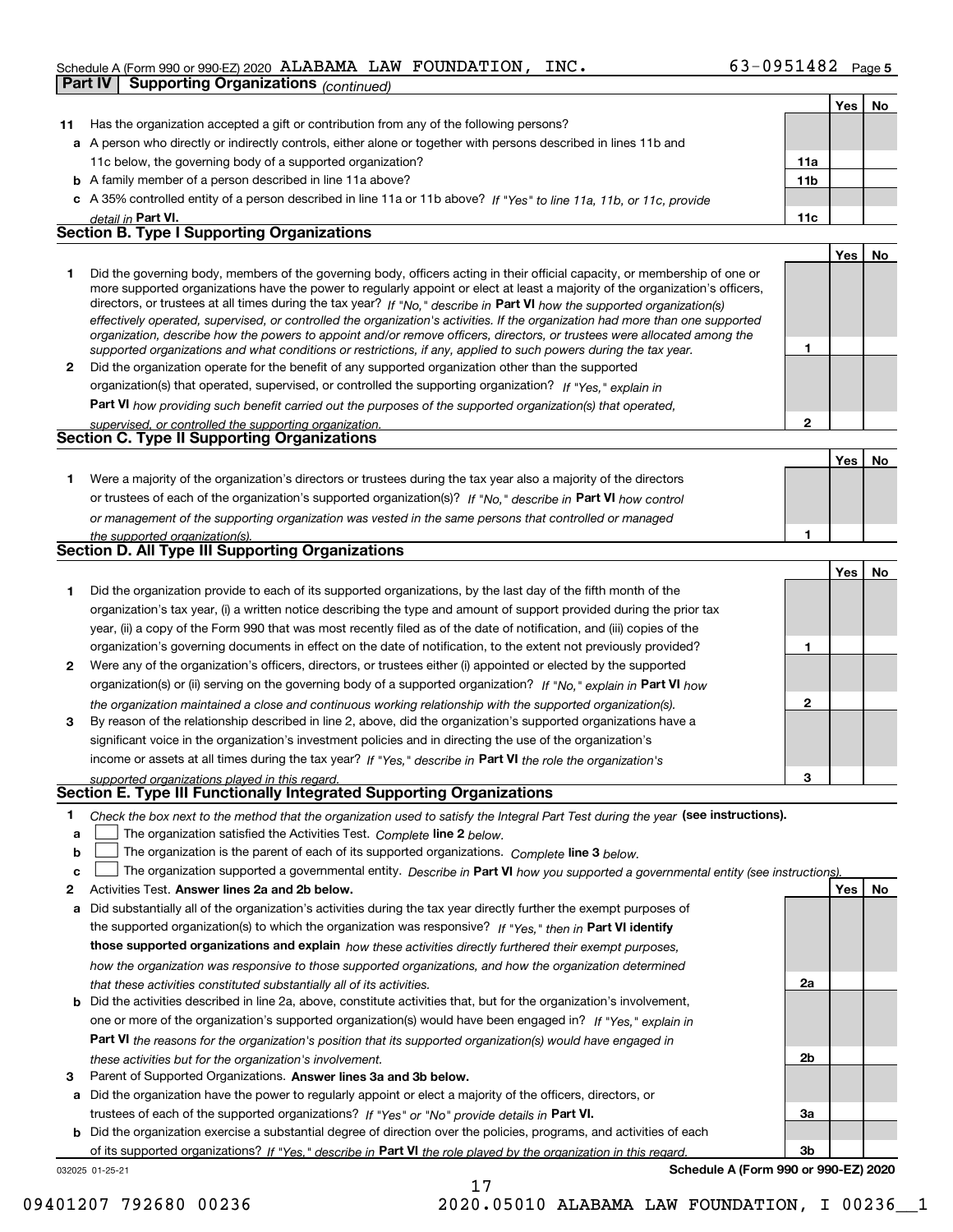**1**

## 1 Check here if the organization satisfied the Integral Part Test as a qualifying trust on Nov. 20, 1970 (explain in Part VI). See instructions. All other Type III non-functionally integrated supporting organizations must complete Sections A through E.

**Part V Type III Non-Functionally Integrated 509(a)(3) Supporting Organizations** 

|              | Section A - Adjusted Net Income                                             |                | (A) Prior Year | U<br>(optional)                |
|--------------|-----------------------------------------------------------------------------|----------------|----------------|--------------------------------|
| 1            | Net short-term capital gain                                                 | 1              |                |                                |
| $\mathbf{2}$ | Recoveries of prior-year distributions                                      | $\mathbf{2}$   |                |                                |
| 3            | Other gross income (see instructions)                                       | 3              |                |                                |
| 4            | Add lines 1 through 3.                                                      | 4              |                |                                |
| 5            | Depreciation and depletion                                                  | 5              |                |                                |
| 6            | Portion of operating expenses paid or incurred for production or            |                |                |                                |
|              | collection of gross income or for management, conservation, or              |                |                |                                |
|              | maintenance of property held for production of income (see instructions)    | 6              |                |                                |
| 7            | Other expenses (see instructions)                                           | $\overline{7}$ |                |                                |
| 8            | Adjusted Net Income (subtract lines 5, 6, and 7 from line 4)                | 8              |                |                                |
|              | <b>Section B - Minimum Asset Amount</b>                                     |                | (A) Prior Year | (B) Current Year<br>(optional) |
| 1            | Aggregate fair market value of all non-exempt-use assets (see               |                |                |                                |
|              | instructions for short tax year or assets held for part of year):           |                |                |                                |
|              | a Average monthly value of securities                                       | 1a             |                |                                |
|              | <b>b</b> Average monthly cash balances                                      | 1b             |                |                                |
|              | c Fair market value of other non-exempt-use assets                          | 1c             |                |                                |
|              | d Total (add lines 1a, 1b, and 1c)                                          | 1d             |                |                                |
|              | e Discount claimed for blockage or other factors                            |                |                |                                |
|              | (explain in detail in Part VI):                                             |                |                |                                |
| 2            | Acquisition indebtedness applicable to non-exempt-use assets                | $\mathbf{2}$   |                |                                |
| 3            | Subtract line 2 from line 1d.                                               | 3              |                |                                |
| 4            | Cash deemed held for exempt use. Enter 0.015 of line 3 (for greater amount, |                |                |                                |
|              | see instructions).                                                          | 4              |                |                                |
| 5            | Net value of non-exempt-use assets (subtract line 4 from line 3)            | 5              |                |                                |
| 6            | Multiply line 5 by 0.035.                                                   | 6              |                |                                |
| 7            | Recoveries of prior-year distributions                                      | $\overline{7}$ |                |                                |
| 8            | Minimum Asset Amount (add line 7 to line 6)                                 | 8              |                |                                |
|              | <b>Section C - Distributable Amount</b>                                     |                |                | <b>Current Year</b>            |
| -1           | Adjusted net income for prior year (from Section A, line 8, column A)       | 1              |                |                                |
| 2            | Enter 0.85 of line 1.                                                       | $\mathbf{2}$   |                |                                |
| 3            | Minimum asset amount for prior year (from Section B, line 8, column A)      | 3              |                |                                |
| 4            | Enter greater of line 2 or line 3.                                          | 4              |                |                                |
| 5            | Income tax imposed in prior year                                            | 5              |                |                                |
| 6            | <b>Distributable Amount.</b> Subtract line 5 from line 4, unless subject to |                |                |                                |

emergency temporary reduction (see instructions).

**7**Check here if the current year is the organization's first as a non-functionally integrated Type III supporting organization (see instructions).

**6**

**Schedule A (Form 990 or 990-EZ) 2020**

(B) Current Year

(A) Prior Year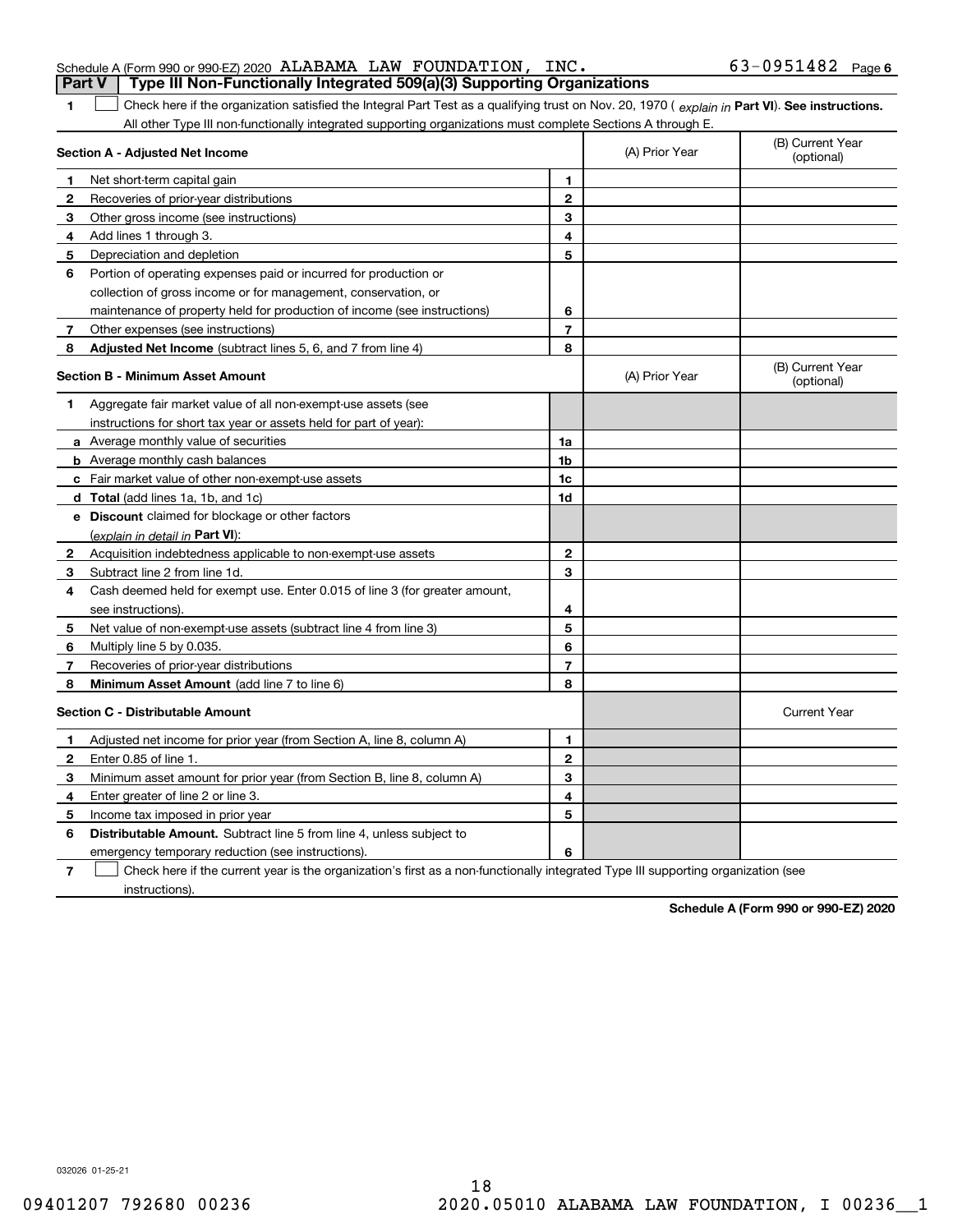| Schedule A (Form 990 or 990-EZ) 2020 $\,$ ALABAMA $\,$ LAW $\,$ FOUNDATION , $\,$ . |  | INC. | $63 - 0951482$ Page 7 |  |
|-------------------------------------------------------------------------------------|--|------|-----------------------|--|
|                                                                                     |  |      |                       |  |

|    | Type III Non-Functionally Integrated 509(a)(3) Supporting Organizations<br>Part V          |                             | (continued)                           |    |                                         |
|----|--------------------------------------------------------------------------------------------|-----------------------------|---------------------------------------|----|-----------------------------------------|
|    | <b>Section D - Distributions</b>                                                           |                             |                                       |    | <b>Current Year</b>                     |
|    | Amounts paid to supported organizations to accomplish exempt purposes                      |                             | 1                                     |    |                                         |
| 2  | Amounts paid to perform activity that directly furthers exempt purposes of supported       |                             |                                       |    |                                         |
|    | organizations, in excess of income from activity                                           |                             | 2                                     |    |                                         |
| 3  | Administrative expenses paid to accomplish exempt purposes of supported organizations      |                             |                                       | 3  |                                         |
| 4  | Amounts paid to acquire exempt-use assets                                                  |                             |                                       | 4  |                                         |
| 5  | Qualified set aside amounts (prior IRS approval required - provide details in Part VI)     |                             |                                       | 5  |                                         |
| 6  | Other distributions ( <i>describe in</i> Part VI). See instructions.                       |                             |                                       | 6  |                                         |
| 7  | Total annual distributions. Add lines 1 through 6.                                         |                             |                                       | 7  |                                         |
| 8  | Distributions to attentive supported organizations to which the organization is responsive |                             |                                       |    |                                         |
|    | (provide details in Part VI). See instructions.                                            |                             |                                       | 8  |                                         |
| 9  | Distributable amount for 2020 from Section C, line 6                                       |                             |                                       | 9  |                                         |
| 10 | Line 8 amount divided by line 9 amount                                                     |                             |                                       | 10 |                                         |
|    |                                                                                            | (i)                         | (ii)                                  |    | (iii)                                   |
|    | <b>Section E - Distribution Allocations</b> (see instructions)                             | <b>Excess Distributions</b> | <b>Underdistributions</b><br>Pre-2020 |    | <b>Distributable</b><br>Amount for 2020 |
| 1  | Distributable amount for 2020 from Section C, line 6                                       |                             |                                       |    |                                         |
| 2  | Underdistributions, if any, for years prior to 2020 (reason-                               |                             |                                       |    |                                         |
|    | able cause required - explain in Part VI). See instructions.                               |                             |                                       |    |                                         |
| 3  | Excess distributions carryover, if any, to 2020                                            |                             |                                       |    |                                         |
|    | a From 2015                                                                                |                             |                                       |    |                                         |
|    | $b$ From 2016                                                                              |                             |                                       |    |                                         |
|    | $c$ From 2017                                                                              |                             |                                       |    |                                         |
|    | <b>d</b> From 2018                                                                         |                             |                                       |    |                                         |
|    | e From 2019                                                                                |                             |                                       |    |                                         |
|    | f Total of lines 3a through 3e                                                             |                             |                                       |    |                                         |
|    | g Applied to underdistributions of prior years                                             |                             |                                       |    |                                         |
|    | <b>h</b> Applied to 2020 distributable amount                                              |                             |                                       |    |                                         |
|    | Carryover from 2015 not applied (see instructions)                                         |                             |                                       |    |                                         |
|    | Remainder. Subtract lines 3g, 3h, and 3i from line 3f.                                     |                             |                                       |    |                                         |
| 4  | Distributions for 2020 from Section D.                                                     |                             |                                       |    |                                         |
|    | line $7:$                                                                                  |                             |                                       |    |                                         |
|    | a Applied to underdistributions of prior years                                             |                             |                                       |    |                                         |
|    | <b>b</b> Applied to 2020 distributable amount                                              |                             |                                       |    |                                         |
|    | <b>c</b> Remainder. Subtract lines 4a and 4b from line 4.                                  |                             |                                       |    |                                         |
| 5  | Remaining underdistributions for years prior to 2020, if                                   |                             |                                       |    |                                         |
|    | any. Subtract lines 3g and 4a from line 2. For result greater                              |                             |                                       |    |                                         |
|    | than zero, explain in Part VI. See instructions.                                           |                             |                                       |    |                                         |
| 6  | Remaining underdistributions for 2020. Subtract lines 3h                                   |                             |                                       |    |                                         |
|    | and 4b from line 1. For result greater than zero, explain in                               |                             |                                       |    |                                         |
|    | <b>Part VI.</b> See instructions.                                                          |                             |                                       |    |                                         |
| 7  | Excess distributions carryover to 2021. Add lines 3j                                       |                             |                                       |    |                                         |
|    | and 4c.                                                                                    |                             |                                       |    |                                         |
| 8  | Breakdown of line 7:                                                                       |                             |                                       |    |                                         |
|    | a Excess from 2016                                                                         |                             |                                       |    |                                         |
|    | <b>b</b> Excess from 2017                                                                  |                             |                                       |    |                                         |
|    | c Excess from 2018                                                                         |                             |                                       |    |                                         |
|    | d Excess from 2019                                                                         |                             |                                       |    |                                         |
|    | e Excess from 2020                                                                         |                             |                                       |    |                                         |

**Schedule A (Form 990 or 990-EZ) 2020**

032027 01-25-21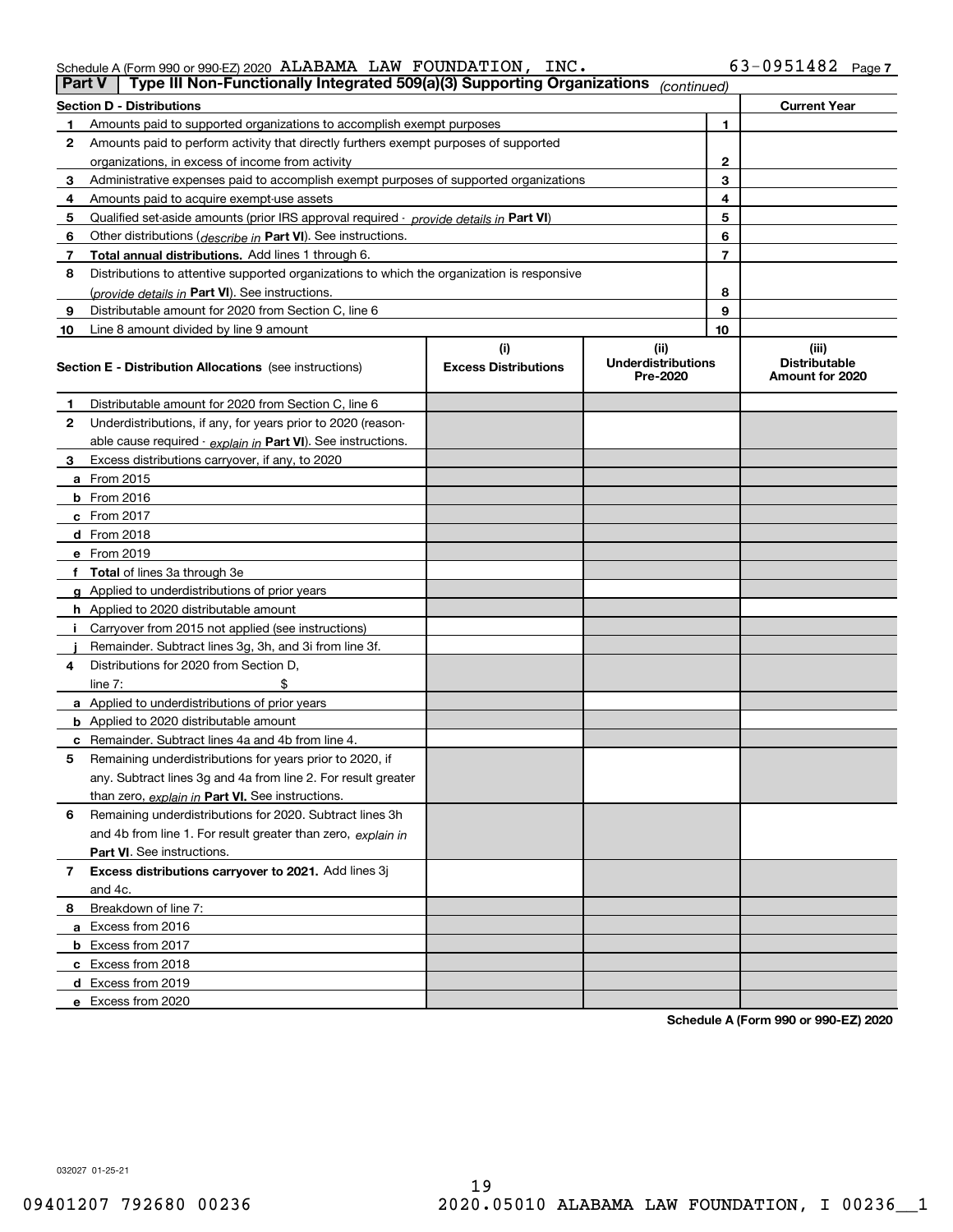|                 |                     | Schedule A (Form 990 or 990-EZ) 2020 ALABAMA LAW FOUNDATION, INC. |    | $63 - 0951482$ Page 8                                                                                                                                                                                                                                                                                                                                                                                                                                                                                                         |
|-----------------|---------------------|-------------------------------------------------------------------|----|-------------------------------------------------------------------------------------------------------------------------------------------------------------------------------------------------------------------------------------------------------------------------------------------------------------------------------------------------------------------------------------------------------------------------------------------------------------------------------------------------------------------------------|
| <b>Part VI</b>  | (See instructions.) |                                                                   |    | <b>Supplemental Information.</b> Provide the explanations required by Part II, line 10; Part II, line 17a or 17b; Part III, line 12;<br>Part IV, Section A, lines 1, 2, 3b, 3c, 4b, 4c, 5a, 6, 9a, 9b, 9c, 11a, 11b, 3cl 11c; Part IV,<br>line 1; Part IV, Section D, lines 2 and 3; Part IV, Section E, lines 1c, 2a, 2b, 3a, and 3b; Part V, line 1; Part V, Section B, line 1e; Part V,<br>Section D, lines 5, 6, and 8; and Part V, Section E, lines 2, 5, and 6. Also complete this part for any additional information. |
|                 |                     |                                                                   |    |                                                                                                                                                                                                                                                                                                                                                                                                                                                                                                                               |
|                 |                     |                                                                   |    |                                                                                                                                                                                                                                                                                                                                                                                                                                                                                                                               |
|                 |                     |                                                                   |    |                                                                                                                                                                                                                                                                                                                                                                                                                                                                                                                               |
|                 |                     |                                                                   |    |                                                                                                                                                                                                                                                                                                                                                                                                                                                                                                                               |
|                 |                     |                                                                   |    |                                                                                                                                                                                                                                                                                                                                                                                                                                                                                                                               |
|                 |                     |                                                                   |    |                                                                                                                                                                                                                                                                                                                                                                                                                                                                                                                               |
|                 |                     |                                                                   |    |                                                                                                                                                                                                                                                                                                                                                                                                                                                                                                                               |
|                 |                     |                                                                   |    |                                                                                                                                                                                                                                                                                                                                                                                                                                                                                                                               |
|                 |                     |                                                                   |    |                                                                                                                                                                                                                                                                                                                                                                                                                                                                                                                               |
|                 |                     |                                                                   |    |                                                                                                                                                                                                                                                                                                                                                                                                                                                                                                                               |
|                 |                     |                                                                   |    |                                                                                                                                                                                                                                                                                                                                                                                                                                                                                                                               |
|                 |                     |                                                                   |    |                                                                                                                                                                                                                                                                                                                                                                                                                                                                                                                               |
|                 |                     |                                                                   |    |                                                                                                                                                                                                                                                                                                                                                                                                                                                                                                                               |
|                 |                     |                                                                   |    |                                                                                                                                                                                                                                                                                                                                                                                                                                                                                                                               |
|                 |                     |                                                                   |    |                                                                                                                                                                                                                                                                                                                                                                                                                                                                                                                               |
|                 |                     |                                                                   |    |                                                                                                                                                                                                                                                                                                                                                                                                                                                                                                                               |
|                 |                     |                                                                   |    |                                                                                                                                                                                                                                                                                                                                                                                                                                                                                                                               |
|                 |                     |                                                                   |    |                                                                                                                                                                                                                                                                                                                                                                                                                                                                                                                               |
|                 |                     |                                                                   |    |                                                                                                                                                                                                                                                                                                                                                                                                                                                                                                                               |
|                 |                     |                                                                   |    |                                                                                                                                                                                                                                                                                                                                                                                                                                                                                                                               |
|                 |                     |                                                                   |    |                                                                                                                                                                                                                                                                                                                                                                                                                                                                                                                               |
|                 |                     |                                                                   |    |                                                                                                                                                                                                                                                                                                                                                                                                                                                                                                                               |
|                 |                     |                                                                   |    |                                                                                                                                                                                                                                                                                                                                                                                                                                                                                                                               |
|                 |                     |                                                                   |    |                                                                                                                                                                                                                                                                                                                                                                                                                                                                                                                               |
|                 |                     |                                                                   |    |                                                                                                                                                                                                                                                                                                                                                                                                                                                                                                                               |
|                 |                     |                                                                   |    |                                                                                                                                                                                                                                                                                                                                                                                                                                                                                                                               |
|                 |                     |                                                                   |    |                                                                                                                                                                                                                                                                                                                                                                                                                                                                                                                               |
|                 |                     |                                                                   |    |                                                                                                                                                                                                                                                                                                                                                                                                                                                                                                                               |
| 032028 01-25-21 |                     |                                                                   | 20 | Schedule A (Form 990 or 990-EZ) 2020                                                                                                                                                                                                                                                                                                                                                                                                                                                                                          |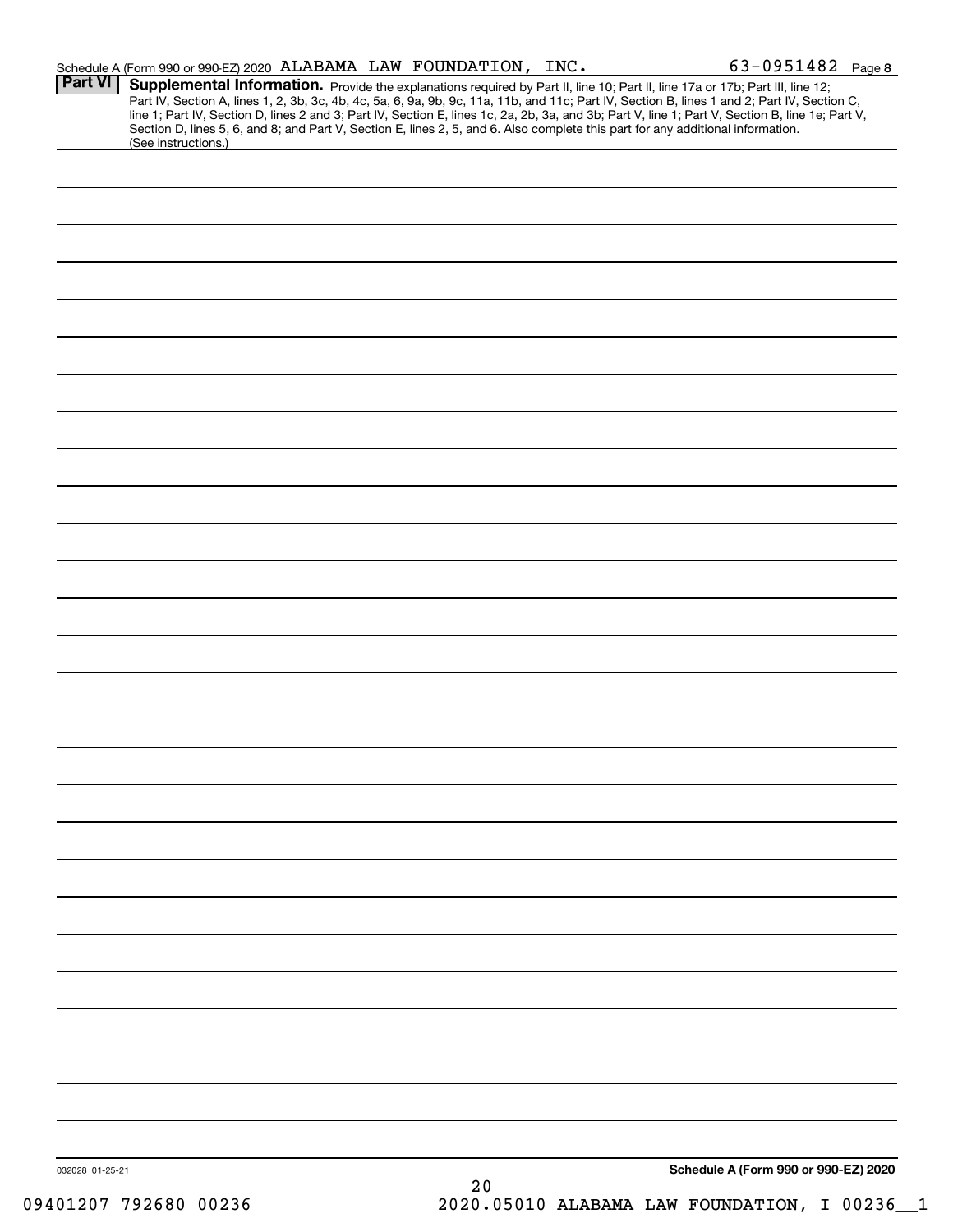| <b>SCHEDULE C</b>                                      | <b>Political Campaign and Lobbying Activities</b>                                                                                                                                                                                                                                                   |         |                            |                          | OMB No. 1545-0047                                |
|--------------------------------------------------------|-----------------------------------------------------------------------------------------------------------------------------------------------------------------------------------------------------------------------------------------------------------------------------------------------------|---------|----------------------------|--------------------------|--------------------------------------------------|
| (Form 990 or 990-EZ)                                   |                                                                                                                                                                                                                                                                                                     |         |                            |                          |                                                  |
|                                                        | For Organizations Exempt From Income Tax Under section 501(c) and section 527<br>▶ Complete if the organization is described below. ▶ Attach to Form 990 or Form 990-EZ.                                                                                                                            |         |                            |                          |                                                  |
| Department of the Treasury<br>Internal Revenue Service | Go to www.irs.gov/Form990 for instructions and the latest information.                                                                                                                                                                                                                              |         |                            |                          | <b>Open to Public</b><br>Inspection              |
|                                                        | If the organization answered "Yes," on Form 990, Part IV, line 3, or Form 990-EZ, Part V, line 46 (Political Campaign Activities), then                                                                                                                                                             |         |                            |                          |                                                  |
|                                                        | • Section 501(c)(3) organizations: Complete Parts I-A and B. Do not complete Part I-C.                                                                                                                                                                                                              |         |                            |                          |                                                  |
|                                                        | • Section 501(c) (other than section 501(c)(3)) organizations: Complete Parts I-A and C below. Do not complete Part I-B.                                                                                                                                                                            |         |                            |                          |                                                  |
| • Section 527 organizations: Complete Part I-A only.   |                                                                                                                                                                                                                                                                                                     |         |                            |                          |                                                  |
|                                                        | If the organization answered "Yes," on Form 990, Part IV, line 4, or Form 990-EZ, Part VI, line 47 (Lobbying Activities), then                                                                                                                                                                      |         |                            |                          |                                                  |
|                                                        | • Section 501(c)(3) organizations that have filed Form 5768 (election under section 501(h)): Complete Part II-A. Do not complete Part II-B.                                                                                                                                                         |         |                            |                          |                                                  |
|                                                        | • Section 501(c)(3) organizations that have NOT filed Form 5768 (election under section 501(h)): Complete Part II-B. Do not complete Part II-A.<br>If the organization answered "Yes," on Form 990, Part IV, line 5 (Proxy Tax) (See separate instructions) or Form 990-EZ, Part V, line 35c (Proxy |         |                            |                          |                                                  |
| Tax) (See separate instructions), then                 |                                                                                                                                                                                                                                                                                                     |         |                            |                          |                                                  |
|                                                        | • Section 501(c)(4), (5), or (6) organizations: Complete Part III.                                                                                                                                                                                                                                  |         |                            |                          |                                                  |
| Name of organization                                   |                                                                                                                                                                                                                                                                                                     |         |                            |                          | <b>Employer identification number</b>            |
|                                                        | ALABAMA LAW FOUNDATION, INC.                                                                                                                                                                                                                                                                        |         |                            |                          | 63-0951482                                       |
| Part I-A                                               | Complete if the organization is exempt under section 501(c) or is a section 527 organization.                                                                                                                                                                                                       |         |                            |                          |                                                  |
|                                                        |                                                                                                                                                                                                                                                                                                     |         |                            |                          |                                                  |
|                                                        | 1 Provide a description of the organization's direct and indirect political campaign activities in Part IV.                                                                                                                                                                                         |         |                            |                          |                                                  |
| Political campaign activity expenditures<br>2          |                                                                                                                                                                                                                                                                                                     |         |                            |                          | $\blacktriangleright$ \$                         |
| 3 Volunteer hours for political campaign activities    |                                                                                                                                                                                                                                                                                                     |         |                            |                          |                                                  |
| Part I-B                                               | Complete if the organization is exempt under section 501(c)(3).                                                                                                                                                                                                                                     |         |                            |                          |                                                  |
|                                                        |                                                                                                                                                                                                                                                                                                     |         |                            |                          | $\bullet \mathsf{s} \_\_$                        |
|                                                        | 1 Enter the amount of any excise tax incurred by the organization under section 4955<br>2 Enter the amount of any excise tax incurred by organization managers under section 4955                                                                                                                   |         |                            |                          |                                                  |
|                                                        |                                                                                                                                                                                                                                                                                                     |         |                            |                          | <b>Yes</b><br>No                                 |
| 4a Was a correction made?                              |                                                                                                                                                                                                                                                                                                     |         |                            |                          | Yes<br>No                                        |
| <b>b</b> If "Yes," describe in Part IV.                |                                                                                                                                                                                                                                                                                                     |         |                            |                          |                                                  |
|                                                        | Part I-C Complete if the organization is exempt under section 501(c), except section 501(c)(3).                                                                                                                                                                                                     |         |                            |                          |                                                  |
|                                                        | 1 Enter the amount directly expended by the filing organization for section 527 exempt function activities                                                                                                                                                                                          |         |                            | $\blacktriangleright$ \$ |                                                  |
|                                                        | 2 Enter the amount of the filing organization's funds contributed to other organizations for section 527                                                                                                                                                                                            |         |                            |                          |                                                  |
| exempt function activities                             |                                                                                                                                                                                                                                                                                                     |         |                            | $\blacktriangleright$ \$ |                                                  |
|                                                        | 3 Total exempt function expenditures. Add lines 1 and 2. Enter here and on Form 1120-POL,                                                                                                                                                                                                           |         |                            |                          |                                                  |
|                                                        |                                                                                                                                                                                                                                                                                                     |         |                            | $\triangleright$ \$      |                                                  |
|                                                        | Did the filing organization file Form 1120-POL for this year?                                                                                                                                                                                                                                       |         |                            |                          | Yes<br><b>No</b>                                 |
|                                                        | 5 Enter the names, addresses and employer identification number (EIN) of all section 527 political organizations to which the filing organization<br>made payments. For each organization listed, enter the amount paid from the filing organization's funds. Also enter the amount of political    |         |                            |                          |                                                  |
|                                                        | contributions received that were promptly and directly delivered to a separate political organization, such as a separate segregated fund or a                                                                                                                                                      |         |                            |                          |                                                  |
|                                                        | political action committee (PAC). If additional space is needed, provide information in Part IV.                                                                                                                                                                                                    |         |                            |                          |                                                  |
| (a) Name                                               | (b) Address                                                                                                                                                                                                                                                                                         | (c) EIN | (d) Amount paid from       |                          | (e) Amount of political                          |
|                                                        |                                                                                                                                                                                                                                                                                                     |         | filing organization's      |                          | contributions received and                       |
|                                                        |                                                                                                                                                                                                                                                                                                     |         | funds. If none, enter -0-. |                          | promptly and directly<br>delivered to a separate |
|                                                        |                                                                                                                                                                                                                                                                                                     |         |                            |                          | political organization.                          |
|                                                        |                                                                                                                                                                                                                                                                                                     |         |                            |                          | If none, enter -0-.                              |
|                                                        |                                                                                                                                                                                                                                                                                                     |         |                            |                          |                                                  |
|                                                        |                                                                                                                                                                                                                                                                                                     |         |                            |                          |                                                  |
|                                                        |                                                                                                                                                                                                                                                                                                     |         |                            |                          |                                                  |
|                                                        |                                                                                                                                                                                                                                                                                                     |         |                            |                          |                                                  |
|                                                        |                                                                                                                                                                                                                                                                                                     |         |                            |                          |                                                  |
|                                                        |                                                                                                                                                                                                                                                                                                     |         |                            |                          |                                                  |
|                                                        |                                                                                                                                                                                                                                                                                                     |         |                            |                          |                                                  |
|                                                        |                                                                                                                                                                                                                                                                                                     |         |                            |                          |                                                  |
|                                                        |                                                                                                                                                                                                                                                                                                     |         |                            |                          |                                                  |
|                                                        |                                                                                                                                                                                                                                                                                                     |         |                            |                          |                                                  |
|                                                        |                                                                                                                                                                                                                                                                                                     |         |                            |                          |                                                  |
|                                                        |                                                                                                                                                                                                                                                                                                     |         |                            |                          |                                                  |

**For Paperwork Reduction Act Notice, see the Instructions for Form 990 or 990-EZ. Schedule C (Form 990 or 990-EZ) 2020** LHA

032041 12-02-20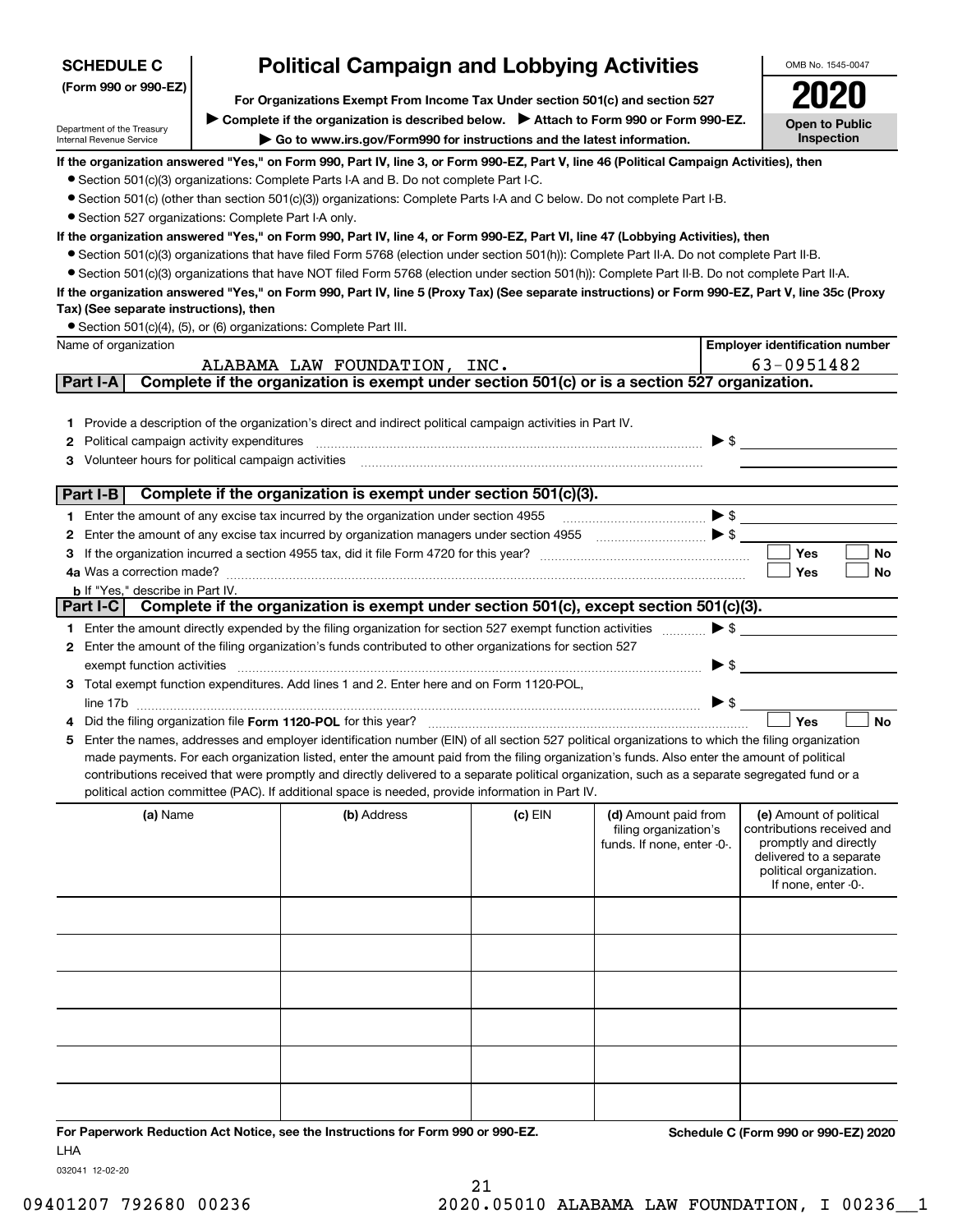| Schedule C (Form 990 or 990-EZ) 2020 ALABAMA LAW FOUNDATION, INC.<br>Complete if the organization is exempt under section 501(c)(3) and filed Form 5768 (election under<br>Part II-A |                                        |                                                                                                                                   |            |                                        | 63-0951482 Page 2              |
|--------------------------------------------------------------------------------------------------------------------------------------------------------------------------------------|----------------------------------------|-----------------------------------------------------------------------------------------------------------------------------------|------------|----------------------------------------|--------------------------------|
| section 501(h)).                                                                                                                                                                     |                                        |                                                                                                                                   |            |                                        |                                |
| A Check $\blacktriangleright$                                                                                                                                                        |                                        | if the filing organization belongs to an affiliated group (and list in Part IV each affiliated group member's name, address, EIN, |            |                                        |                                |
| expenses, and share of excess lobbying expenditures).                                                                                                                                |                                        |                                                                                                                                   |            |                                        |                                |
| <b>B</b> Check $\blacktriangleright$                                                                                                                                                 |                                        | if the filing organization checked box A and "limited control" provisions apply.                                                  |            |                                        |                                |
|                                                                                                                                                                                      | <b>Limits on Lobbying Expenditures</b> | (The term "expenditures" means amounts paid or incurred.)                                                                         |            | (a) Filing<br>organization's<br>totals | (b) Affiliated group<br>totals |
| 1a Total lobbying expenditures to influence public opinion (grassroots lobbying)                                                                                                     |                                        |                                                                                                                                   |            |                                        |                                |
| <b>b</b> Total lobbying expenditures to influence a legislative body (direct lobbying)                                                                                               |                                        |                                                                                                                                   |            |                                        |                                |
| c                                                                                                                                                                                    |                                        |                                                                                                                                   |            |                                        |                                |
| <b>d</b> Other exempt purpose expenditures                                                                                                                                           |                                        |                                                                                                                                   |            |                                        |                                |
| Total exempt purpose expenditures (add lines 1c and 1d)<br>е                                                                                                                         |                                        |                                                                                                                                   |            |                                        |                                |
| f Lobbying nontaxable amount. Enter the amount from the following table in both columns.                                                                                             |                                        |                                                                                                                                   |            |                                        |                                |
| If the amount on line 1e, column (a) or (b) is:                                                                                                                                      |                                        | The lobbying nontaxable amount is:                                                                                                |            |                                        |                                |
| Not over \$500,000                                                                                                                                                                   |                                        | 20% of the amount on line 1e.                                                                                                     |            |                                        |                                |
| Over \$500,000 but not over \$1,000,000                                                                                                                                              |                                        | \$100,000 plus 15% of the excess over \$500,000.                                                                                  |            |                                        |                                |
| Over \$1,000,000 but not over \$1,500,000                                                                                                                                            |                                        | \$175,000 plus 10% of the excess over \$1,000,000.                                                                                |            |                                        |                                |
| Over \$1,500,000 but not over \$17,000,000                                                                                                                                           |                                        |                                                                                                                                   |            |                                        |                                |
| Over \$17,000,000                                                                                                                                                                    |                                        |                                                                                                                                   |            |                                        |                                |
|                                                                                                                                                                                      |                                        |                                                                                                                                   |            |                                        |                                |
| g Grassroots nontaxable amount (enter 25% of line 1f)                                                                                                                                |                                        |                                                                                                                                   |            |                                        |                                |
| h Subtract line 1g from line 1a. If zero or less, enter -0-                                                                                                                          |                                        |                                                                                                                                   |            |                                        |                                |
| i Subtract line 1f from line 1c. If zero or less, enter -0-                                                                                                                          |                                        |                                                                                                                                   |            |                                        |                                |
| If there is an amount other than zero on either line 1h or line 1i, did the organization file Form 4720                                                                              |                                        |                                                                                                                                   |            |                                        |                                |
| reporting section 4911 tax for this year?                                                                                                                                            |                                        |                                                                                                                                   |            |                                        | Yes<br>No.                     |
| (Some organizations that made a section 501(h) election do not have to complete all of the five columns below.                                                                       |                                        | 4-Year Averaging Period Under Section 501(h)<br>See the separate instructions for lines 2a through 2f.)                           |            |                                        |                                |
|                                                                                                                                                                                      |                                        | Lobbying Expenditures During 4-Year Averaging Period                                                                              |            |                                        |                                |
| Calendar year<br>(or fiscal year beginning in)                                                                                                                                       | (a) $2017$                             | (b) 2018                                                                                                                          | $(c)$ 2019 | $(d)$ 2020                             | (e) Total                      |
| 2a Lobbying nontaxable amount                                                                                                                                                        |                                        |                                                                                                                                   |            |                                        |                                |
| <b>b</b> Lobbying ceiling amount                                                                                                                                                     |                                        |                                                                                                                                   |            |                                        |                                |
| $(150\% \text{ of line } 2a, \text{ column}(e))$                                                                                                                                     |                                        |                                                                                                                                   |            |                                        |                                |
| c Total lobbying expenditures                                                                                                                                                        |                                        |                                                                                                                                   |            |                                        |                                |
| d Grassroots nontaxable amount                                                                                                                                                       |                                        |                                                                                                                                   |            |                                        |                                |
| e Grassroots ceiling amount                                                                                                                                                          |                                        |                                                                                                                                   |            |                                        |                                |
| (150% of line 2d, column (e))                                                                                                                                                        |                                        |                                                                                                                                   |            |                                        |                                |

**Schedule C (Form 990 or 990-EZ) 2020**

032042 12-02-20

**f** Grassroots lobbying expenditures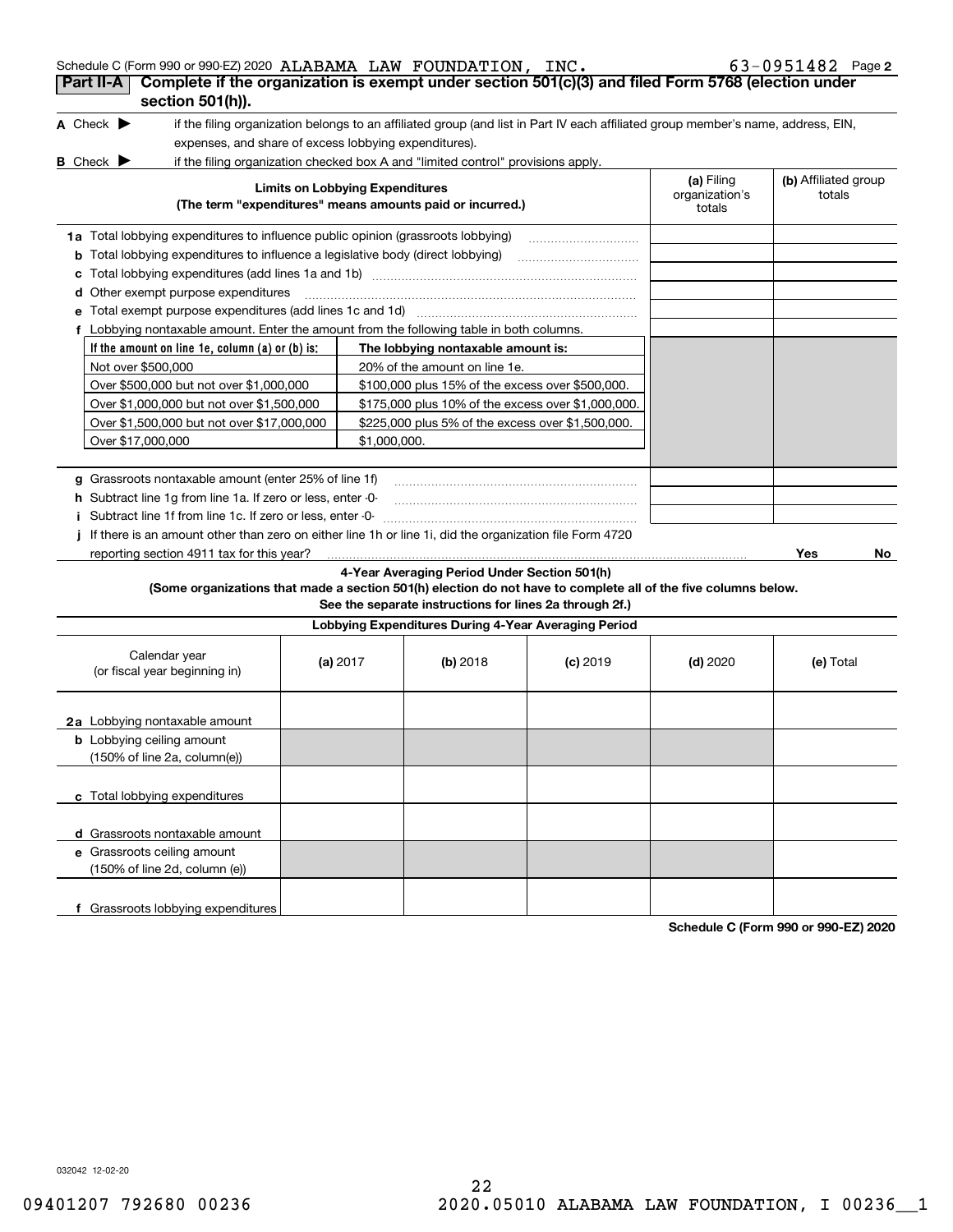## **Part II-B** Complete if the organization is exempt under section 501(c)(3) and has NOT filed Form 5768 **(election under section 501(h)).**

| of the lobbying activity.<br>Yes<br>No<br>Amount<br>During the year, did the filing organization attempt to influence foreign, national, state, or<br>1<br>local legislation, including any attempt to influence public opinion on a legislative matter<br>or referendum, through the use of:<br>x<br>х<br>b Paid staff or management (include compensation in expenses reported on lines 1c through 1i)?<br>X<br>X<br>X<br>e Publications, or published or broadcast statements?<br>Χ<br>f Grants to other organizations for lobbying purposes?<br>Χ<br>Direct contact with legislators, their staffs, government officials, or a legislative body?<br>g<br>$\mathcal{L} = \{1, 2, \ldots, 2, \ldots, 2, \ldots \}$<br>X<br>h Rallies, demonstrations, seminars, conventions, speeches, lectures, or any similar means?<br>Χ<br><i>i</i> Other activities?<br>0.<br>x<br>2a Did the activities in line 1 cause the organization to be not described in section 501(c)(3)?<br>c If "Yes," enter the amount of any tax incurred by organization managers under section 4912<br>d If the filing organization incurred a section 4912 tax, did it file Form 4720 for this year?<br>Complete if the organization is exempt under section 501(c)(4), section 501(c)(5), or section<br> Part III-A <br>$501(c)(6)$ .<br>Yes<br>No<br>1<br>1.<br>$\overline{2}$<br>2<br>Did the organization agree to carry over lobbying and political campaign activity expenditures from the prior year?<br>3<br>З<br>Complete if the organization is exempt under section 501(c)(4), section 501(c)(5), or section<br> Part III-B <br>501(c)(6) and if either (a) BOTH Part III-A, lines 1 and 2, are answered "No" OR (b) Part III-A, line 3, is<br>answered "Yes."<br>Dues, assessments and similar amounts from members [11] matter contracts and similar amounts from members [11] matter contracts and similar amounts from members [11] matter contracts and similar amounts from members [11] m<br>1<br>1.<br>Section 162(e) nondeductible lobbying and political expenditures (do not include amounts of political<br>2<br>expenses for which the section 527(f) tax was paid).<br><b>a</b> Current year<br>2a<br><b>b</b> Carryover from last year <i>maching and a content of the content of the content of the content of the content of the content of the content of the content of the content of the content of the content of the content of th</i><br>2b<br>2c<br><b>c</b> Total<br>Aggregate amount reported in section 6033(e)(1)(A) notices of nondeductible section 162(e) dues<br>3<br>If notices were sent and the amount on line 2c exceeds the amount on line 3, what portion of the excess<br>4<br>does the organization agree to carryover to the reasonable estimate of nondeductible lobbying and political<br>expenditure next year?<br>4<br>Taxable amount of lobbying and political expenditures (See instructions)<br>5<br>5<br><b>Part IV</b><br><b>Supplemental Information</b><br>Provide the descriptions required for Part I-A, line 1; Part I-B, line 4; Part I-C, line 5; Part II-A (affiliated group list); Part II-A, lines 1 and 2 (See<br>instructions); and Part II-B, line 1. Also, complete this part for any additional information.<br>PART II-B, LINE 1, LOBBYING ACTIVITIES: | For each "Yes" response on lines 1a through 1i below, provide in Part IV a detailed description | (a) |  | (b) |
|--------------------------------------------------------------------------------------------------------------------------------------------------------------------------------------------------------------------------------------------------------------------------------------------------------------------------------------------------------------------------------------------------------------------------------------------------------------------------------------------------------------------------------------------------------------------------------------------------------------------------------------------------------------------------------------------------------------------------------------------------------------------------------------------------------------------------------------------------------------------------------------------------------------------------------------------------------------------------------------------------------------------------------------------------------------------------------------------------------------------------------------------------------------------------------------------------------------------------------------------------------------------------------------------------------------------------------------------------------------------------------------------------------------------------------------------------------------------------------------------------------------------------------------------------------------------------------------------------------------------------------------------------------------------------------------------------------------------------------------------------------------------------------------------------------------------------------------------------------------------------------------------------------------------------------------------------------------------------------------------------------------------------------------------------------------------------------------------------------------------------------------------------------------------------------------------------------------------------------------------------------------------------------------------------------------------------------------------------------------------------------------------------------------------------------------------------------------------------------------------------------------------------------------------------------------------------------------------------------------------------------------------------------------------------------------------------------------------------------------------------------------------------------------------------------------------------------------------------------------------------------------------------------------------------------------------------------------------------------------------------------------------------------------------------------------------------------------------------------------------------------------------------------------------------------------------------------------------------------------------------------------------------------------------------------------|-------------------------------------------------------------------------------------------------|-----|--|-----|
|                                                                                                                                                                                                                                                                                                                                                                                                                                                                                                                                                                                                                                                                                                                                                                                                                                                                                                                                                                                                                                                                                                                                                                                                                                                                                                                                                                                                                                                                                                                                                                                                                                                                                                                                                                                                                                                                                                                                                                                                                                                                                                                                                                                                                                                                                                                                                                                                                                                                                                                                                                                                                                                                                                                                                                                                                                                                                                                                                                                                                                                                                                                                                                                                                                                                                                              |                                                                                                 |     |  |     |
|                                                                                                                                                                                                                                                                                                                                                                                                                                                                                                                                                                                                                                                                                                                                                                                                                                                                                                                                                                                                                                                                                                                                                                                                                                                                                                                                                                                                                                                                                                                                                                                                                                                                                                                                                                                                                                                                                                                                                                                                                                                                                                                                                                                                                                                                                                                                                                                                                                                                                                                                                                                                                                                                                                                                                                                                                                                                                                                                                                                                                                                                                                                                                                                                                                                                                                              |                                                                                                 |     |  |     |
|                                                                                                                                                                                                                                                                                                                                                                                                                                                                                                                                                                                                                                                                                                                                                                                                                                                                                                                                                                                                                                                                                                                                                                                                                                                                                                                                                                                                                                                                                                                                                                                                                                                                                                                                                                                                                                                                                                                                                                                                                                                                                                                                                                                                                                                                                                                                                                                                                                                                                                                                                                                                                                                                                                                                                                                                                                                                                                                                                                                                                                                                                                                                                                                                                                                                                                              |                                                                                                 |     |  |     |
|                                                                                                                                                                                                                                                                                                                                                                                                                                                                                                                                                                                                                                                                                                                                                                                                                                                                                                                                                                                                                                                                                                                                                                                                                                                                                                                                                                                                                                                                                                                                                                                                                                                                                                                                                                                                                                                                                                                                                                                                                                                                                                                                                                                                                                                                                                                                                                                                                                                                                                                                                                                                                                                                                                                                                                                                                                                                                                                                                                                                                                                                                                                                                                                                                                                                                                              |                                                                                                 |     |  |     |
|                                                                                                                                                                                                                                                                                                                                                                                                                                                                                                                                                                                                                                                                                                                                                                                                                                                                                                                                                                                                                                                                                                                                                                                                                                                                                                                                                                                                                                                                                                                                                                                                                                                                                                                                                                                                                                                                                                                                                                                                                                                                                                                                                                                                                                                                                                                                                                                                                                                                                                                                                                                                                                                                                                                                                                                                                                                                                                                                                                                                                                                                                                                                                                                                                                                                                                              |                                                                                                 |     |  |     |
|                                                                                                                                                                                                                                                                                                                                                                                                                                                                                                                                                                                                                                                                                                                                                                                                                                                                                                                                                                                                                                                                                                                                                                                                                                                                                                                                                                                                                                                                                                                                                                                                                                                                                                                                                                                                                                                                                                                                                                                                                                                                                                                                                                                                                                                                                                                                                                                                                                                                                                                                                                                                                                                                                                                                                                                                                                                                                                                                                                                                                                                                                                                                                                                                                                                                                                              |                                                                                                 |     |  |     |
|                                                                                                                                                                                                                                                                                                                                                                                                                                                                                                                                                                                                                                                                                                                                                                                                                                                                                                                                                                                                                                                                                                                                                                                                                                                                                                                                                                                                                                                                                                                                                                                                                                                                                                                                                                                                                                                                                                                                                                                                                                                                                                                                                                                                                                                                                                                                                                                                                                                                                                                                                                                                                                                                                                                                                                                                                                                                                                                                                                                                                                                                                                                                                                                                                                                                                                              |                                                                                                 |     |  |     |
|                                                                                                                                                                                                                                                                                                                                                                                                                                                                                                                                                                                                                                                                                                                                                                                                                                                                                                                                                                                                                                                                                                                                                                                                                                                                                                                                                                                                                                                                                                                                                                                                                                                                                                                                                                                                                                                                                                                                                                                                                                                                                                                                                                                                                                                                                                                                                                                                                                                                                                                                                                                                                                                                                                                                                                                                                                                                                                                                                                                                                                                                                                                                                                                                                                                                                                              |                                                                                                 |     |  |     |
|                                                                                                                                                                                                                                                                                                                                                                                                                                                                                                                                                                                                                                                                                                                                                                                                                                                                                                                                                                                                                                                                                                                                                                                                                                                                                                                                                                                                                                                                                                                                                                                                                                                                                                                                                                                                                                                                                                                                                                                                                                                                                                                                                                                                                                                                                                                                                                                                                                                                                                                                                                                                                                                                                                                                                                                                                                                                                                                                                                                                                                                                                                                                                                                                                                                                                                              |                                                                                                 |     |  |     |
|                                                                                                                                                                                                                                                                                                                                                                                                                                                                                                                                                                                                                                                                                                                                                                                                                                                                                                                                                                                                                                                                                                                                                                                                                                                                                                                                                                                                                                                                                                                                                                                                                                                                                                                                                                                                                                                                                                                                                                                                                                                                                                                                                                                                                                                                                                                                                                                                                                                                                                                                                                                                                                                                                                                                                                                                                                                                                                                                                                                                                                                                                                                                                                                                                                                                                                              |                                                                                                 |     |  |     |
|                                                                                                                                                                                                                                                                                                                                                                                                                                                                                                                                                                                                                                                                                                                                                                                                                                                                                                                                                                                                                                                                                                                                                                                                                                                                                                                                                                                                                                                                                                                                                                                                                                                                                                                                                                                                                                                                                                                                                                                                                                                                                                                                                                                                                                                                                                                                                                                                                                                                                                                                                                                                                                                                                                                                                                                                                                                                                                                                                                                                                                                                                                                                                                                                                                                                                                              |                                                                                                 |     |  |     |
|                                                                                                                                                                                                                                                                                                                                                                                                                                                                                                                                                                                                                                                                                                                                                                                                                                                                                                                                                                                                                                                                                                                                                                                                                                                                                                                                                                                                                                                                                                                                                                                                                                                                                                                                                                                                                                                                                                                                                                                                                                                                                                                                                                                                                                                                                                                                                                                                                                                                                                                                                                                                                                                                                                                                                                                                                                                                                                                                                                                                                                                                                                                                                                                                                                                                                                              |                                                                                                 |     |  |     |
|                                                                                                                                                                                                                                                                                                                                                                                                                                                                                                                                                                                                                                                                                                                                                                                                                                                                                                                                                                                                                                                                                                                                                                                                                                                                                                                                                                                                                                                                                                                                                                                                                                                                                                                                                                                                                                                                                                                                                                                                                                                                                                                                                                                                                                                                                                                                                                                                                                                                                                                                                                                                                                                                                                                                                                                                                                                                                                                                                                                                                                                                                                                                                                                                                                                                                                              |                                                                                                 |     |  |     |
|                                                                                                                                                                                                                                                                                                                                                                                                                                                                                                                                                                                                                                                                                                                                                                                                                                                                                                                                                                                                                                                                                                                                                                                                                                                                                                                                                                                                                                                                                                                                                                                                                                                                                                                                                                                                                                                                                                                                                                                                                                                                                                                                                                                                                                                                                                                                                                                                                                                                                                                                                                                                                                                                                                                                                                                                                                                                                                                                                                                                                                                                                                                                                                                                                                                                                                              |                                                                                                 |     |  |     |
|                                                                                                                                                                                                                                                                                                                                                                                                                                                                                                                                                                                                                                                                                                                                                                                                                                                                                                                                                                                                                                                                                                                                                                                                                                                                                                                                                                                                                                                                                                                                                                                                                                                                                                                                                                                                                                                                                                                                                                                                                                                                                                                                                                                                                                                                                                                                                                                                                                                                                                                                                                                                                                                                                                                                                                                                                                                                                                                                                                                                                                                                                                                                                                                                                                                                                                              |                                                                                                 |     |  |     |
|                                                                                                                                                                                                                                                                                                                                                                                                                                                                                                                                                                                                                                                                                                                                                                                                                                                                                                                                                                                                                                                                                                                                                                                                                                                                                                                                                                                                                                                                                                                                                                                                                                                                                                                                                                                                                                                                                                                                                                                                                                                                                                                                                                                                                                                                                                                                                                                                                                                                                                                                                                                                                                                                                                                                                                                                                                                                                                                                                                                                                                                                                                                                                                                                                                                                                                              |                                                                                                 |     |  |     |
|                                                                                                                                                                                                                                                                                                                                                                                                                                                                                                                                                                                                                                                                                                                                                                                                                                                                                                                                                                                                                                                                                                                                                                                                                                                                                                                                                                                                                                                                                                                                                                                                                                                                                                                                                                                                                                                                                                                                                                                                                                                                                                                                                                                                                                                                                                                                                                                                                                                                                                                                                                                                                                                                                                                                                                                                                                                                                                                                                                                                                                                                                                                                                                                                                                                                                                              |                                                                                                 |     |  |     |
|                                                                                                                                                                                                                                                                                                                                                                                                                                                                                                                                                                                                                                                                                                                                                                                                                                                                                                                                                                                                                                                                                                                                                                                                                                                                                                                                                                                                                                                                                                                                                                                                                                                                                                                                                                                                                                                                                                                                                                                                                                                                                                                                                                                                                                                                                                                                                                                                                                                                                                                                                                                                                                                                                                                                                                                                                                                                                                                                                                                                                                                                                                                                                                                                                                                                                                              |                                                                                                 |     |  |     |
|                                                                                                                                                                                                                                                                                                                                                                                                                                                                                                                                                                                                                                                                                                                                                                                                                                                                                                                                                                                                                                                                                                                                                                                                                                                                                                                                                                                                                                                                                                                                                                                                                                                                                                                                                                                                                                                                                                                                                                                                                                                                                                                                                                                                                                                                                                                                                                                                                                                                                                                                                                                                                                                                                                                                                                                                                                                                                                                                                                                                                                                                                                                                                                                                                                                                                                              |                                                                                                 |     |  |     |
|                                                                                                                                                                                                                                                                                                                                                                                                                                                                                                                                                                                                                                                                                                                                                                                                                                                                                                                                                                                                                                                                                                                                                                                                                                                                                                                                                                                                                                                                                                                                                                                                                                                                                                                                                                                                                                                                                                                                                                                                                                                                                                                                                                                                                                                                                                                                                                                                                                                                                                                                                                                                                                                                                                                                                                                                                                                                                                                                                                                                                                                                                                                                                                                                                                                                                                              |                                                                                                 |     |  |     |
|                                                                                                                                                                                                                                                                                                                                                                                                                                                                                                                                                                                                                                                                                                                                                                                                                                                                                                                                                                                                                                                                                                                                                                                                                                                                                                                                                                                                                                                                                                                                                                                                                                                                                                                                                                                                                                                                                                                                                                                                                                                                                                                                                                                                                                                                                                                                                                                                                                                                                                                                                                                                                                                                                                                                                                                                                                                                                                                                                                                                                                                                                                                                                                                                                                                                                                              |                                                                                                 |     |  |     |
|                                                                                                                                                                                                                                                                                                                                                                                                                                                                                                                                                                                                                                                                                                                                                                                                                                                                                                                                                                                                                                                                                                                                                                                                                                                                                                                                                                                                                                                                                                                                                                                                                                                                                                                                                                                                                                                                                                                                                                                                                                                                                                                                                                                                                                                                                                                                                                                                                                                                                                                                                                                                                                                                                                                                                                                                                                                                                                                                                                                                                                                                                                                                                                                                                                                                                                              |                                                                                                 |     |  |     |
|                                                                                                                                                                                                                                                                                                                                                                                                                                                                                                                                                                                                                                                                                                                                                                                                                                                                                                                                                                                                                                                                                                                                                                                                                                                                                                                                                                                                                                                                                                                                                                                                                                                                                                                                                                                                                                                                                                                                                                                                                                                                                                                                                                                                                                                                                                                                                                                                                                                                                                                                                                                                                                                                                                                                                                                                                                                                                                                                                                                                                                                                                                                                                                                                                                                                                                              |                                                                                                 |     |  |     |
|                                                                                                                                                                                                                                                                                                                                                                                                                                                                                                                                                                                                                                                                                                                                                                                                                                                                                                                                                                                                                                                                                                                                                                                                                                                                                                                                                                                                                                                                                                                                                                                                                                                                                                                                                                                                                                                                                                                                                                                                                                                                                                                                                                                                                                                                                                                                                                                                                                                                                                                                                                                                                                                                                                                                                                                                                                                                                                                                                                                                                                                                                                                                                                                                                                                                                                              |                                                                                                 |     |  |     |
|                                                                                                                                                                                                                                                                                                                                                                                                                                                                                                                                                                                                                                                                                                                                                                                                                                                                                                                                                                                                                                                                                                                                                                                                                                                                                                                                                                                                                                                                                                                                                                                                                                                                                                                                                                                                                                                                                                                                                                                                                                                                                                                                                                                                                                                                                                                                                                                                                                                                                                                                                                                                                                                                                                                                                                                                                                                                                                                                                                                                                                                                                                                                                                                                                                                                                                              |                                                                                                 |     |  |     |
|                                                                                                                                                                                                                                                                                                                                                                                                                                                                                                                                                                                                                                                                                                                                                                                                                                                                                                                                                                                                                                                                                                                                                                                                                                                                                                                                                                                                                                                                                                                                                                                                                                                                                                                                                                                                                                                                                                                                                                                                                                                                                                                                                                                                                                                                                                                                                                                                                                                                                                                                                                                                                                                                                                                                                                                                                                                                                                                                                                                                                                                                                                                                                                                                                                                                                                              |                                                                                                 |     |  |     |
|                                                                                                                                                                                                                                                                                                                                                                                                                                                                                                                                                                                                                                                                                                                                                                                                                                                                                                                                                                                                                                                                                                                                                                                                                                                                                                                                                                                                                                                                                                                                                                                                                                                                                                                                                                                                                                                                                                                                                                                                                                                                                                                                                                                                                                                                                                                                                                                                                                                                                                                                                                                                                                                                                                                                                                                                                                                                                                                                                                                                                                                                                                                                                                                                                                                                                                              |                                                                                                 |     |  |     |
|                                                                                                                                                                                                                                                                                                                                                                                                                                                                                                                                                                                                                                                                                                                                                                                                                                                                                                                                                                                                                                                                                                                                                                                                                                                                                                                                                                                                                                                                                                                                                                                                                                                                                                                                                                                                                                                                                                                                                                                                                                                                                                                                                                                                                                                                                                                                                                                                                                                                                                                                                                                                                                                                                                                                                                                                                                                                                                                                                                                                                                                                                                                                                                                                                                                                                                              |                                                                                                 |     |  |     |
|                                                                                                                                                                                                                                                                                                                                                                                                                                                                                                                                                                                                                                                                                                                                                                                                                                                                                                                                                                                                                                                                                                                                                                                                                                                                                                                                                                                                                                                                                                                                                                                                                                                                                                                                                                                                                                                                                                                                                                                                                                                                                                                                                                                                                                                                                                                                                                                                                                                                                                                                                                                                                                                                                                                                                                                                                                                                                                                                                                                                                                                                                                                                                                                                                                                                                                              |                                                                                                 |     |  |     |
|                                                                                                                                                                                                                                                                                                                                                                                                                                                                                                                                                                                                                                                                                                                                                                                                                                                                                                                                                                                                                                                                                                                                                                                                                                                                                                                                                                                                                                                                                                                                                                                                                                                                                                                                                                                                                                                                                                                                                                                                                                                                                                                                                                                                                                                                                                                                                                                                                                                                                                                                                                                                                                                                                                                                                                                                                                                                                                                                                                                                                                                                                                                                                                                                                                                                                                              |                                                                                                 |     |  |     |
|                                                                                                                                                                                                                                                                                                                                                                                                                                                                                                                                                                                                                                                                                                                                                                                                                                                                                                                                                                                                                                                                                                                                                                                                                                                                                                                                                                                                                                                                                                                                                                                                                                                                                                                                                                                                                                                                                                                                                                                                                                                                                                                                                                                                                                                                                                                                                                                                                                                                                                                                                                                                                                                                                                                                                                                                                                                                                                                                                                                                                                                                                                                                                                                                                                                                                                              |                                                                                                 |     |  |     |
|                                                                                                                                                                                                                                                                                                                                                                                                                                                                                                                                                                                                                                                                                                                                                                                                                                                                                                                                                                                                                                                                                                                                                                                                                                                                                                                                                                                                                                                                                                                                                                                                                                                                                                                                                                                                                                                                                                                                                                                                                                                                                                                                                                                                                                                                                                                                                                                                                                                                                                                                                                                                                                                                                                                                                                                                                                                                                                                                                                                                                                                                                                                                                                                                                                                                                                              |                                                                                                 |     |  |     |
|                                                                                                                                                                                                                                                                                                                                                                                                                                                                                                                                                                                                                                                                                                                                                                                                                                                                                                                                                                                                                                                                                                                                                                                                                                                                                                                                                                                                                                                                                                                                                                                                                                                                                                                                                                                                                                                                                                                                                                                                                                                                                                                                                                                                                                                                                                                                                                                                                                                                                                                                                                                                                                                                                                                                                                                                                                                                                                                                                                                                                                                                                                                                                                                                                                                                                                              |                                                                                                 |     |  |     |
|                                                                                                                                                                                                                                                                                                                                                                                                                                                                                                                                                                                                                                                                                                                                                                                                                                                                                                                                                                                                                                                                                                                                                                                                                                                                                                                                                                                                                                                                                                                                                                                                                                                                                                                                                                                                                                                                                                                                                                                                                                                                                                                                                                                                                                                                                                                                                                                                                                                                                                                                                                                                                                                                                                                                                                                                                                                                                                                                                                                                                                                                                                                                                                                                                                                                                                              |                                                                                                 |     |  |     |
|                                                                                                                                                                                                                                                                                                                                                                                                                                                                                                                                                                                                                                                                                                                                                                                                                                                                                                                                                                                                                                                                                                                                                                                                                                                                                                                                                                                                                                                                                                                                                                                                                                                                                                                                                                                                                                                                                                                                                                                                                                                                                                                                                                                                                                                                                                                                                                                                                                                                                                                                                                                                                                                                                                                                                                                                                                                                                                                                                                                                                                                                                                                                                                                                                                                                                                              |                                                                                                 |     |  |     |
|                                                                                                                                                                                                                                                                                                                                                                                                                                                                                                                                                                                                                                                                                                                                                                                                                                                                                                                                                                                                                                                                                                                                                                                                                                                                                                                                                                                                                                                                                                                                                                                                                                                                                                                                                                                                                                                                                                                                                                                                                                                                                                                                                                                                                                                                                                                                                                                                                                                                                                                                                                                                                                                                                                                                                                                                                                                                                                                                                                                                                                                                                                                                                                                                                                                                                                              |                                                                                                 |     |  |     |
|                                                                                                                                                                                                                                                                                                                                                                                                                                                                                                                                                                                                                                                                                                                                                                                                                                                                                                                                                                                                                                                                                                                                                                                                                                                                                                                                                                                                                                                                                                                                                                                                                                                                                                                                                                                                                                                                                                                                                                                                                                                                                                                                                                                                                                                                                                                                                                                                                                                                                                                                                                                                                                                                                                                                                                                                                                                                                                                                                                                                                                                                                                                                                                                                                                                                                                              |                                                                                                 |     |  |     |
|                                                                                                                                                                                                                                                                                                                                                                                                                                                                                                                                                                                                                                                                                                                                                                                                                                                                                                                                                                                                                                                                                                                                                                                                                                                                                                                                                                                                                                                                                                                                                                                                                                                                                                                                                                                                                                                                                                                                                                                                                                                                                                                                                                                                                                                                                                                                                                                                                                                                                                                                                                                                                                                                                                                                                                                                                                                                                                                                                                                                                                                                                                                                                                                                                                                                                                              |                                                                                                 |     |  |     |
|                                                                                                                                                                                                                                                                                                                                                                                                                                                                                                                                                                                                                                                                                                                                                                                                                                                                                                                                                                                                                                                                                                                                                                                                                                                                                                                                                                                                                                                                                                                                                                                                                                                                                                                                                                                                                                                                                                                                                                                                                                                                                                                                                                                                                                                                                                                                                                                                                                                                                                                                                                                                                                                                                                                                                                                                                                                                                                                                                                                                                                                                                                                                                                                                                                                                                                              |                                                                                                 |     |  |     |

## GRASSROOTS LOBBYING ACTIVITIES

**Schedule C (Form 990 or 990-EZ) 2020**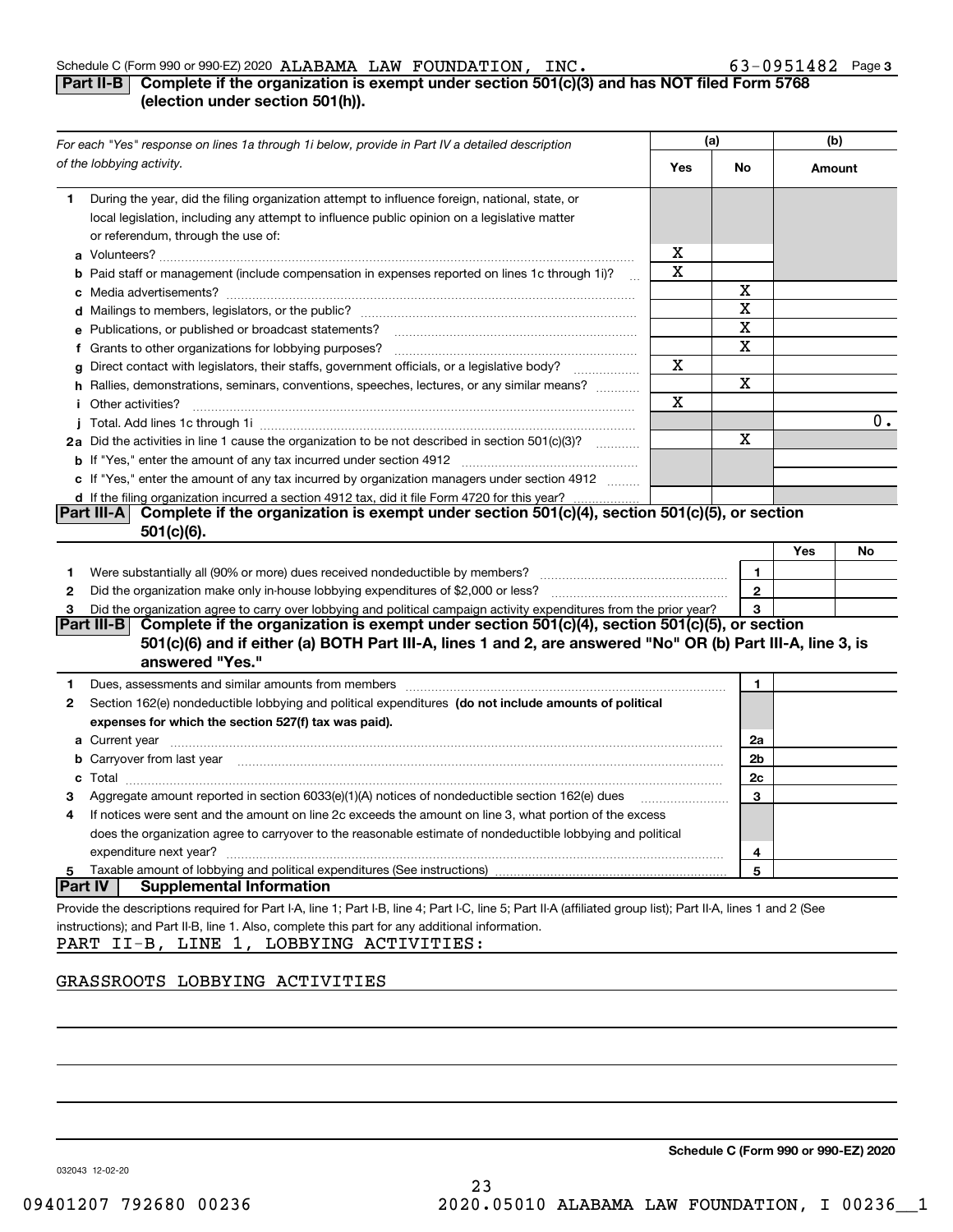|         |                                                      |                                                                                                                |                                                                                                                                                |          | OMB No. 1545-0047                     |
|---------|------------------------------------------------------|----------------------------------------------------------------------------------------------------------------|------------------------------------------------------------------------------------------------------------------------------------------------|----------|---------------------------------------|
|         | <b>SCHEDULE D</b>                                    |                                                                                                                | <b>Supplemental Financial Statements</b>                                                                                                       |          |                                       |
|         | (Form 990)                                           |                                                                                                                | Complete if the organization answered "Yes" on Form 990,<br>Part IV, line 6, 7, 8, 9, 10, 11a, 11b, 11c, 11d, 11e, 11f, 12a, or 12b.           |          |                                       |
|         | Department of the Treasury                           |                                                                                                                | Attach to Form 990.                                                                                                                            |          | Open to Public<br>Inspection          |
|         | Internal Revenue Service<br>Name of the organization |                                                                                                                | Go to www.irs.gov/Form990 for instructions and the latest information.                                                                         |          | <b>Employer identification number</b> |
|         |                                                      | ALABAMA LAW FOUNDATION, INC.                                                                                   |                                                                                                                                                |          | 63-0951482                            |
| Part I  |                                                      |                                                                                                                | Organizations Maintaining Donor Advised Funds or Other Similar Funds or Accounts. Complete if the                                              |          |                                       |
|         |                                                      | organization answered "Yes" on Form 990, Part IV, line 6.                                                      |                                                                                                                                                |          |                                       |
|         |                                                      |                                                                                                                | (a) Donor advised funds                                                                                                                        |          | (b) Funds and other accounts          |
| 1       |                                                      |                                                                                                                |                                                                                                                                                |          |                                       |
| 2       |                                                      | Aggregate value of contributions to (during year)                                                              |                                                                                                                                                |          |                                       |
| 3       |                                                      | Aggregate value of grants from (during year)                                                                   |                                                                                                                                                |          |                                       |
| 4       |                                                      |                                                                                                                |                                                                                                                                                |          |                                       |
| 5       |                                                      |                                                                                                                | Did the organization inform all donors and donor advisors in writing that the assets held in donor advised funds                               |          |                                       |
|         |                                                      |                                                                                                                |                                                                                                                                                |          | Yes<br>No                             |
| 6       |                                                      |                                                                                                                | Did the organization inform all grantees, donors, and donor advisors in writing that grant funds can be used only                              |          |                                       |
|         |                                                      |                                                                                                                | for charitable purposes and not for the benefit of the donor or donor advisor, or for any other purpose conferring                             |          |                                       |
| Part II |                                                      |                                                                                                                |                                                                                                                                                |          | Yes<br>No.                            |
|         |                                                      |                                                                                                                | Conservation Easements. Complete if the organization answered "Yes" on Form 990, Part IV, line 7.                                              |          |                                       |
| 1       |                                                      | Purpose(s) of conservation easements held by the organization (check all that apply).                          |                                                                                                                                                |          |                                       |
|         |                                                      | Preservation of land for public use (for example, recreation or education)                                     | Preservation of a historically important land area                                                                                             |          |                                       |
|         |                                                      | Protection of natural habitat                                                                                  | Preservation of a certified historic structure                                                                                                 |          |                                       |
|         |                                                      | Preservation of open space                                                                                     |                                                                                                                                                |          |                                       |
| 2       |                                                      |                                                                                                                | Complete lines 2a through 2d if the organization held a qualified conservation contribution in the form of a conservation easement on the last |          |                                       |
|         | day of the tax year.                                 |                                                                                                                |                                                                                                                                                |          | Held at the End of the Tax Year       |
| а       |                                                      | Total number of conservation easements<br>Total acreage restricted by conservation easements                   |                                                                                                                                                | 2a<br>2b |                                       |
| b<br>с  |                                                      |                                                                                                                |                                                                                                                                                | 2c       |                                       |
| d       |                                                      | Number of conservation easements included in (c) acquired after 7/25/06, and not on a historic structure       |                                                                                                                                                |          |                                       |
|         |                                                      |                                                                                                                |                                                                                                                                                | 2d       |                                       |
| З       |                                                      |                                                                                                                | Number of conservation easements modified, transferred, released, extinguished, or terminated by the organization during the tax               |          |                                       |
|         | $year \blacktriangleright$                           |                                                                                                                |                                                                                                                                                |          |                                       |
| 4       |                                                      | Number of states where property subject to conservation easement is located $\blacktriangleright$              |                                                                                                                                                |          |                                       |
| 5       |                                                      | Does the organization have a written policy regarding the periodic monitoring, inspection, handling of         |                                                                                                                                                |          |                                       |
|         |                                                      | violations, and enforcement of the conservation easements it holds?                                            |                                                                                                                                                |          | Yes<br>Nο                             |
| 6       |                                                      |                                                                                                                | Staff and volunteer hours devoted to monitoring, inspecting, handling of violations, and enforcing conservation easements during the year      |          |                                       |
|         |                                                      |                                                                                                                |                                                                                                                                                |          |                                       |
| 7       |                                                      |                                                                                                                | Amount of expenses incurred in monitoring, inspecting, handling of violations, and enforcing conservation easements during the year            |          |                                       |
|         | ► \$                                                 |                                                                                                                |                                                                                                                                                |          |                                       |
| 8       |                                                      |                                                                                                                | Does each conservation easement reported on line 2(d) above satisfy the requirements of section 170(h)(4)(B)(i)                                |          |                                       |
|         |                                                      |                                                                                                                |                                                                                                                                                |          | Yes<br>No                             |
| 9       |                                                      |                                                                                                                | In Part XIII, describe how the organization reports conservation easements in its revenue and expense statement and                            |          |                                       |
|         |                                                      |                                                                                                                | balance sheet, and include, if applicable, the text of the footnote to the organization's financial statements that describes the              |          |                                       |
|         |                                                      | organization's accounting for conservation easements.                                                          |                                                                                                                                                |          |                                       |
|         | Part III                                             |                                                                                                                | Organizations Maintaining Collections of Art, Historical Treasures, or Other Similar Assets.                                                   |          |                                       |
|         |                                                      | Complete if the organization answered "Yes" on Form 990, Part IV, line 8.                                      |                                                                                                                                                |          |                                       |
|         |                                                      |                                                                                                                | 1a If the organization elected, as permitted under FASB ASC 958, not to report in its revenue statement and balance sheet works                |          |                                       |
|         |                                                      |                                                                                                                | of art, historical treasures, or other similar assets held for public exhibition, education, or research in furtherance of public              |          |                                       |
|         |                                                      | service, provide in Part XIII the text of the footnote to its financial statements that describes these items. |                                                                                                                                                |          |                                       |

| <b>b</b> If the organization elected, as permitted under FASB ASC 958, to report in its revenue statement and balance sheet works of    |                          |  |
|-----------------------------------------------------------------------------------------------------------------------------------------|--------------------------|--|
| art, historical treasures, or other similar assets held for public exhibition, education, or research in furtherance of public service, |                          |  |
| provide the following amounts relating to these items:                                                                                  |                          |  |
| (i) Revenue included on Form 990. Part VIII, line 1                                                                                     | $\blacktriangleright$ \$ |  |

|   | Revenue included on Form 990, Part VIII, line 1<br>(i)                                                                       |                            |
|---|------------------------------------------------------------------------------------------------------------------------------|----------------------------|
|   | Assets included in Form 990, Part X<br>(ii)                                                                                  |                            |
| 2 | If the organization received or held works of art, historical treasures, or other similar assets for financial gain, provide |                            |
|   | the following amounts required to be reported under FASB ASC 958 relating to these items:                                    |                            |
|   | a Revenue included on Form 990, Part VIII, line 1                                                                            |                            |
|   |                                                                                                                              |                            |
|   | LHA For Paperwork Reduction Act Notice, see the Instructions for Form 990.                                                   | Schedule D (Form 990) 2020 |
|   | 032051 12-01-20                                                                                                              |                            |
|   |                                                                                                                              |                            |

| 09401207 792680 00236 |  |  | 2020.05010 ALABAMA LAW FOUNDATION, I 00236 1 |  |  |
|-----------------------|--|--|----------------------------------------------|--|--|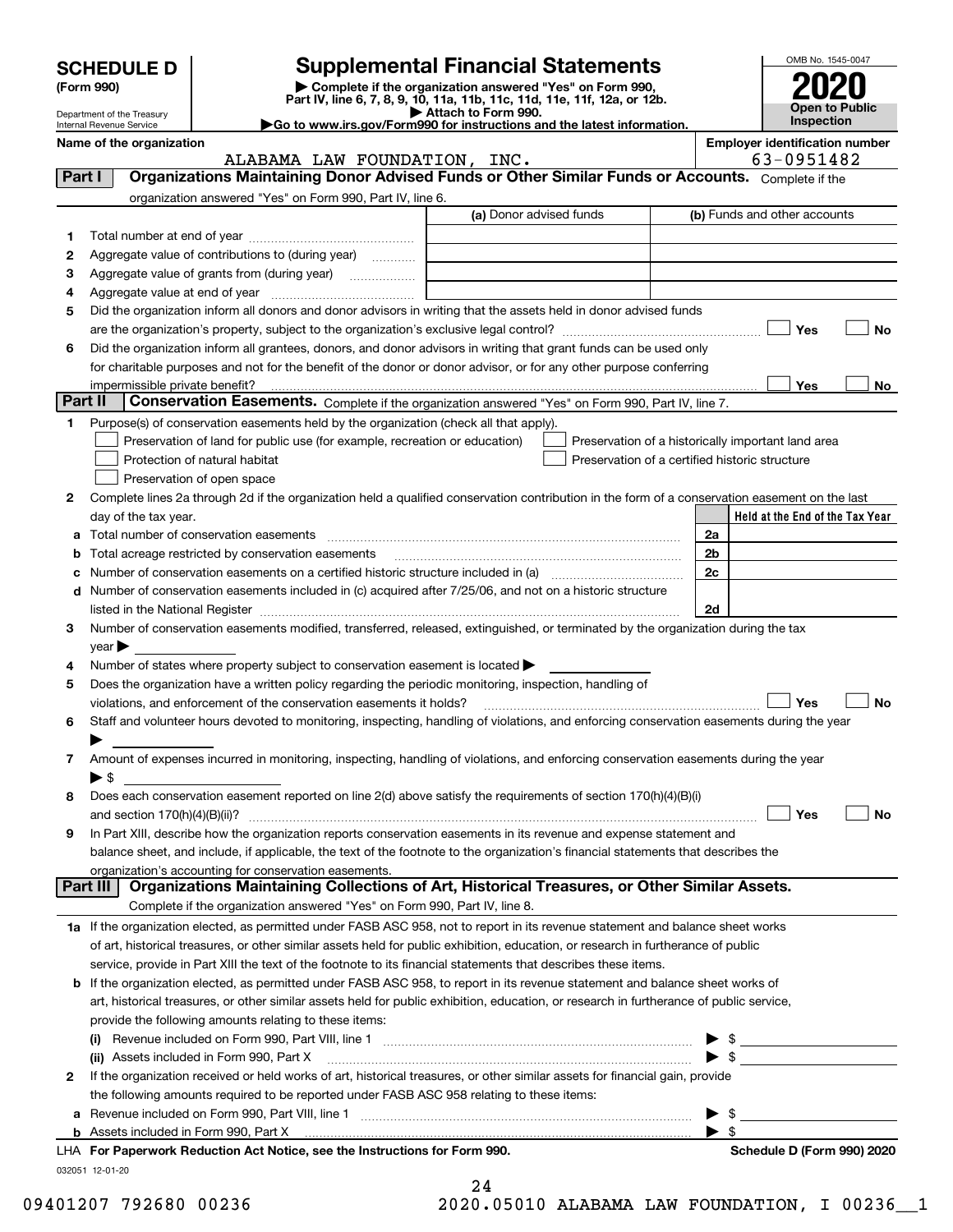|          | Schedule D (Form 990) 2020                                                                                                                                                                                                     | ALABAMA LAW FOUNDATION, INC. |                |                                                                                                                                                                                                                                |                 | 63-0951482 Page 2          |                     |              |             |
|----------|--------------------------------------------------------------------------------------------------------------------------------------------------------------------------------------------------------------------------------|------------------------------|----------------|--------------------------------------------------------------------------------------------------------------------------------------------------------------------------------------------------------------------------------|-----------------|----------------------------|---------------------|--------------|-------------|
| Part III | Organizations Maintaining Collections of Art, Historical Treasures, or Other Similar Assets (continued)                                                                                                                        |                              |                |                                                                                                                                                                                                                                |                 |                            |                     |              |             |
| з        | Using the organization's acquisition, accession, and other records, check any of the following that make significant use of its                                                                                                |                              |                |                                                                                                                                                                                                                                |                 |                            |                     |              |             |
|          | collection items (check all that apply):                                                                                                                                                                                       |                              |                |                                                                                                                                                                                                                                |                 |                            |                     |              |             |
| a        | Public exhibition                                                                                                                                                                                                              |                              |                | Loan or exchange program                                                                                                                                                                                                       |                 |                            |                     |              |             |
| b        | Scholarly research                                                                                                                                                                                                             |                              |                | Other and the control of the control of the control of the control of the control of the control of the control of the control of the control of the control of the control of the control of the control of the control of th |                 |                            |                     |              |             |
| c        | Preservation for future generations                                                                                                                                                                                            |                              |                |                                                                                                                                                                                                                                |                 |                            |                     |              |             |
| 4        | Provide a description of the organization's collections and explain how they further the organization's exempt purpose in Part XIII.                                                                                           |                              |                |                                                                                                                                                                                                                                |                 |                            |                     |              |             |
| 5        | During the year, did the organization solicit or receive donations of art, historical treasures, or other similar assets                                                                                                       |                              |                |                                                                                                                                                                                                                                |                 |                            |                     |              |             |
|          | to be sold to raise funds rather than to be maintained as part of the organization's collection?                                                                                                                               |                              |                |                                                                                                                                                                                                                                |                 |                            | Yes                 |              | No          |
|          | <b>Part IV</b><br>Escrow and Custodial Arrangements. Complete if the organization answered "Yes" on Form 990, Part IV, line 9, or                                                                                              |                              |                |                                                                                                                                                                                                                                |                 |                            |                     |              |             |
|          | reported an amount on Form 990, Part X, line 21.                                                                                                                                                                               |                              |                |                                                                                                                                                                                                                                |                 |                            |                     |              |             |
|          | 1a Is the organization an agent, trustee, custodian or other intermediary for contributions or other assets not included                                                                                                       |                              |                |                                                                                                                                                                                                                                |                 |                            |                     |              |             |
|          |                                                                                                                                                                                                                                |                              |                |                                                                                                                                                                                                                                |                 |                            | Yes                 |              | No          |
|          | b If "Yes," explain the arrangement in Part XIII and complete the following table:                                                                                                                                             |                              |                |                                                                                                                                                                                                                                |                 |                            |                     |              |             |
|          |                                                                                                                                                                                                                                |                              |                |                                                                                                                                                                                                                                |                 |                            | Amount              |              |             |
| c        | Beginning balance measurements and contain a series of the series of the series of the series of the series of                                                                                                                 |                              |                |                                                                                                                                                                                                                                | 1c              |                            |                     |              |             |
|          |                                                                                                                                                                                                                                |                              |                |                                                                                                                                                                                                                                | 1d              |                            |                     |              |             |
|          | e Distributions during the year manufactured and continuum and contained and the year manufactured and contained and the year manufactured and contained and contained and contained and contained and contained and contained |                              |                |                                                                                                                                                                                                                                | 1e              |                            |                     |              |             |
| Ť.       |                                                                                                                                                                                                                                |                              |                |                                                                                                                                                                                                                                | 1f              |                            |                     |              |             |
|          | 2a Did the organization include an amount on Form 990, Part X, line 21, for escrow or custodial account liability?                                                                                                             |                              |                |                                                                                                                                                                                                                                |                 |                            | Yes                 |              | No          |
|          | <b>b</b> If "Yes," explain the arrangement in Part XIII. Check here if the explanation has been provided on Part XIII                                                                                                          |                              |                |                                                                                                                                                                                                                                |                 |                            |                     |              |             |
| Part V   | Endowment Funds. Complete if the organization answered "Yes" on Form 990, Part IV, line 10.                                                                                                                                    |                              |                |                                                                                                                                                                                                                                |                 |                            |                     |              |             |
|          |                                                                                                                                                                                                                                | (a) Current year             | (b) Prior year | (c) Two years back                                                                                                                                                                                                             |                 | (d) Three years back       | (e) Four years back |              |             |
| 1a       | Beginning of year balance                                                                                                                                                                                                      | 7,485,269.                   | 8, 179, 311.   | 8,074,442.                                                                                                                                                                                                                     |                 | 4,361,567.                 |                     | 3,965,481.   |             |
| b        |                                                                                                                                                                                                                                | 29,821.                      | 123,360.       | 53, 341.                                                                                                                                                                                                                       |                 | 3,416,243.                 |                     |              | 110,786.    |
|          | Net investment earnings, gains, and losses                                                                                                                                                                                     | 2,764,132.                   | $-661, 250.$   | 291,839.                                                                                                                                                                                                                       |                 | 534,946.                   |                     |              | 350,856.    |
| d        |                                                                                                                                                                                                                                | 345.377.                     | 156,152.       | 240, 311.                                                                                                                                                                                                                      |                 | 238, 314.                  |                     |              | 65,556.     |
|          | <b>e</b> Other expenditures for facilities                                                                                                                                                                                     |                              |                |                                                                                                                                                                                                                                |                 |                            |                     |              |             |
|          | and programs                                                                                                                                                                                                                   |                              |                |                                                                                                                                                                                                                                |                 |                            |                     |              |             |
|          | f Administrative expenses                                                                                                                                                                                                      | 37, 345.                     |                |                                                                                                                                                                                                                                |                 |                            |                     |              |             |
| g        | End of year balance                                                                                                                                                                                                            | 9,896,500.                   | 7,485,269.     | 8, 179, 311.                                                                                                                                                                                                                   |                 | 8,074,442.                 |                     | 4, 361, 567. |             |
| 2        | Provide the estimated percentage of the current year end balance (line 1g, column (a)) held as:                                                                                                                                |                              |                |                                                                                                                                                                                                                                |                 |                            |                     |              |             |
| a        | Board designated or quasi-endowment >                                                                                                                                                                                          | 57.8848                      | %              |                                                                                                                                                                                                                                |                 |                            |                     |              |             |
| b        | Permanent endowment > 10.2023                                                                                                                                                                                                  | $\%$                         |                |                                                                                                                                                                                                                                |                 |                            |                     |              |             |
| c        | 31.9128<br>Term endowment >                                                                                                                                                                                                    | %                            |                |                                                                                                                                                                                                                                |                 |                            |                     |              |             |
|          | The percentages on lines 2a, 2b, and 2c should equal 100%.                                                                                                                                                                     |                              |                |                                                                                                                                                                                                                                |                 |                            |                     |              |             |
|          | 3a Are there endowment funds not in the possession of the organization that are held and administered for the organization                                                                                                     |                              |                |                                                                                                                                                                                                                                |                 |                            |                     |              |             |
|          | by:                                                                                                                                                                                                                            |                              |                |                                                                                                                                                                                                                                |                 |                            |                     | Yes          | No          |
|          | (i)                                                                                                                                                                                                                            |                              |                |                                                                                                                                                                                                                                |                 |                            | 3a(i)               |              | X           |
|          |                                                                                                                                                                                                                                |                              |                |                                                                                                                                                                                                                                |                 |                            | 3a(ii)              |              | $\mathbf X$ |
|          |                                                                                                                                                                                                                                |                              |                |                                                                                                                                                                                                                                |                 |                            | 3b                  |              |             |
|          | Describe in Part XIII the intended uses of the organization's endowment funds.                                                                                                                                                 |                              |                |                                                                                                                                                                                                                                |                 |                            |                     |              |             |
|          | Land, Buildings, and Equipment.<br>Part VI                                                                                                                                                                                     |                              |                |                                                                                                                                                                                                                                |                 |                            |                     |              |             |
|          | Complete if the organization answered "Yes" on Form 990, Part IV, line 11a. See Form 990, Part X, line 10.                                                                                                                     |                              |                |                                                                                                                                                                                                                                |                 |                            |                     |              |             |
|          | Description of property                                                                                                                                                                                                        | (a) Cost or other            |                | (b) Cost or other                                                                                                                                                                                                              | (c) Accumulated |                            | (d) Book value      |              |             |
|          |                                                                                                                                                                                                                                | basis (investment)           |                | basis (other)                                                                                                                                                                                                                  | depreciation    |                            |                     |              |             |
|          |                                                                                                                                                                                                                                |                              |                |                                                                                                                                                                                                                                |                 |                            |                     |              |             |
| b        |                                                                                                                                                                                                                                |                              |                |                                                                                                                                                                                                                                |                 |                            |                     |              |             |
|          |                                                                                                                                                                                                                                |                              |                |                                                                                                                                                                                                                                |                 |                            |                     |              |             |
|          |                                                                                                                                                                                                                                |                              |                | 81,986.                                                                                                                                                                                                                        |                 | 81,925.                    |                     |              | 61.         |
|          |                                                                                                                                                                                                                                |                              |                | 18,025.                                                                                                                                                                                                                        |                 | 18,025.                    |                     |              | 0.          |
|          |                                                                                                                                                                                                                                |                              |                |                                                                                                                                                                                                                                |                 |                            |                     |              | 61.         |
|          |                                                                                                                                                                                                                                |                              |                |                                                                                                                                                                                                                                |                 | Schedule D (Form 990) 2020 |                     |              |             |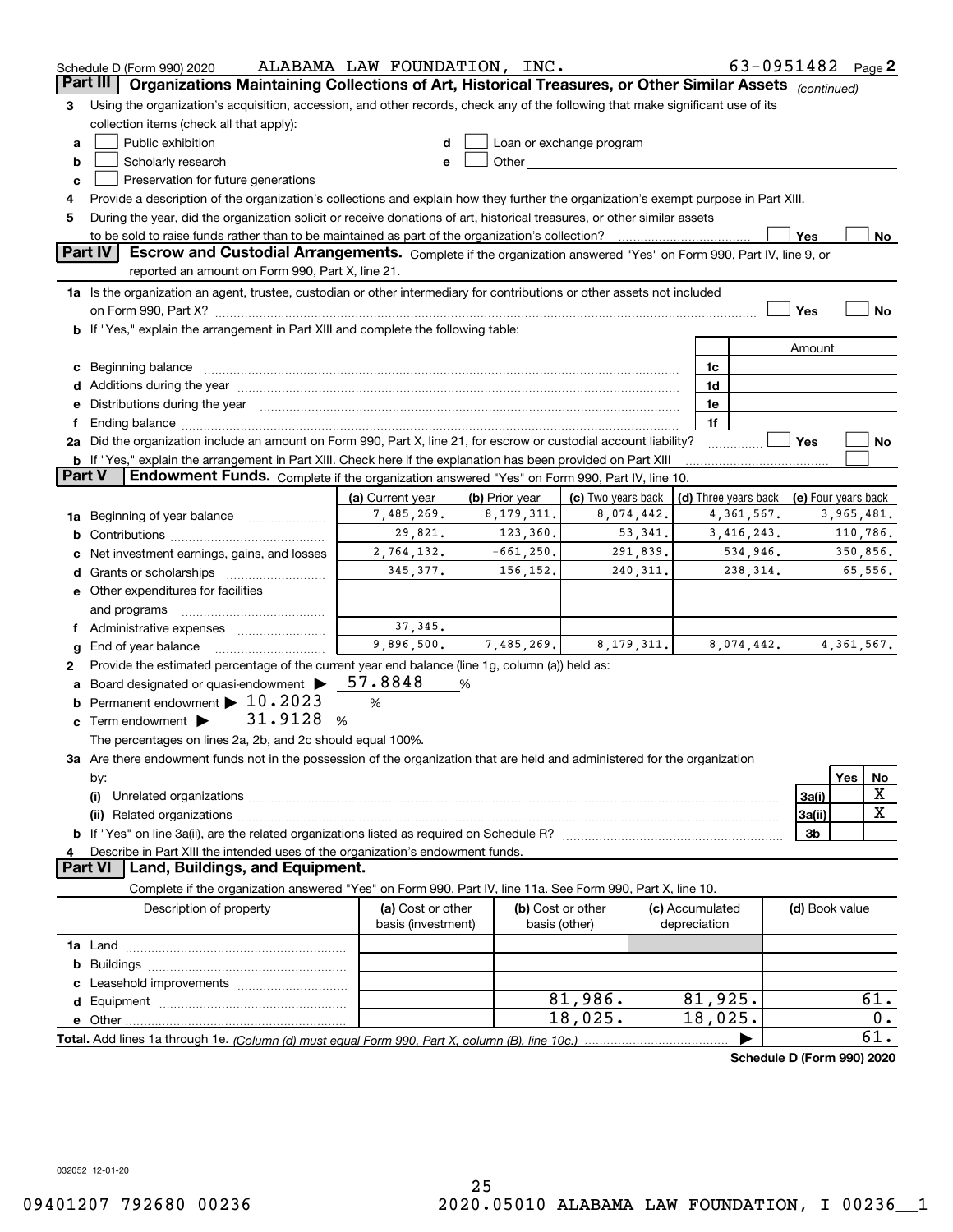| Schedule D (Form 990) 2020 |                                                 | ALABAMA LAW FOUNDATION, | $\_$ INC . | $63 - 0951482$ Page |  |
|----------------------------|-------------------------------------------------|-------------------------|------------|---------------------|--|
|                            | <b>Part VII</b> Investments - Other Securities. |                         |            |                     |  |

| Complete if the organization answered "Yes" on Form 990, Part IV, line 11b. See Form 990, Part X, line 12.<br>(a) Description of security or category (including name of security) | (b) Book value  | (c) Method of valuation: Cost or end-of-year market value |                |
|------------------------------------------------------------------------------------------------------------------------------------------------------------------------------------|-----------------|-----------------------------------------------------------|----------------|
|                                                                                                                                                                                    |                 |                                                           |                |
|                                                                                                                                                                                    |                 |                                                           |                |
|                                                                                                                                                                                    |                 |                                                           |                |
| (3) Other                                                                                                                                                                          |                 |                                                           |                |
| (A)                                                                                                                                                                                |                 |                                                           |                |
| (B)                                                                                                                                                                                |                 |                                                           |                |
| (C)                                                                                                                                                                                |                 |                                                           |                |
| (D)                                                                                                                                                                                |                 |                                                           |                |
| (E)                                                                                                                                                                                |                 |                                                           |                |
| (F)                                                                                                                                                                                |                 |                                                           |                |
| (G)                                                                                                                                                                                |                 |                                                           |                |
| (H)                                                                                                                                                                                |                 |                                                           |                |
| Total. (Col. (b) must equal Form 990, Part X, col. (B) line 12.)                                                                                                                   |                 |                                                           |                |
| Part VIII Investments - Program Related.                                                                                                                                           |                 |                                                           |                |
| Complete if the organization answered "Yes" on Form 990, Part IV, line 11c. See Form 990, Part X, line 13.                                                                         |                 |                                                           |                |
| (a) Description of investment                                                                                                                                                      | (b) Book value  | (c) Method of valuation: Cost or end-of-year market value |                |
| (1)                                                                                                                                                                                |                 |                                                           |                |
| (2)                                                                                                                                                                                |                 |                                                           |                |
| (3)                                                                                                                                                                                |                 |                                                           |                |
|                                                                                                                                                                                    |                 |                                                           |                |
| (4)                                                                                                                                                                                |                 |                                                           |                |
| (5)                                                                                                                                                                                |                 |                                                           |                |
| (6)                                                                                                                                                                                |                 |                                                           |                |
| (7)                                                                                                                                                                                |                 |                                                           |                |
| (8)                                                                                                                                                                                |                 |                                                           |                |
| (9)                                                                                                                                                                                |                 |                                                           |                |
| Total. (Col. (b) must equal Form 990, Part X, col. (B) line 13.)                                                                                                                   |                 |                                                           |                |
| Part IX<br><b>Other Assets.</b>                                                                                                                                                    |                 |                                                           |                |
| Complete if the organization answered "Yes" on Form 990, Part IV, line 11d. See Form 990, Part X, line 15.                                                                         |                 |                                                           |                |
|                                                                                                                                                                                    | (a) Description |                                                           | (b) Book value |
| (1)                                                                                                                                                                                |                 |                                                           |                |
| (2)                                                                                                                                                                                |                 |                                                           |                |
| (3)                                                                                                                                                                                |                 |                                                           |                |
| (4)                                                                                                                                                                                |                 |                                                           |                |
| (5)                                                                                                                                                                                |                 |                                                           |                |
| (6)                                                                                                                                                                                |                 |                                                           |                |
| (7)                                                                                                                                                                                |                 |                                                           |                |
| (8)                                                                                                                                                                                |                 |                                                           |                |
| (9)                                                                                                                                                                                |                 |                                                           |                |
|                                                                                                                                                                                    |                 |                                                           |                |
| Total. (Column (b) must equal Form 990, Part X, col. (B) line 15.)<br><b>Other Liabilities.</b><br>Part X                                                                          |                 |                                                           |                |
| Complete if the organization answered "Yes" on Form 990, Part IV, line 11e or 11f. See Form 990, Part X, line 25.                                                                  |                 |                                                           |                |
| (a) Description of liability<br>1.                                                                                                                                                 |                 |                                                           | (b) Book value |
| Federal income taxes<br>(1)                                                                                                                                                        |                 |                                                           |                |
| PAYCHECK PROTECTION PROGRAM LOAN<br>(2)                                                                                                                                            |                 |                                                           | 64,400.        |
| (3)                                                                                                                                                                                |                 |                                                           |                |
| (4)                                                                                                                                                                                |                 |                                                           |                |
|                                                                                                                                                                                    |                 |                                                           |                |
| (5)                                                                                                                                                                                |                 |                                                           |                |
| (6)                                                                                                                                                                                |                 |                                                           |                |
| (7)                                                                                                                                                                                |                 |                                                           |                |
| (8)                                                                                                                                                                                |                 |                                                           |                |
|                                                                                                                                                                                    |                 |                                                           |                |
| (9)<br>Total. (Column (b) must equal Form 990, Part X, col. (B) line 25.)                                                                                                          |                 |                                                           | 64,400.        |

**2.** Liability for uncertain tax positions. In Part XIII, provide the text of the footnote to the organization's financial statements that reports the organization's liability for uncertain tax positions under FASB ASC 740. Check here if the text of the footnote has been provided in Part XIII  $\boxed{\text{X}}$ 

**Schedule D (Form 990) 2020**

032053 12-01-20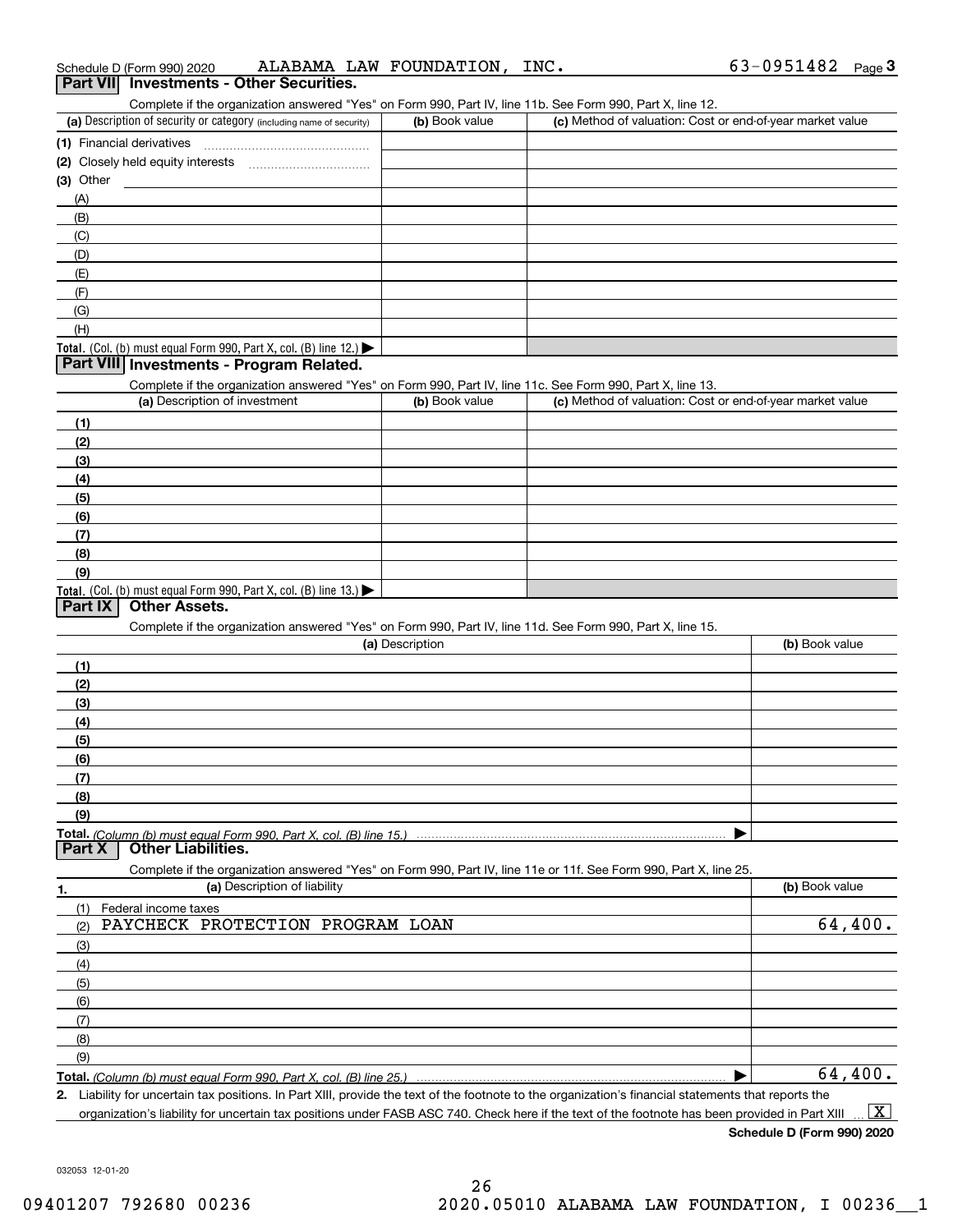|    | ALABAMA LAW FOUNDATION, INC.<br>Schedule D (Form 990) 2020                                                                                                                                                                         |                |            |                         | 63-0951482 $_{Page}$ 4  |
|----|------------------------------------------------------------------------------------------------------------------------------------------------------------------------------------------------------------------------------------|----------------|------------|-------------------------|-------------------------|
|    | Reconciliation of Revenue per Audited Financial Statements With Revenue per Return.<br><b>Part XI</b>                                                                                                                              |                |            |                         |                         |
|    | Complete if the organization answered "Yes" on Form 990, Part IV, line 12a.                                                                                                                                                        |                |            |                         |                         |
| 1  | Total revenue, gains, and other support per audited financial statements                                                                                                                                                           |                |            | 1 <sup>1</sup>          | $\overline{4,033,911.}$ |
| 2  | Amounts included on line 1 but not on Form 990, Part VIII, line 12:                                                                                                                                                                |                |            |                         |                         |
| a  | Net unrealized gains (losses) on investments [11] matter contracts and the unrealized gains (losses) on investments                                                                                                                | 2a             | 2,298,934. |                         |                         |
| b  |                                                                                                                                                                                                                                    | 2 <sub>b</sub> |            |                         |                         |
| c  |                                                                                                                                                                                                                                    | 2 <sub>c</sub> |            |                         |                         |
| d  | Other (Describe in Part XIII.)                                                                                                                                                                                                     | 2d             |            |                         |                         |
| е  | Add lines 2a through 2d <b>must be a constructed as the constant of the constant of the constant of the construction</b>                                                                                                           |                |            | 2e                      | 2,298,934.              |
| 3  |                                                                                                                                                                                                                                    |                |            | $\overline{\mathbf{3}}$ | 1, 734, 977.            |
| 4  | Amounts included on Form 990, Part VIII, line 12, but not on line 1:                                                                                                                                                               |                |            |                         |                         |
|    |                                                                                                                                                                                                                                    | l 4a           | 40,980.    |                         |                         |
| b  | Other (Describe in Part XIII.) <b>Construction Contract Construction</b> Chemistry Chemistry Chemistry Chemistry Chemistry                                                                                                         | 4 <sub>b</sub> | 2,950.     |                         |                         |
| c. | Add lines 4a and 4b                                                                                                                                                                                                                |                |            | 4c                      | 43,930.                 |
|    |                                                                                                                                                                                                                                    |                |            | $5^{\circ}$             | 1,778,907.              |
|    | Part XII   Reconciliation of Expenses per Audited Financial Statements With Expenses per Return.                                                                                                                                   |                |            |                         |                         |
|    | Complete if the organization answered "Yes" on Form 990, Part IV, line 12a.                                                                                                                                                        |                |            |                         |                         |
|    |                                                                                                                                                                                                                                    |                |            |                         |                         |
| 1  | Total expenses and losses per audited financial statements [11,11] [11] Total expenses and losses per audited financial statements [11] [11] Total expenses and losses per audited financial statements                            |                |            | $\mathbf{1}$            | 1,592,244.              |
| 2  | Amounts included on line 1 but not on Form 990, Part IX, line 25:                                                                                                                                                                  |                |            |                         |                         |
| a  |                                                                                                                                                                                                                                    | 2a             |            |                         |                         |
| b  |                                                                                                                                                                                                                                    | 2 <sub>b</sub> |            |                         |                         |
| c  |                                                                                                                                                                                                                                    | 2c             |            |                         |                         |
| d  |                                                                                                                                                                                                                                    | 2d             |            |                         |                         |
| e  | Add lines 2a through 2d <b>contained a contained a contained a contained a</b> contained a contained a contained a contained a contact a contact a contact a contact a contact a contact a contact a contact a contact a contact a |                |            | 2e                      | 0.                      |
| 3  | Subtract line 2e from line 1 <b>Manual Community and Community</b> Subtract line 2e from line 1                                                                                                                                    |                |            | 3                       | 1,592,244.              |
| 4  | Amounts included on Form 990, Part IX, line 25, but not on line 1:                                                                                                                                                                 |                |            |                         |                         |
| a  |                                                                                                                                                                                                                                    | 4a             | 40,980.    |                         |                         |
|    | Other (Describe in Part XIII.)                                                                                                                                                                                                     | 4 <sub>b</sub> |            |                         |                         |
|    | c Add lines 4a and 4b                                                                                                                                                                                                              |                |            | 4c                      | 40,980.                 |
|    | Part XIII Supplemental Information.                                                                                                                                                                                                |                |            | 5                       | 1,633,224               |

Provide the descriptions required for Part II, lines 3, 5, and 9; Part III, lines 1a and 4; Part IV, lines 1b and 2b; Part V, line 4; Part X, line 2; Part XI, lines 2d and 4b; and Part XII, lines 2d and 4b. Also complete this part to provide any additional information.

### PART V, LINE 4:

|  |  | TO PROVIDE A PREDICTABLE STREAM OF FUNDING TO PROGRAMS SUPPORTED BY THE |  |  |  |  |  |  |  |  |
|--|--|-------------------------------------------------------------------------|--|--|--|--|--|--|--|--|
|--|--|-------------------------------------------------------------------------|--|--|--|--|--|--|--|--|

## ENDOWMENTS WHILE SEEKING TO MAINTAIN THE PURCHASING POWER OF THE ENDOWMENT

ASSETS.

PART X, LINE 2:

## MANAGEMENT EVALUATED THE FOUNDATION'S TAX POSITIONS AND CONCLUDED THAT THE

## FOUNDATION HAS TAKEN NO UNCERTAIN TAX POSITIONS THAT REQUIRE ADJUSTMENT TO

27

## THE FINANCIAL STATEMENTS.

## PART XI, LINE 4B - OTHER ADJUSTMENTS:

## BAD DEBT LOSSES

032054 12-01-20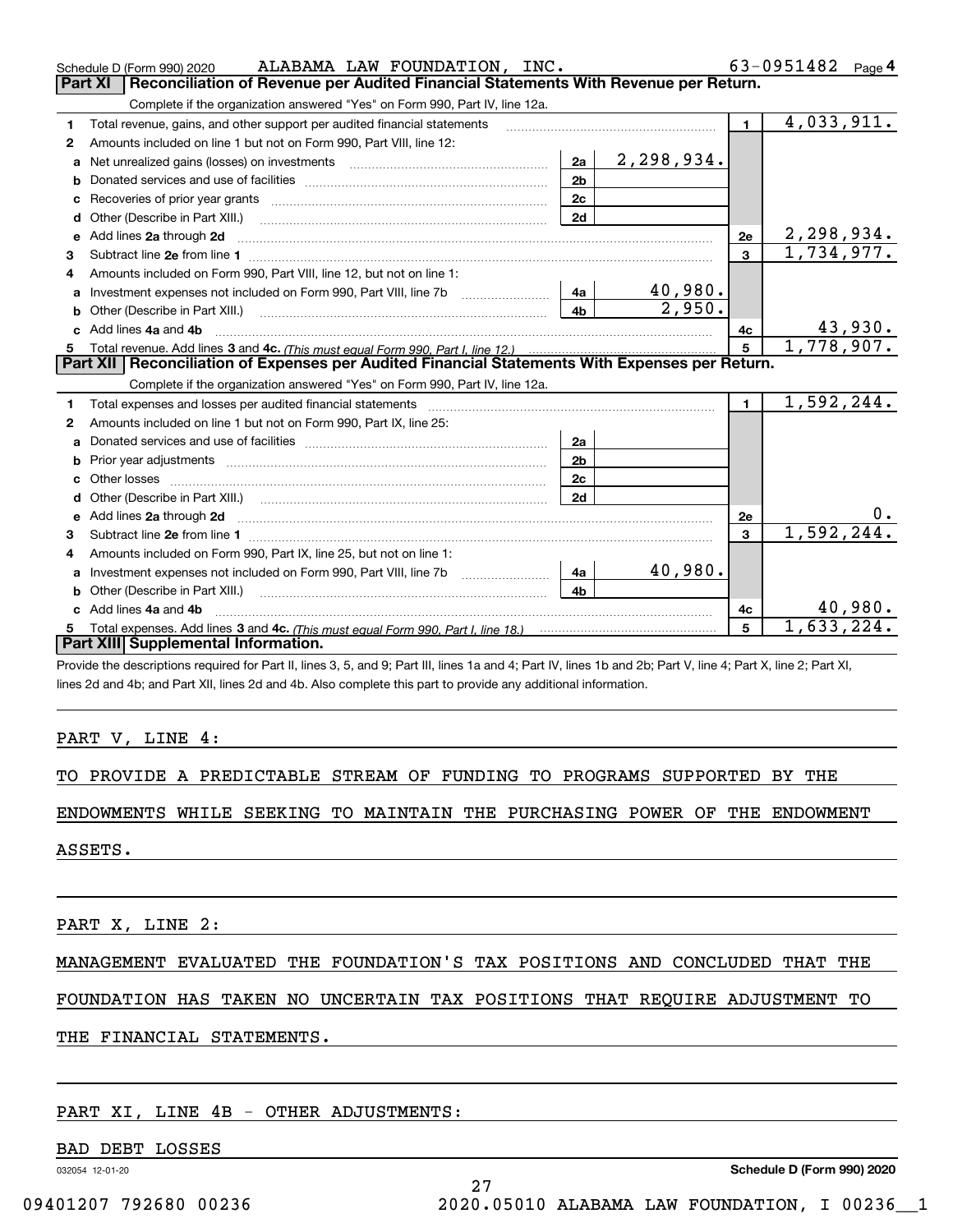| Schedule D (Form 990) 202 |  |  |
|---------------------------|--|--|
|                           |  |  |

| <b>Part XIII Supplemental Information</b> (continued) |                            |
|-------------------------------------------------------|----------------------------|
|                                                       |                            |
|                                                       |                            |
|                                                       |                            |
|                                                       |                            |
|                                                       |                            |
|                                                       |                            |
|                                                       |                            |
|                                                       |                            |
|                                                       |                            |
|                                                       |                            |
|                                                       |                            |
|                                                       |                            |
|                                                       |                            |
|                                                       |                            |
|                                                       |                            |
|                                                       |                            |
|                                                       |                            |
|                                                       |                            |
|                                                       |                            |
|                                                       |                            |
|                                                       |                            |
|                                                       |                            |
|                                                       |                            |
|                                                       |                            |
|                                                       |                            |
|                                                       |                            |
|                                                       |                            |
|                                                       |                            |
|                                                       |                            |
|                                                       |                            |
|                                                       |                            |
|                                                       |                            |
|                                                       | Schedule D (Form 990) 2020 |

032055 12-01-20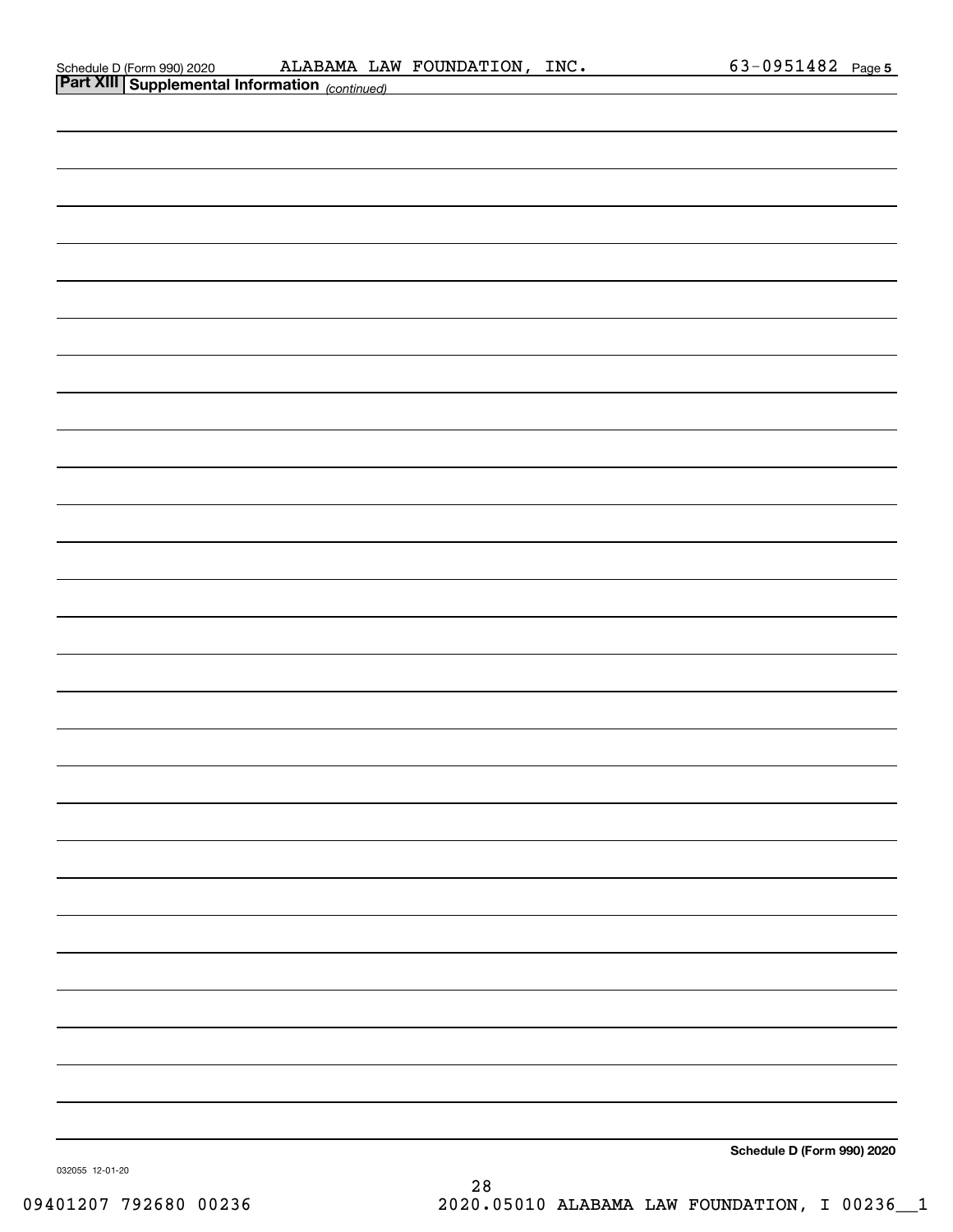| <b>SCHEDULE I</b><br>(Form 990)                                                                                                                                                                                                                                                                                 | <b>Grants and Other Assistance to Organizations,</b><br>Governments, and Individuals in the United States |                                                                                  |                             |                                         |                                                                |                                          | OMB No. 1545-0047                                   |
|-----------------------------------------------------------------------------------------------------------------------------------------------------------------------------------------------------------------------------------------------------------------------------------------------------------------|-----------------------------------------------------------------------------------------------------------|----------------------------------------------------------------------------------|-----------------------------|-----------------------------------------|----------------------------------------------------------------|------------------------------------------|-----------------------------------------------------|
|                                                                                                                                                                                                                                                                                                                 |                                                                                                           | Complete if the organization answered "Yes" on Form 990, Part IV, line 21 or 22. |                             |                                         |                                                                |                                          |                                                     |
| Attach to Form 990.<br>Department of the Treasury                                                                                                                                                                                                                                                               |                                                                                                           |                                                                                  |                             |                                         |                                                                |                                          | <b>Open to Public</b>                               |
| Internal Revenue Service<br>Inspection<br>Go to www.irs.gov/Form990 for the latest information.                                                                                                                                                                                                                 |                                                                                                           |                                                                                  |                             |                                         |                                                                |                                          |                                                     |
| Name of the organization                                                                                                                                                                                                                                                                                        |                                                                                                           | ALABAMA LAW FOUNDATION, INC.                                                     |                             |                                         |                                                                |                                          | <b>Employer identification number</b><br>63-0951482 |
| <b>General Information on Grants and Assistance</b><br>Part I                                                                                                                                                                                                                                                   |                                                                                                           |                                                                                  |                             |                                         |                                                                |                                          |                                                     |
| Does the organization maintain records to substantiate the amount of the grants or assistance, the grantees' eligibility for the grants or assistance, and the selection<br>1.<br>Describe in Part IV the organization's procedures for monitoring the use of grant funds in the United States.<br>$\mathbf{2}$ |                                                                                                           |                                                                                  |                             |                                         |                                                                |                                          | $\boxed{\text{X}}$ Yes<br>  No                      |
| Part II<br>Grants and Other Assistance to Domestic Organizations and Domestic Governments. Complete if the organization answered "Yes" on Form 990, Part IV, line 21, for any                                                                                                                                   |                                                                                                           |                                                                                  |                             |                                         |                                                                |                                          |                                                     |
| recipient that received more than \$5,000. Part II can be duplicated if additional space is needed.                                                                                                                                                                                                             |                                                                                                           |                                                                                  |                             |                                         |                                                                |                                          |                                                     |
| 1 (a) Name and address of organization<br>or government                                                                                                                                                                                                                                                         | $(b)$ EIN                                                                                                 | (c) IRC section<br>(if applicable)                                               | (d) Amount of<br>cash grant | (e) Amount of<br>non-cash<br>assistance | (f) Method of<br>valuation (book,<br>FMV, appraisal,<br>other) | (g) Description of<br>noncash assistance | (h) Purpose of grant<br>or assistance               |
| LEGAL SERVICES ALABAMA<br>2567 FAIRLANE DRIVE, SUITE 300<br>MONTGOMERY, AL 36116                                                                                                                                                                                                                                | 63-0743038 $501(C)(3)$                                                                                    |                                                                                  | 167,500,                    | 0.                                      |                                                                |                                          | LEGAL AID TO THE<br>POOR/ACCESS TO JUSTICE          |
| ALABAMA STATE BAR VOLUNTEER<br>LAWYERS PROGRAM - PO BOX 671 -<br>MONTGOMERY, AL 36101                                                                                                                                                                                                                           |                                                                                                           | 63-6000619 STATE OF ALABAMA                                                      | 153,600,                    | $\mathbf{0}$ .                          |                                                                |                                          | LEGAL AID TO THE<br>POOR/ACCESS TO JUSTICE          |
| BIRMINGHAM VOLUNTEER LAWYERS<br>PROGRAM - 2021 SECOND AVENUE NORTH<br>BIRMINGHAM, AL 35203                                                                                                                                                                                                                      | $13 - 4270862$ 501(C)(3)                                                                                  |                                                                                  | 143,600                     | 0.                                      |                                                                |                                          | LEGAL AID TO THE<br>POOR/ACCESS TO JUSTICE          |
| HISPANIC INTEREST COALITION OF<br>ALABAMA - PO BOX 190299 -<br>BIRMINGHAM, AL 35219                                                                                                                                                                                                                             | 63-1225764 $501(C)(3)$                                                                                    |                                                                                  | 46,500.                     | 0.                                      |                                                                |                                          | <b>LEGAL AID TO THE POOR</b>                        |
| YWCA OF CENTRAL ALABAMA<br>309 23RD ST. N<br>BIRMINGHAM, AL 35203                                                                                                                                                                                                                                               | 63-0288882 $501(C)(3)$                                                                                    |                                                                                  | 67,500.                     | 0.                                      |                                                                |                                          | LEGAL AID TO THE POOR                               |
| EQUAL JUSTICE INITIATIVE OF<br>ALABAMA - 122 COMMERCE STREET -<br>MONTGOMERY AL 36104                                                                                                                                                                                                                           | 63-1135091 $501(C)(3)$                                                                                    |                                                                                  | 30,000.                     | 0.                                      |                                                                |                                          | ADMINISTRATION OF JUSTICE                           |
| Enter total number of section $501(c)(3)$ and government organizations listed in the line 1 table<br>$\mathbf{2}$                                                                                                                                                                                               |                                                                                                           |                                                                                  |                             |                                         |                                                                |                                          | 13.                                                 |
| Enter total number of other organizations listed in the line 1 table<br>3                                                                                                                                                                                                                                       |                                                                                                           |                                                                                  |                             |                                         |                                                                |                                          | 0.                                                  |
| LHA For Paperwork Reduction Act Notice, see the Instructions for Form 990.                                                                                                                                                                                                                                      |                                                                                                           |                                                                                  |                             |                                         |                                                                |                                          | Schedule I (Form 990) 2020                          |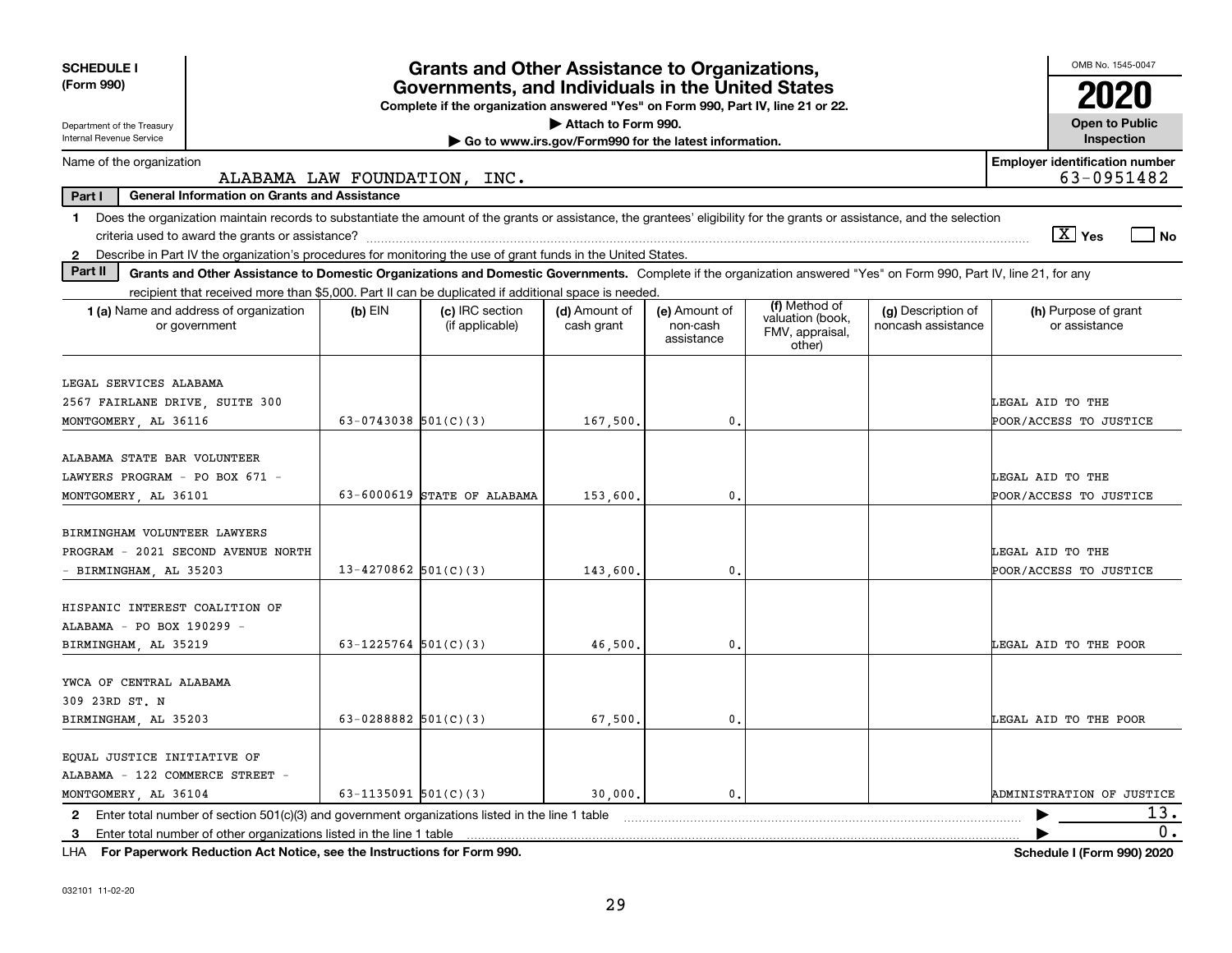| ALABAMA LAW FOUNDATION, INC.<br>Schedule I (Form 990)                                                                                      |                            |                                  |                             |                                         |                                                                |                                           | 63-0951482<br>Page 1                       |
|--------------------------------------------------------------------------------------------------------------------------------------------|----------------------------|----------------------------------|-----------------------------|-----------------------------------------|----------------------------------------------------------------|-------------------------------------------|--------------------------------------------|
| Part II   Continuation of Grants and Other Assistance to Domestic Organizations and Domestic Governments (Schedule I (Form 990), Part II.) |                            |                                  |                             |                                         |                                                                |                                           |                                            |
| (a) Name and address of<br>organization or government                                                                                      | $(b)$ EIN                  | (c) IRC section<br>if applicable | (d) Amount of<br>cash grant | (e) Amount of<br>non-cash<br>assistance | (f) Method of<br>valuation<br>(book, FMV,<br>appraisal, other) | (g) Description of<br>non-cash assistance | (h) Purpose of grant<br>or assistance      |
| MADISON COUNTY VOLUNTEER LAWYERS<br>PROGRAM - P. O. BOX 2913 -<br>HUNTSVILLE, AL 35801                                                     | $63-0836810$ $501(C)(3)$   |                                  | 104, 100.                   | 0.                                      |                                                                |                                           | LEGAL AID TO THE<br>POOR/ACCESS TO JUSTICE |
| SOUTH ALABAMA VOLUNTEER LAWYERS<br>PROGRAM - 56 ST. JOSEPH ST., STE.<br>312 - MOBILE, AL 36106                                             | 63-0550595 $501(C)(3)$     |                                  | 128,600.                    | 0.                                      |                                                                |                                           | LEGAL AID TO THE<br>POOR/ACCESS TO JUSTICE |
| MONTGOMERY COUNTY VOLUNTEER<br>LAWYERS PROGRAM - P. O. BOX 644 -<br>MONTGOMERY, AL 36101                                                   | $46-0706839$ 501(C)(3)     |                                  | 103, 100.                   | 0.                                      |                                                                |                                           | LEGAL AID TO THE<br>POOR/ACCESS TO JUSTICE |
| ALABAMA APPLESEED CENTER FOR LAW &<br>JUSTICE, INC. - P.O. BOX 4864 -<br>MONTGOMERY AL 36103                                               | $06 - 1647437$ 501(C)(3)   |                                  | 40.000.                     | 0.                                      |                                                                |                                           | ADMINISTRATION OF JUSTICE                  |
| ADMINISTRATIVE OFFICE OF COURTS<br>300 DEXTER AVENUE<br>MONTGOMERY, AL 36104                                                               |                            | 63-6000619 STATE OF ALABAMA      | 18,000.                     | 0.                                      |                                                                |                                           | ADMINISTRATION OF JUSTICE                  |
| GEORGIA INNOCENCE PROJECT<br>50 HURT PLAZA SE, STE. 350<br>ATLANTA, GA 30303                                                               | $75 - 3018448$ $501(C)(3)$ |                                  | 18,000.                     | 0.                                      |                                                                |                                           | LEGAL AID TO THE<br>POOR/ACCESS TO JUSTICE |
| SHORT THE SQUIRREL<br>6501 VIA DE LA ROSA<br>DAPHNE, AL 36526                                                                              | $85 - 3337400$ 501(C)(3)   |                                  | 30,000.                     | $^{\rm 0}$ .                            |                                                                |                                           | LEGAL AID TO THE<br>POOR/ACCESS TO JUSTICE |
|                                                                                                                                            |                            |                                  |                             |                                         |                                                                |                                           |                                            |

**Schedule I (Form 990)**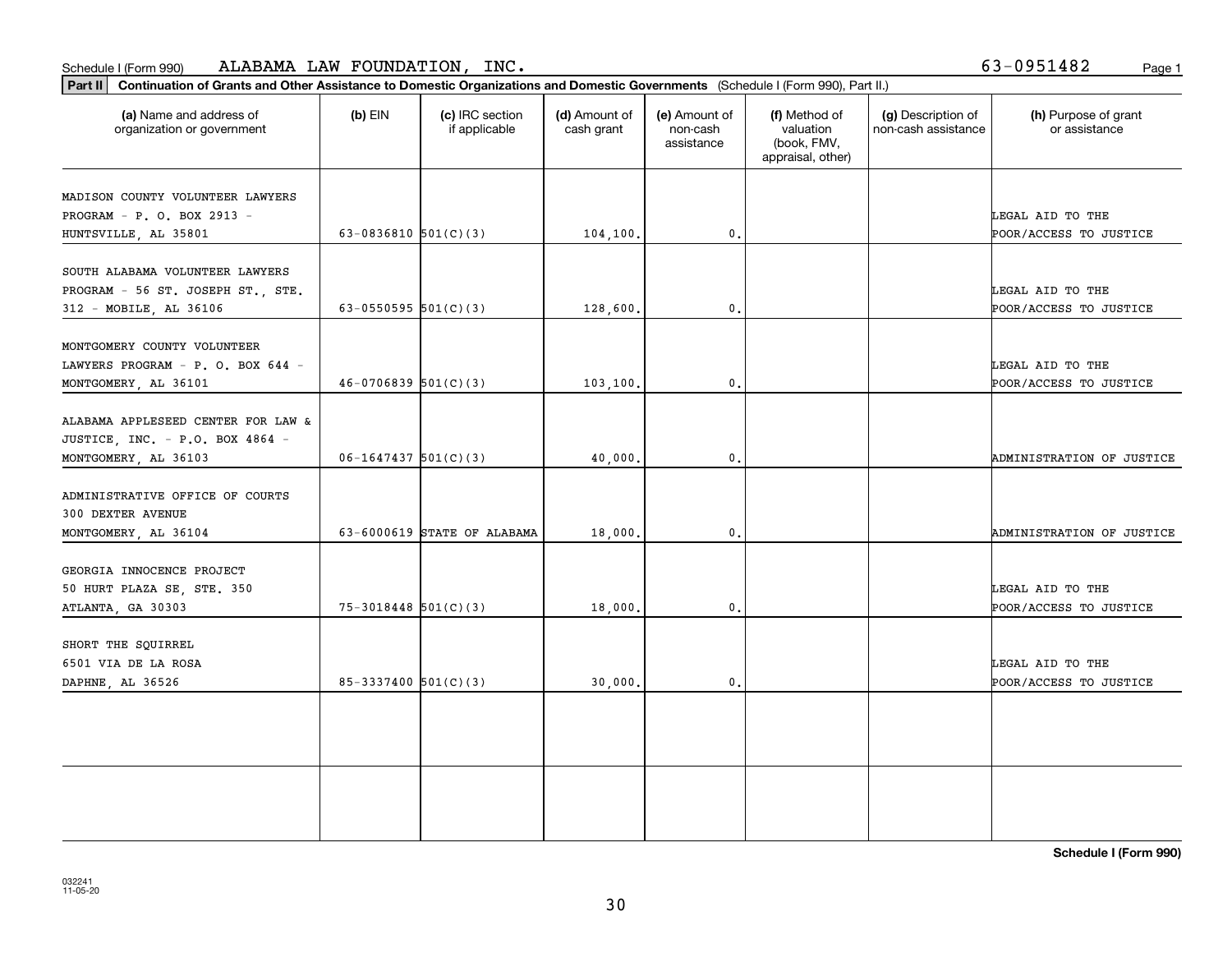**Part III | Grants and Other Assistance to Domestic Individuals. Complete if the organization answered "Yes" on Form 990, Part IV, line 22.** 

(a) Type of grant or assistance **Audity Commet Audio Commet Commet Commet Commet Commet Commet Commet Commet Comme** Part III can be duplicated if additional space is needed. (e) Method of valuation (book, FMV, appraisal, other) recipients(c) Amount of cash grant (d) Amount of noncash assistance Description of noncash assistance SCHOLARSHIP AWARDS  $\begin{array}{ccc} 6 & 22,708 \end{array}$  0.

Part IV | Supplemental Information. Provide the information required in Part I, line 2; Part III, column (b); and any other additional information.

PART I, LINE 2:

RECIPIENTS OF GRANTS GREATER THAN \$10,000 PROVIDE MID-YEAR AND ANNUAL GRANT

REPORTS THAT INCLUDE A NARRATIVE AS WELL AS FINANCIAL INFORMATION.

RECIPIENTS OF GRANTS LESS THAN \$10,000 PROVIDE ANNUAL GRANT REPORTS THAT

INCLUDE A NARRATIVE AS WELL AS FINANCIAL INFORMATION.

**2**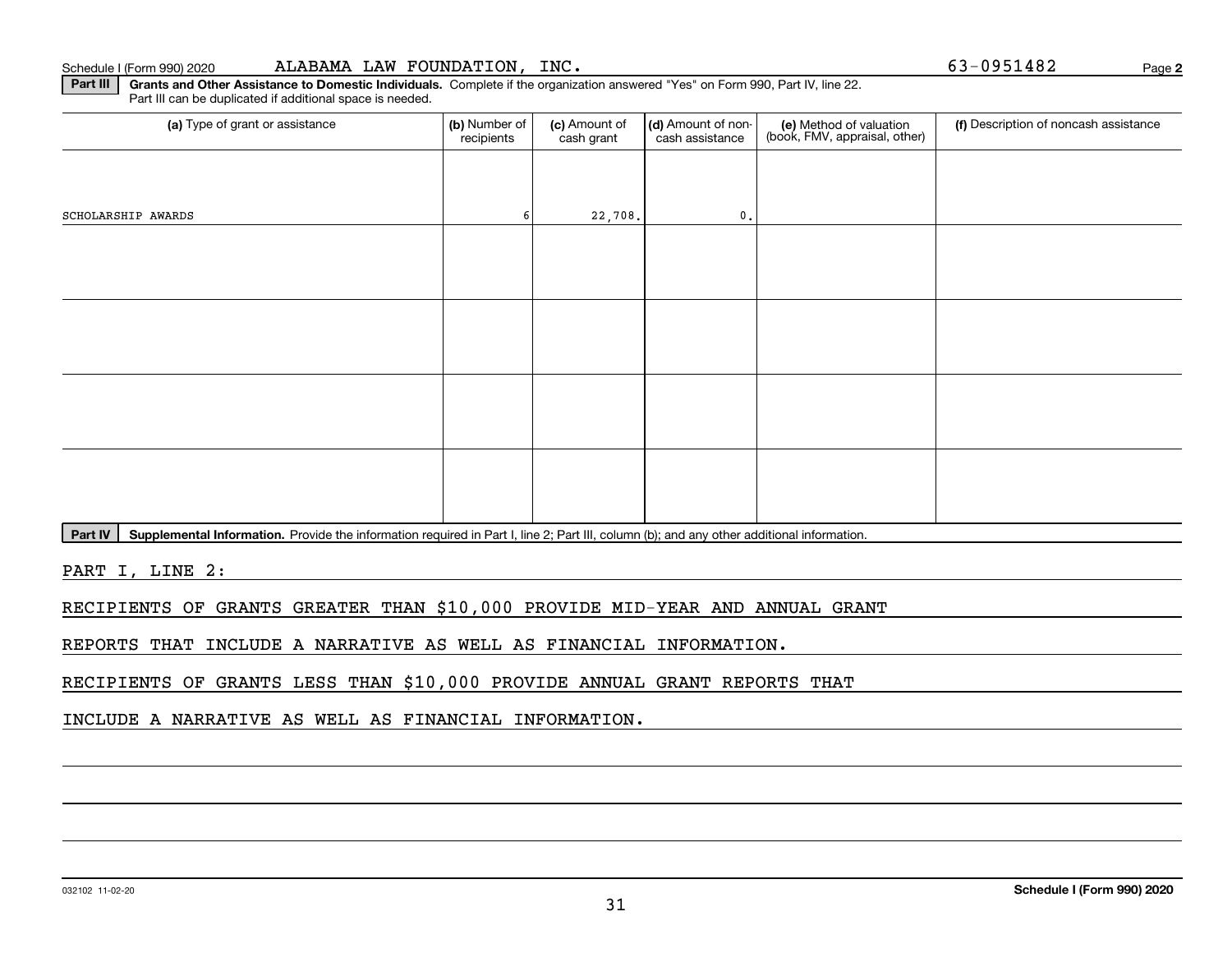**(Form 990 or 990-EZ)**

Department of the Treasury Internal Revenue Service Name of the organization

**SCHEDULE O Supplemental Information to Form 990 or 990-EZ**

**Complete to provide information for responses to specific questions on Form 990 or 990-EZ or to provide any additional information. | Attach to Form 990 or 990-EZ. | Go to www.irs.gov/Form990 for the latest information.**



**Employer identification number** ALABAMA LAW FOUNDATION, INC. 63-0951482

FORM 990, PART VI, SECTION B, LINE 11B:

THE FORM 990 IS E-MAILED TO THE GOVERNING BODY BEFORE IT IS FILED; THEY ARE

ASKED TO REVIEW THE RETURN AND TO REPLY BACK TO THE EXECUTIVE DIRECTOR IF

THEY HAVE ANY QUESTIONS.

FORM 990, PART VI, SECTION B, LINE 12C:

THE FOUNDATION PERIODICALLY DISTRIBUTES A QUESTIONNAIRE TO THE BOARD OF

DIRECTORS, COMMITTEES AND STAFF CONCERNING ALL ORGANIZATIONS IN WHICH EACH

INDIVIDUAL IS AFFILIATED. BASED ON THESE QUESTIONNAIRES, STAFF WILL

IDENTIFY AND DISCLOSE TO THE BOARD OF DIRECTORS ANY SUCH AFFILIATION

WHENEVER SUCH ORGANIZATIONS ARE CONSIDERED FOR A POSSIBLE GRANT OR

EVAULATED IN CONNECTION WITH A GRANT PREVIOUSLY MADE.

FORM 990, PART VI, SECTION B, LINE 15A:

THE NATIONAL ASSOCIATION OF IOLTA PROGRAMS DOES AN ANNUAL SALARY SURVEY FOR IOLTA PROGRAM STAFF. THE BOARD TAKES THE INFORMATION IN THE SURVEY INTO CONSIDERATION WHEN SETTING THE EXECUTIVE DIRECTOR'S COMPENSATION.

FORM 990, PART VI, SECTION C, LINE 19:

THEY ARE AVAILABLE UPON REQUEST. THE BALANCE SHEET AND INCOME STATEMENT

ARE PUBLISHED IN THE FOUNDATION'S ANNUAL REPORT.

FORM 990, PART XI, LINE 9, CHANGES IN NET ASSETS:

BAD DEBT LOSS  $-2,950$ .

## PART XII, LINE 2C EXPLANATION

032211 11-20-20 LHA For Paperwork Reduction Act Notice, see the Instructions for Form 990 or 990-EZ. Schedule O (Form 990 or 990-EZ) 2020